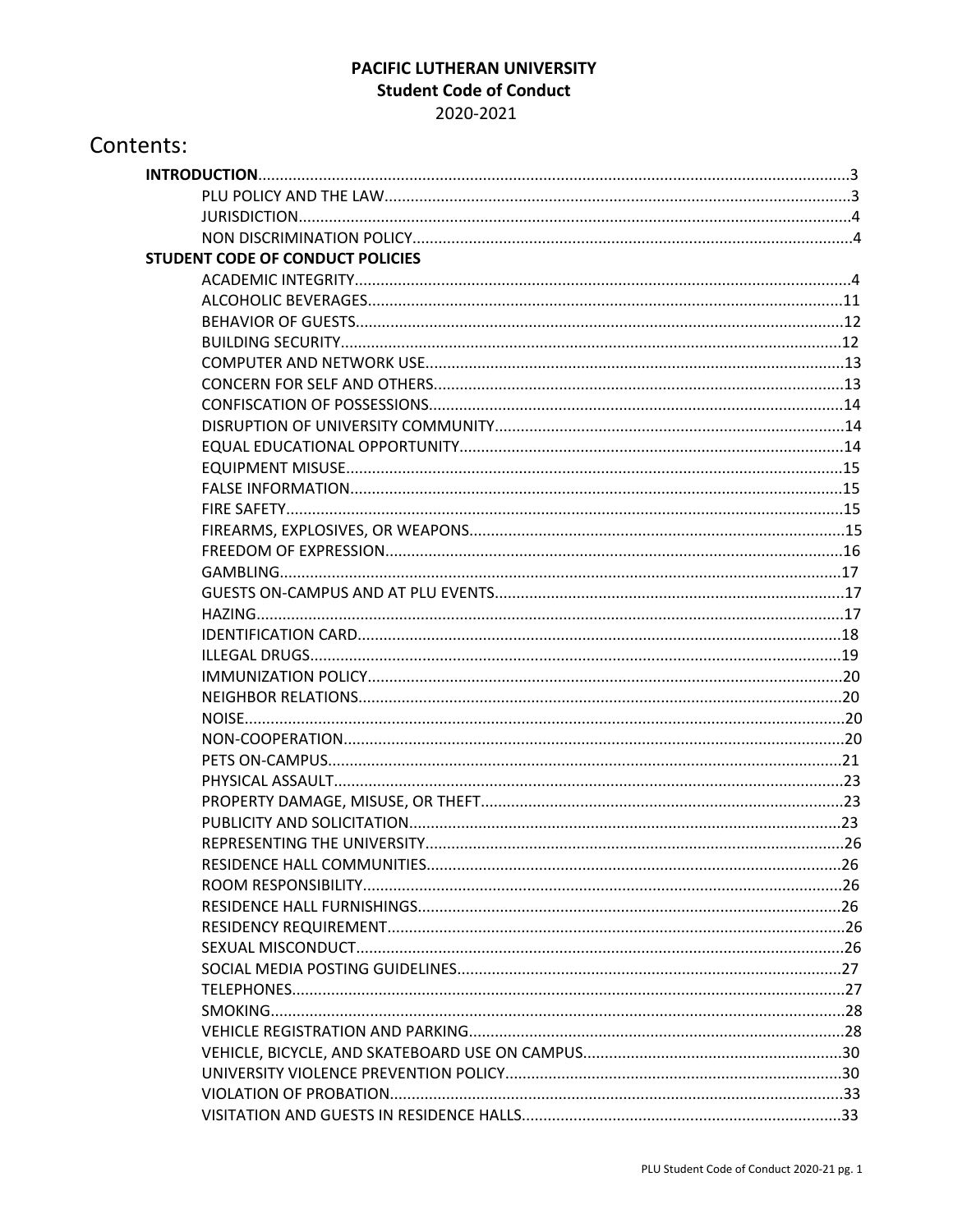#### ADDITIONAL INFORMATION AND PROCEDURES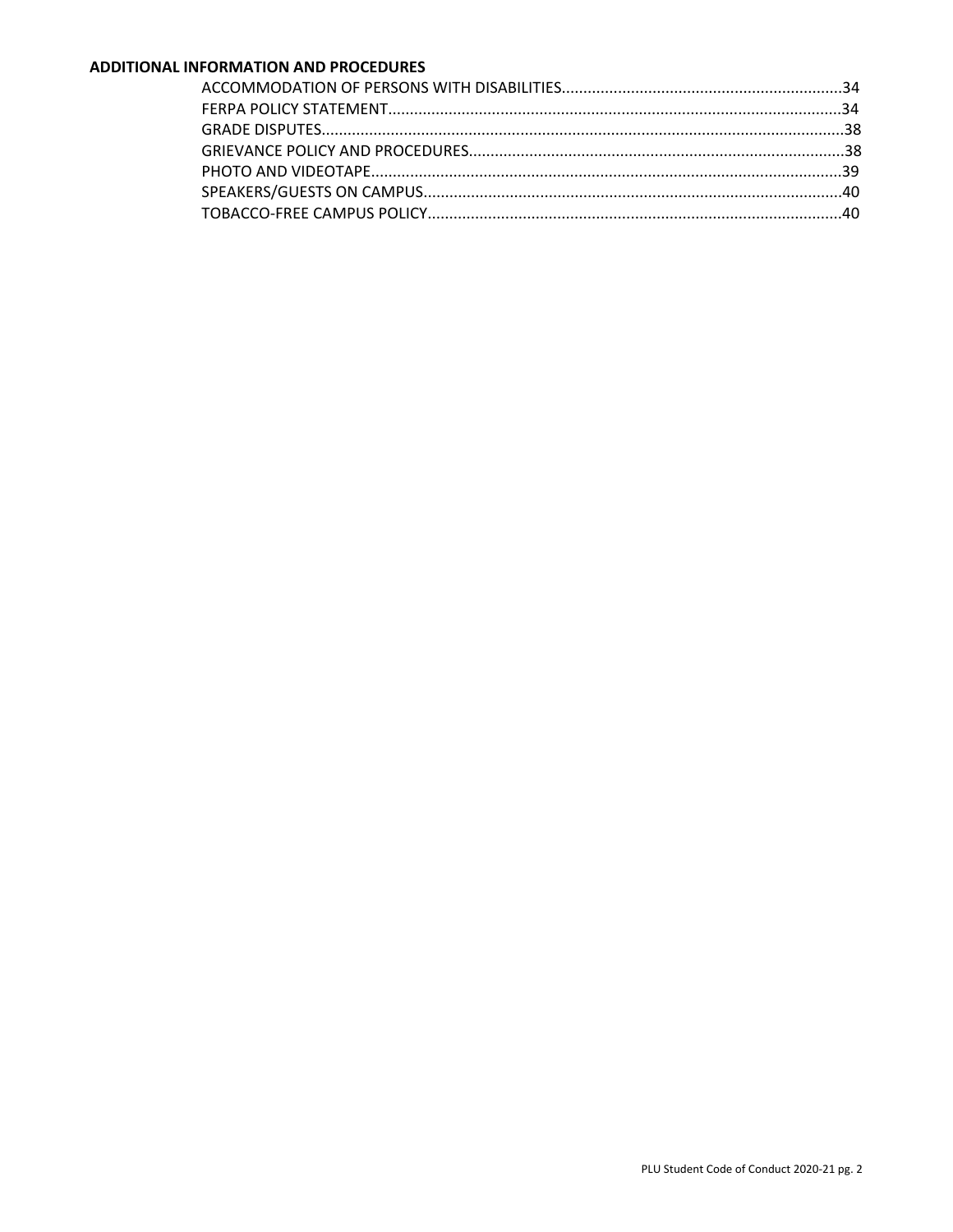# **INTRODUCTION**

PLU admits and enrolls students who possess the capacity for success both intellectually and personally at the collegiate level. It is our belief that each student is responsible for their behavior at all times. When accepted for membership into the PLU community, each student assumes the responsibilities and rights emerging from the university's goals and objectives. These include, but are not limited to, dedication to exploring human knowledge and culture while promoting the intellectual, physical, social, and spiritual development of students, and nurturing each student's preparation for responsible participation not only on the campus but also in local, state, regional, national, and international settings.

Once accepted for admission into the PLU community, PLU assumes that each student who enters the university possesses an earnest purpose; the ability to exercise mature judgment; the ability to act in a responsible manner; a well-developed concept of, and commitment to honor, morality and integrity; and a respect for laws and the rights of others. This assumption prevails unless a student negates it through misconduct.

The university adopts only such policies, rules and regulations that seem necessary for the welfare of the educational community. Regulations include those items that fall within policies set by the Board of Regents and the university administration, along with local, state, and federal laws. Each student associated with PLU is expected to be familiar with and to follow all policies, rules and regulations promulgated by the university. Failure to abide by the policies, rules, and regulations may result in disciplinary action(s) outlined in "Student Conduct Procedures."

In addition to the Student Code of Conduct, rules and regulations developed by the university to maintain a safe and orderly environment may be found on the PLU website, in the Course Catalog, Living on Campus brochure, Master Housing and Meal Plan Agreement, and Student Parking Regulations. The print publications may be obtained from the Residential Life Office, LuteCard and Information Center, Campus Safety and Information and the Student Services Center. Additional resources are found on the respective websites of these offices.

The Student Code of Conduct may be revised when, in PLU's discretion, the need arises. This may occur during the course of an academic year, as well as a break between academic years. Revisions occur under the direction of the Dean of Students, in consultation with the Director for Student Rights and Responsibilities, appropriate student, faculty, and administrative committees/councils and legal counsel. Members of the PLU campus community requesting changes to the Code of Conduct may do so through the officers of ASPLU or RHA, as a request to the Campus Life Committee of the Faculty, or directly with the Dean of Students. Students will be notified of changes as they become effective. Notification will be made via email.

To receive a copy of the Student Code of Conduct in another format, please contact Student Rights and Responsibilities at srr@plu.edu, or stop by the office located in the Lee House.

#### **PLU POLICY AND THE LAW**

Students are separately accountable both to local, state, and federal laws and to the PLU Student Code of Conduct. When local, state, or federal law and the PLU Student Code of Conduct overlap, the university may invoke the Code to protect its own interests and standards.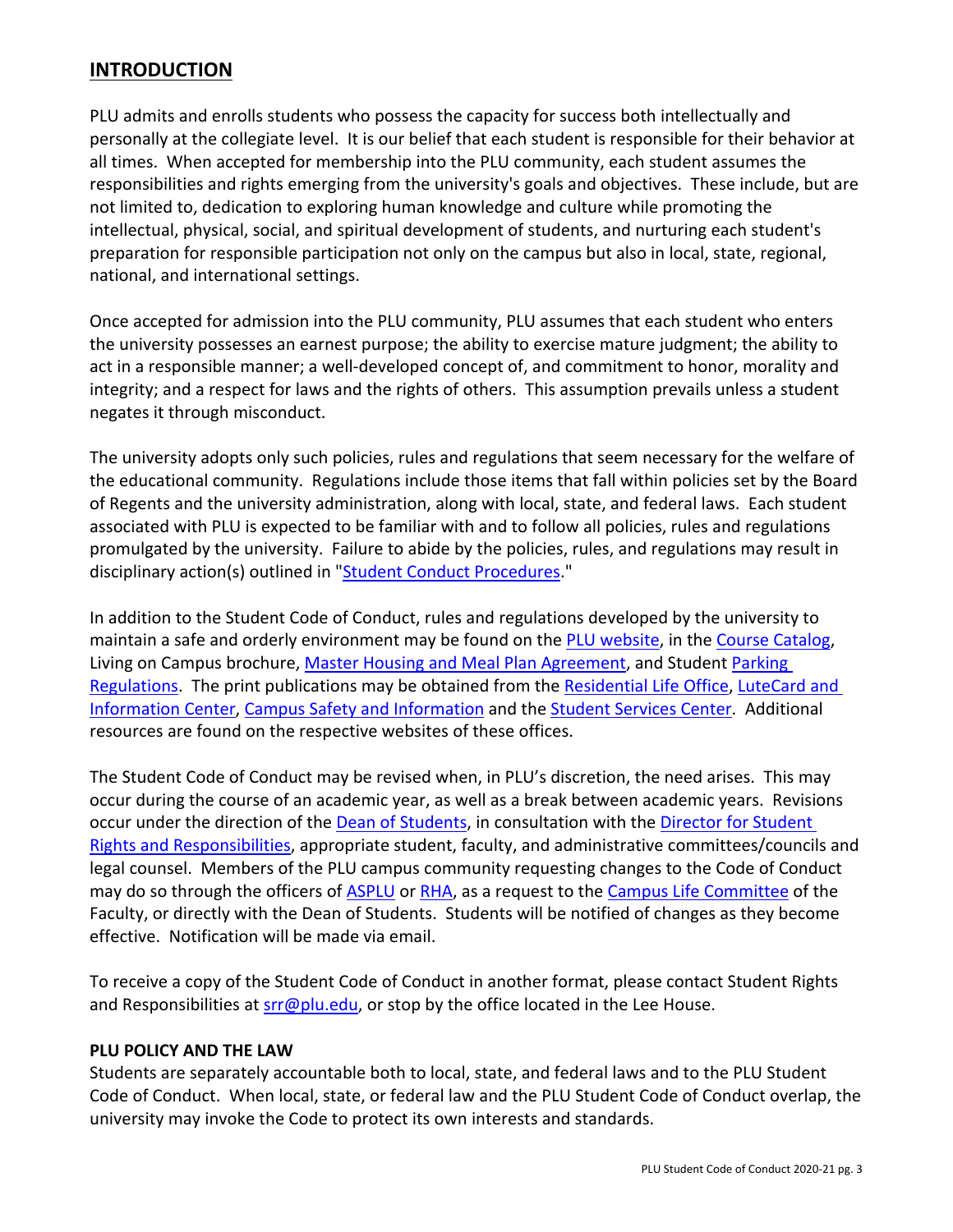A student who breaks the law must be prepared to accept the consequences, since they have no more immunity from the law than other citizens. Students participating in PLU study away programs, or who are enrolled at PLU as international students, are also expected to adhere to the laws of their host country and uphold the standards outlined in PLU's Student Code of Conduct.

#### **JURISDICTION**

The Student Code of Conduct contains policies and procedures that apply to all students enrolled in courses at Pacific Lutheran University. Individuals involved in incidents prior to or during a break between successive terms of enrollment may be subject to action in the Student Conduct System.

The University reserves the right to follow the procedures outlined in the Student Conduct System if a student's behavior violates the Student Code of Conduct, regardless of where the behavior occurs. The University will generally, but not exclusively, respond to off-campus behavior if an alleged violation occurs while a student is engaged in a PLU-sponsored or sanctioned event (i.e., study away, alternative spring break, athletics, music performance, outdoor recreation), the behavior raises concern for the safety of those on-campus or in the neighboring community, or the behavior jeopardizes the university's interests in the community.

In addition, the university may follow the procedures outlined in the Student Conduct System whenever a student is accused of a criminal act, regardless of the location of its occurrence.

## **NON DISCRIMINATION POLICY**

Pacific Lutheran University does not discriminate on the basis of race, color, creed, religion, gender, gender identity, gender expression, national origin, age, mental or physical disability, marital status, sexual orientation, or any other status protected by law in the educational programs or activities which it operates. Numerous federal, state and local laws, including but not limited to the following federal laws, prohibit discrimination in educational programs, activities, admission to and employment at PLU: Title IX of the Education Amendments of 1972, Title VI and Title VII of the Civil Rights Act of 1964, and Section 504 of the Rehabilitation Act of 1973.

# **STUDENT CODE OF CONDUCT POLICIES**

## **ACADEMIC INTEGRITY**

#### *Introduction*

An essential dimension of Pacific Lutheran University's mission is to provide for the intellectual, social, physical, emotional, and spiritual development of students. Faculty, students, and administrators share responsibility for accomplishing these goals. Academic integrity is honesty concerning all aspects of academic performance. Academic integrity must be fully integrated into the campus academic environment, including norms for student life and classroom expectations. Integration is best accomplished when faculty and students understand and accept standards of academic behavior, and when the standards are fairly and uniformly enforced.

The faculty's authority over the classroom and grades reinforces the principles of academic integrity and the consequences of academic misconduct. Expectations and policies regarding academic dishonesty should be clear within and across academic units, and the classroom should be conducted in a manner to support those policies. Instructors need to know the following enforcement system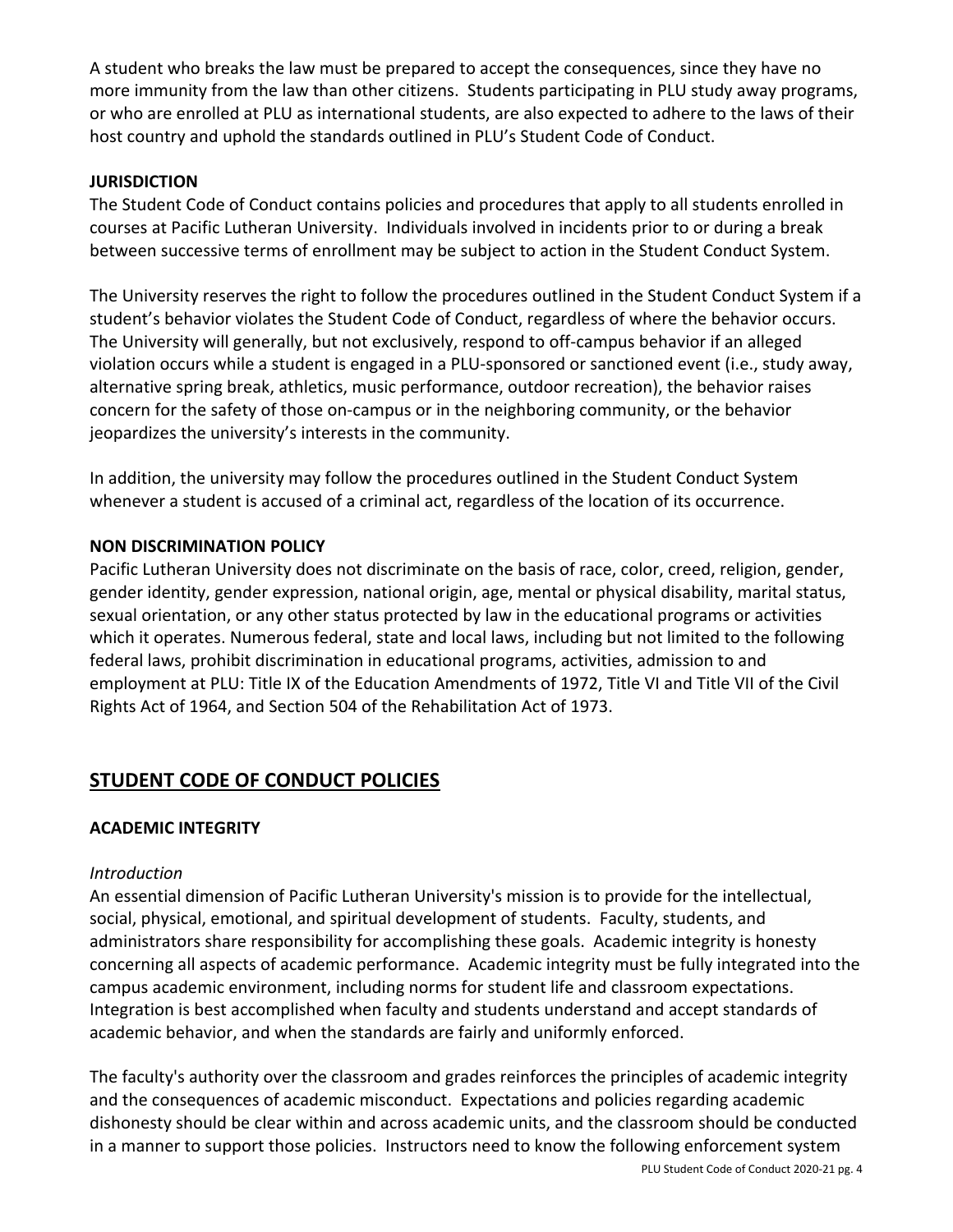and are obligated to use it when academic dishonesty occurs. Enforcement supports honest students and promotes our commitment to academic integrity. Enforcement also allows for the ability to better monitor the quantity and nature of academic dishonesty incidents and to track students who repeatedly commit acts of academic dishonesty so that such behavior by students is discouraged but dealt with accordingly.

PLU's expectation is that students will not cheat or plagiarize, and that they will not condone these behaviors or assist others who cheat or plagiarize. Academic misconduct not only jeopardizes the career of the individual student involved, but also undermines the scholastic achievements of all PLU students and attacks the mission of this institution. Students are inherently responsible to do their own work, thereby ensuring the integrity of their academic records.

Administrators shall disseminate this policy through publications and presentations to all students while the Campus Life Committee (CLC) shall also publicize this policy to all faculty. Administrators must promote uniform interpretation and enforcement of this policy, and the CLC shall regularly report summarized data to the campus community concerning instances and outcomes of academic misconduct. The CLC will review this policy every three years.

### *What is Academic Dishonesty?*

PLU defines Academic Dishonesty as violating procedures prescribed to protect the integrity of an assignment, test, or other evaluation. The most common forms of academic dishonesty are cheating and plagiarism.

Cheating includes, but is not limited to:

- Submitting material that is not yours as part of your course performance, such as submitting a downloaded paper off of the Internet; or
- Using information or devices not allowed by the instructor (such as formulas or a computer program or data); or unauthorized materials (such as a copy of an examination before it is given); or
- Fabricating information, such as data for a lab report; or
- Collaborating with others on assignments without the instructor's consent; or
- Cooperating with or helping another student to cheat; or
- Other forms of dishonest behavior, such as having another person take an exam for you, altering exam answers and requesting the exam be re-graded, or communicating with anyone other than a proctor or instructor during an exam.

Plagiarism occurs when one omits, misrepresents, or inaccurately documents how the work of others appears in and influences one's own work. Plagiarism can involve both products (such as words, formulas, or images) and ideas (such as ideas, intellectual approaches, or concepts), and can result from an intent to deceive or from a lack of due attention to the responsibilities of accurate documentation.

In short, plagiarism is the act of using any source (published**,** unpublished, or one's own) that appears in or directly influences one's own work without properly identifying it, such as (but not limited to):

● Directly quoting the words of others without attribution and without using quotation marks or other accepted formats to identify them; or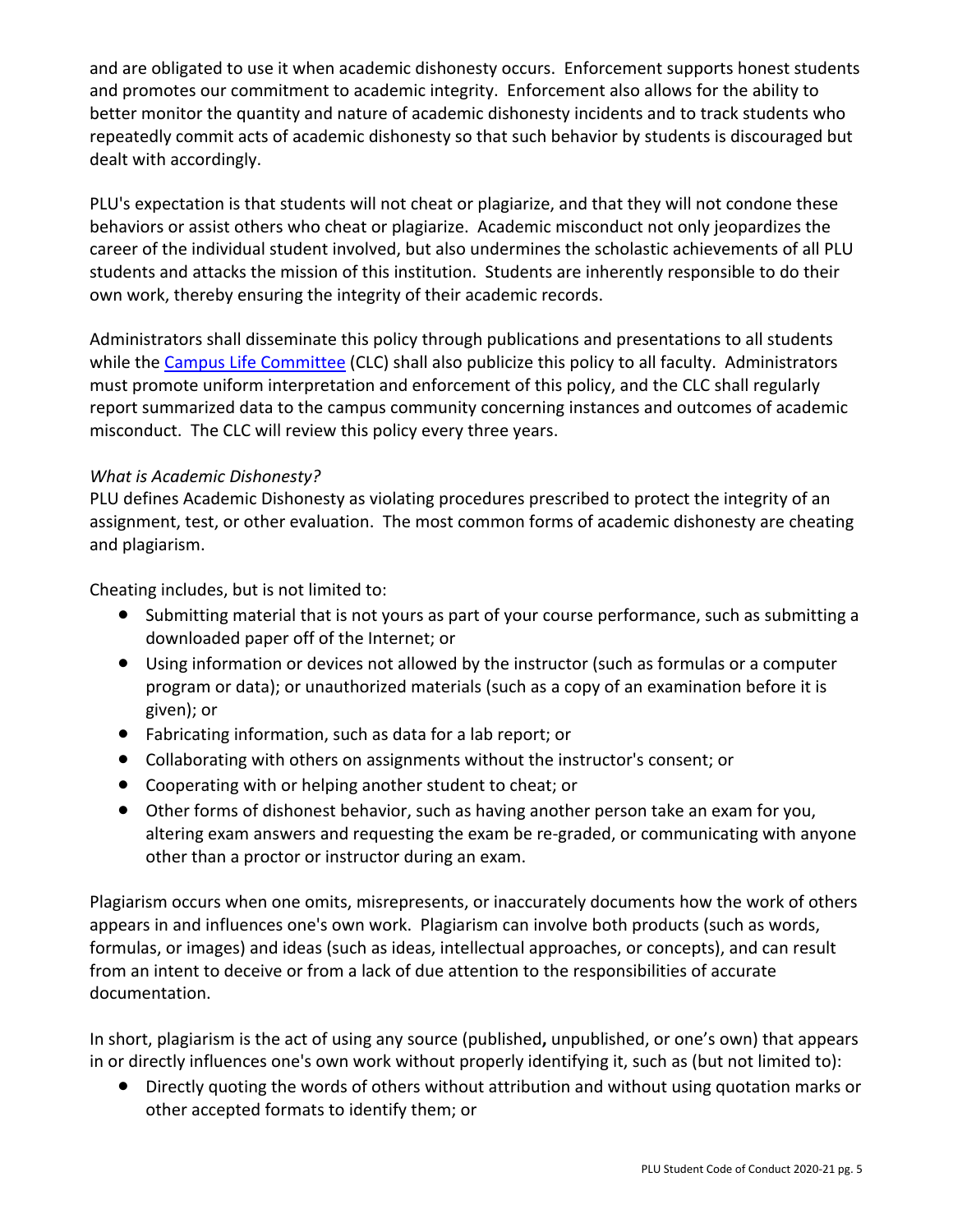- Using any course work previously produced by the same student without prior approval from the current instructor; or,
- Using altered wording, materials, or ideas of others without properly identifying their source; or
- Representing an idea or strategy that is significant in one's own work as one's own when it comes from someone else.

Because plagiarism involves a misrepresentation of principles and processes fundamental to the integrity of the university, matters of plagiarism are taken very seriously by both administration and faculty. If a student is unsure about something that they wants to do or the proper use of materials, it is the student's responsibility to ask the instructor for clarification.

## *Reporting Suspected Academic Dishonesty*

Generally, instructors are strongly encouraged to report any suspected violations of the university's academic integrity policy (AIP) through formal channels by submitting an electronic Academic Dishonesty Report Form (ADRF) with appropriate documentation. When an instructor believes a student has violated the university's AIP, they may, at their discretion, contact the student to inform the student of the issue.

When an ADRF is submitted, it will be sent to the Student Rights and Responsibilities Office (SRR) for processing. The SRR will inform the student that an ADRF has been filed and will provide the student with a copy of the AIP along with information on the review process.

## *Resolving an Academic Dishonesty Incident*

When an instructor believes a student has violated the university's AIP, they may resolve the incident in accordance with one of the following options. Instructors are encouraged to consult with any member of the CLC regarding these procedures.

- 1. The instructor may meet informally with the student to resolve the matter.
- 2. The instructor may ask to meet with the student in the presence of witnesses to resolve the matter. In this case, the student will be informed in writing of the purpose of the meeting, and of their right to have a witness present.

If an instructor is unable to meet with a student, as at the end of Spring Term or a term before a student studies abroad, the instructor will document the suspected violation and send it to the student, via certified mail or email, together with a letter stating the penalty to be imposed.

3. The instructor may submit an electronic ADRF with appropriate documentation and an indication of the severity of the violation.

The electronic ADRF has two checkbox options:

● Minor Academic Dishonesty: This option indicates that the suspected violation was non-egregious, and that the student should receive additional education in order to avoid future violations or suspected violations. Instructors are encouraged to discuss the situation and the reasons for filing the report with the student.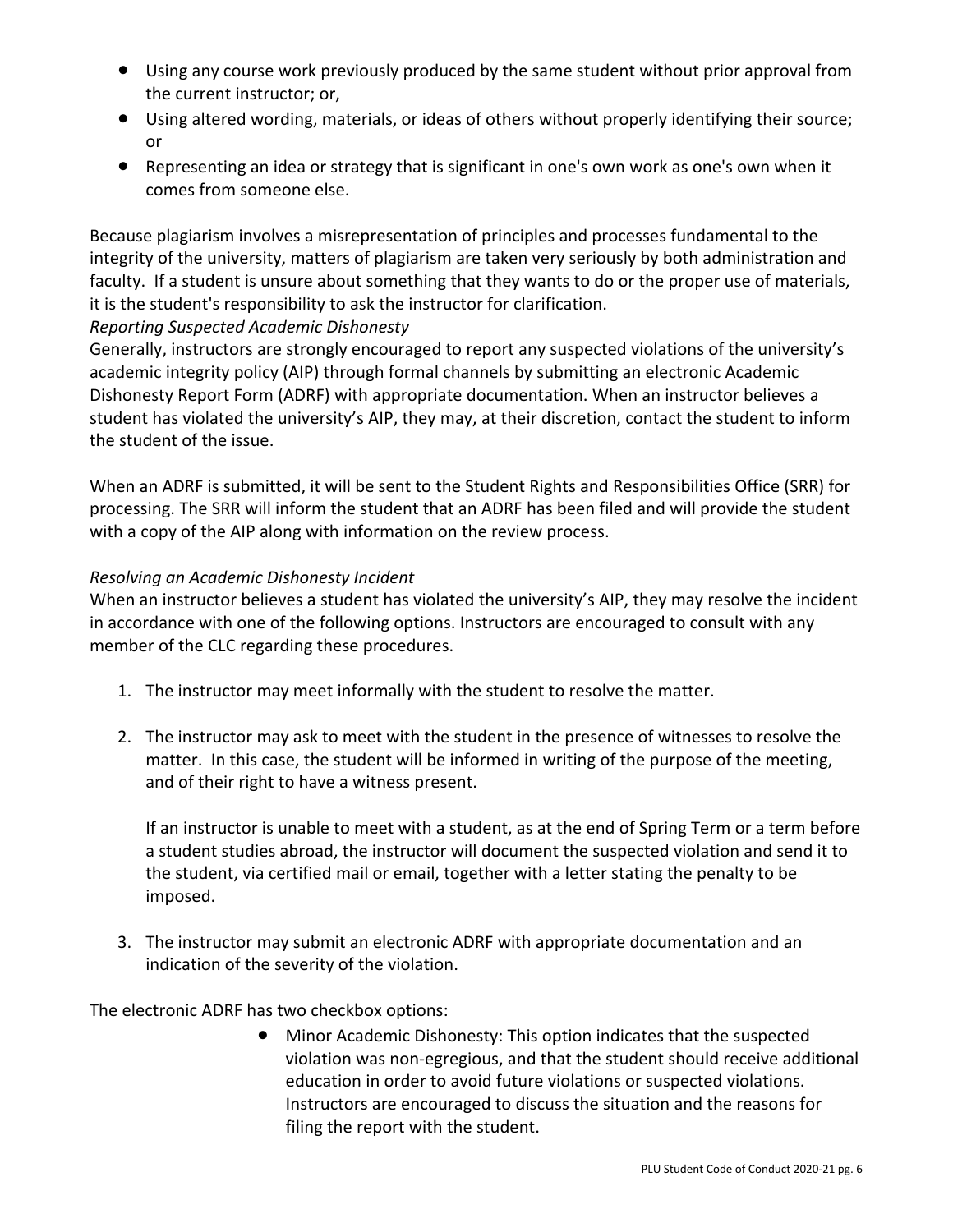Major Academic Dishonesty: This option indicates that the suspected violation was egregious, and that the student should receive a hearing from an Academic Dishonesty Hearing Panel (ADHP). Instructors are encouraged to discuss the situation and the reasons for filing the report with the student.

When an ADRF has been filed, it will generate one of the following outcomes:

- **Reports of Minor Academic Dishonesty** 
	- o If a report of minor academic dishonesty is the first report that has been filed against a student, the SRRO will inform the student that an ADRF has been filed and that they must attend a mandatory meeting with the Director for Student Rights and Responsibilities or a designated university official, during which the student will receive additional education about academic integrity in an environment removed from perceived bias in order to avoid future violations or suspected violations.
		- **•** In this meeting, no determination of responsibility will be made, but the student will be advised: 1) that the ADRF will remain on file 2) that it will be used to make determinations of responsibility if subsequent reports are submitted involving the student 3) of the possible sanctions that could be imposed if subsequent reports are submitted involving the student; and 4) that a single ADRF with a minor indicator will not be considered a student conduct record and will be automatically expunged from the student's education record upon graduation. The student will also be directed to Academic Assistance, to their instructor, and to other resources that may help the student understand how to avoid future violations or suspected violations.
		- The instructor will be informed of the content of the mandatory meeting.
	- $\circ$  If a report of minor academic dishonesty is not the first report that has been filed against a student, it will be treated as a major report of academic dishonesty.
- **Reports of Major Academic Dishonesty** 
	- o The SRR will inform the student that an ADRF has been filed and initiate a hearing as outlined below in "Formal Hearing Process."
- 4. The instructor has the full authority to impose penalties with respect to their class. The minimum penalty grade for dishonesty in coursework that constitutes 30% or more of a course grade shall be an "E" for the course, unless the student is enrolled "pass/fail" in the class, and then the course grade will be an "F." Dishonesty in other required course work shall result in a minimum penalty grade of zero for that work.

*Occasions When an Academic Dishonesty Hearing Panel Must Be Called*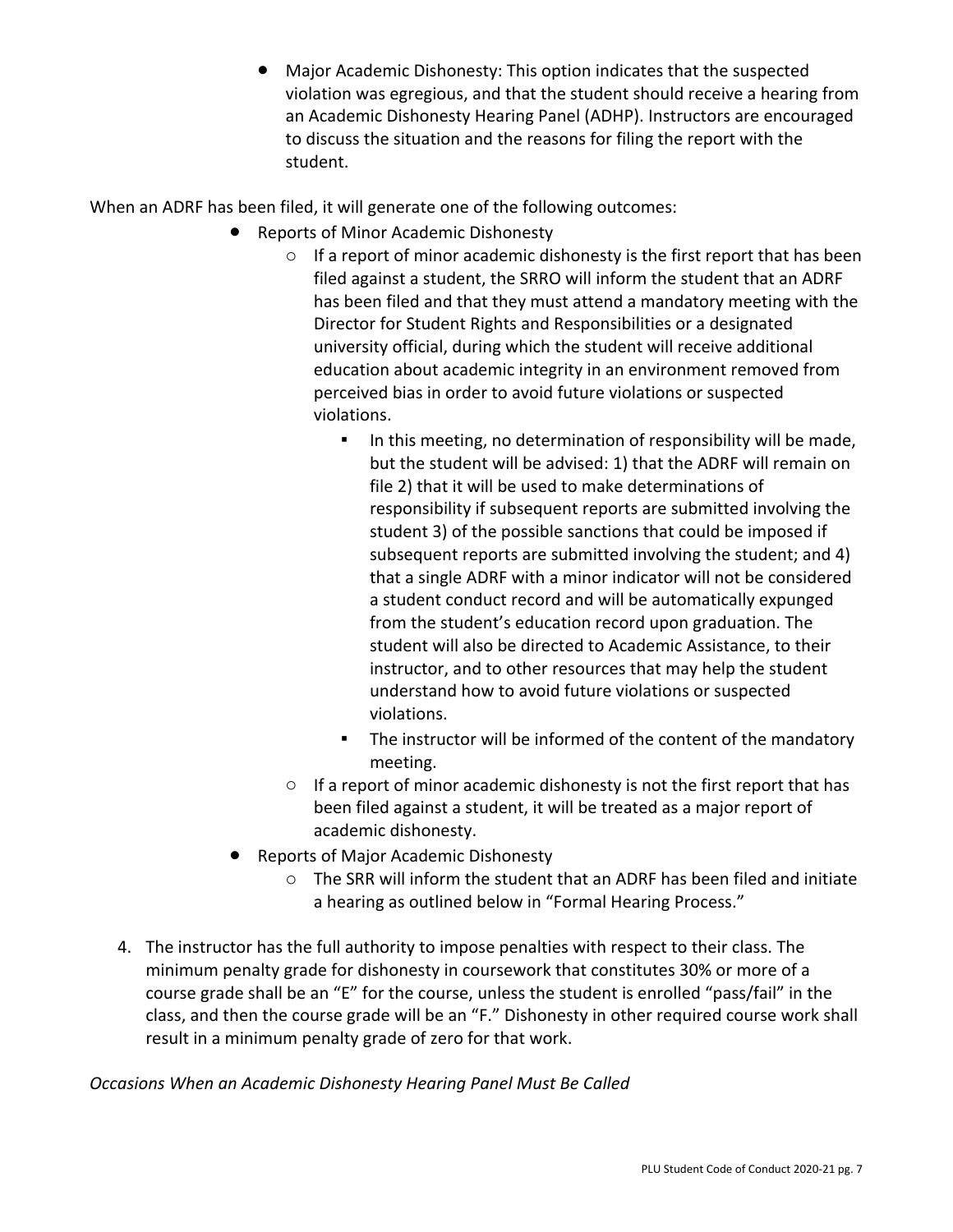- 1. When academic dishonesty includes flagrant behavior. Examples include, but are not limited to, having a substitute take an exam, fabricating experimental data, or buying a written term paper from someone.
- 2. When more than one ADRF is filed for the same student at any time during that student's PLU career.

## *Student Request for Formal Hearing*

Students who disagree with a penalty imposed or the filing of an ADRF by an instructor may request a formal hearing by an ADHP. Such a request must occur within five business days of notification of the grade in question or the notification of suspected academic dishonesty. When filing such a request, the student must contact the CLC chair and provide a rationale for why they are challenging the instructor's decision. The CLC chair will then notify the instructor and coordinate a date and time for the formal hearing. The student and instructor will be given at least 48-hours notice of the date, time and location of the formal hearing.

### *ADHP - Composition and Jurisdiction*

An ADHP shall include two faculty and one student member assisted by the Director for Student Rights and Responsibilities or designee as a non-voting, advisory member. During the academic year, faculty members will be appointed by the CLC chair from the faculty membership of the CLC; the student member will be appointed by the CLC chair from a pool of ten students (one appointed by the dean of each of the seven academic areas and three members appointed by ASPLU, all serving renewable one-year terms). Every effort shall be made to conduct ADHPs during the academic year whenever possible. In cases where conducting an ADHP during the summer months cannot be avoided, the Director for Student Rights and Responsibilities or designee will appoint available trained students to serve on ADHPs. The Provost will also recruit, subsequently assign, and financially compensate available faculty from the membership of the previous academic year's CLC to serve on ADHPs in these cases. If members of the previous academic year's CLC cannot be recruited, the Provost may ask faculty with 12-month contracts to fill these faculty positions on ADHPs. A faculty chair for each ADHP shall be elected from its membership. Training for potential ADHP members will be provided as needed by the Director for Student Rights and Responsibilities.

ADHPs are authorized to review and make decisions regarding allegations of misconduct brought by instructors, appeals from a student whose instructor has imposed penalties on them, student contests of the filing of an ADRF by a professor, and/or multiple alleged infractions of the policy, as identified by the Director for Student Rights and Responsibilities.

#### *Formal Hearing Process*

The purpose of an ADHP is to determine whether a student is responsible for academic dishonesty as described in the university's Academic Integrity policy. ADHP hearings are structured educational discussions, which focus on the student's alleged misconduct within the university community.

ADHP hearings will be convened in a timely fashion relative to the request, either at the student's request or due to the filing of an **Academic Dishonesty Report Form** by an instructor who requires a panel hearing. Instructors may attend ADHP hearings as a witness either if requested by the panel or at their own request. ADHPs are conducted as review meetings as described in the Student Conduct Procedures (Section VII - Review Procedures). Throughout the review process, the following rights will be maintained and respected.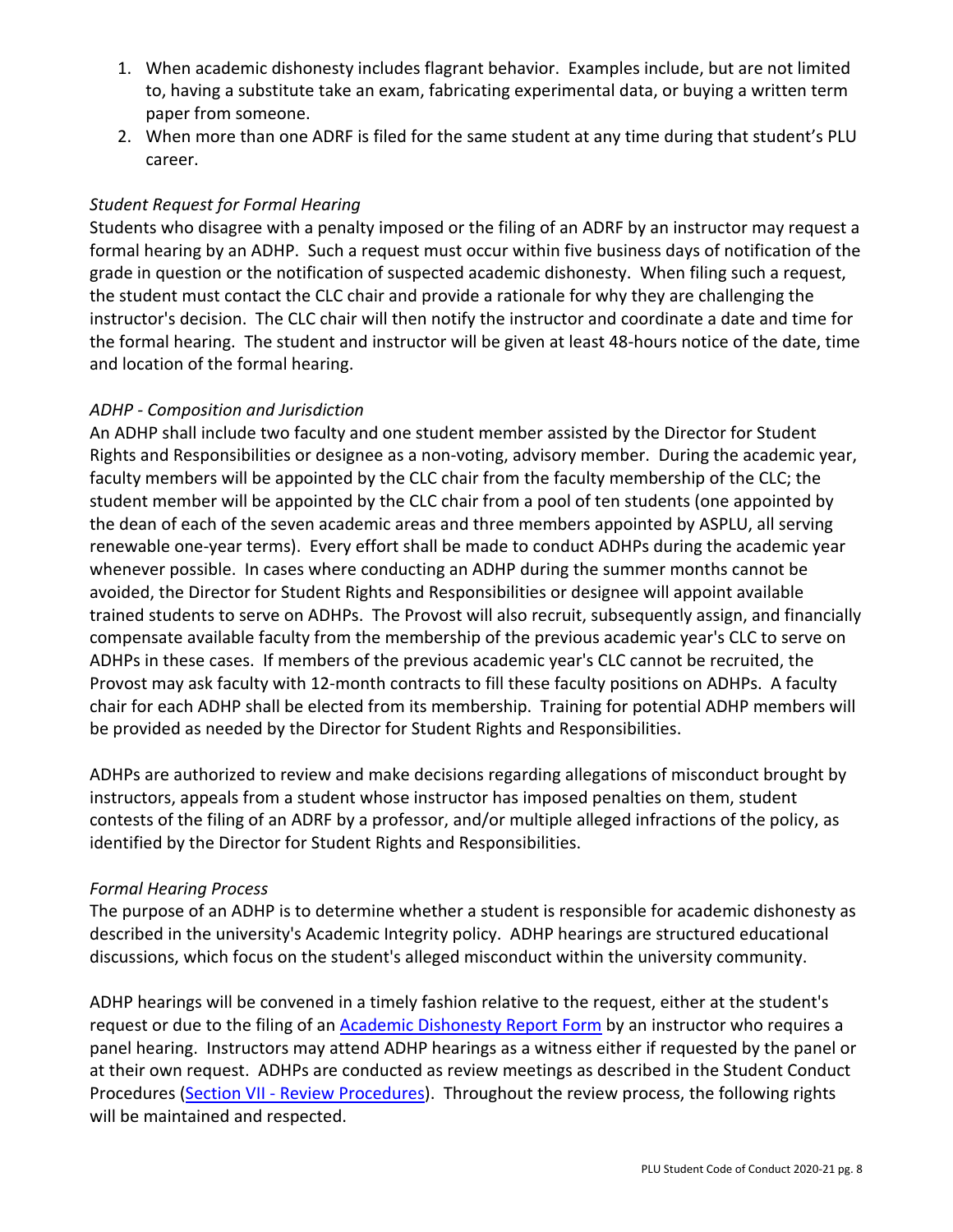For the student, these include:

- The right to receive a written notice of the date, time and place of the ADHP hearing and a copy of the relevant Academic Dishonesty Report Form, at least 48-hours in advance of the ADHP;
- The right to have an individual ADHP hearing if more than one student is charged with misconduct;
- The right to request disqualification of any ADHP member the student believes to be biased. Final determination of disqualification is made by the CLC chair;
- The right to have witnesses with direct knowledge of the incident in question speak on the student's behalf (character witnesses are not permitted);
- The right to have a support person who is a non-familial student, staff member, or faculty member of the university community (excepting a lawyer) assist them in the proceedings. A support person who accompanies a student is present for emotional support only and may not speak on the student's behalf;
- The right to fair and impartial decision-makers;
- The right to a written copy of the ADHP's decision;
- The right to a self-initiated appeal.

For the instructor alleging misconduct, these include:

- The right to have a support person, as described above.
- The right to be informed of the ADHP's decision (excluding recommended sanctions that do not directly affect the instructor) at the same time the student is notified of the decision. In cases in which the instructor disagrees with the ADHP's decision, they may provide the Provost's Office with a document asserting their dissent within three business days.

The chair of an ADHP oversees the review meeting while the Director for Student Rights and Responsibilities or designee responds to questions about an ADHP's procedures, and may decide procedural matters not already established by an ADHP, with or without the advice of the other members. Otherwise, a majority vote of the three voting members will decide a procedural question. The chair is the spokesperson for an ADHP and is responsible for all communication on behalf of an ADHP.

## *Outline of Proceedings*

An ADHP will review the written materials prior to the meeting and determine appropriate questions. If a student wishes to submit additional written materials, these should be provided to the Associate Director for Student Rights and Responsibilities in advance of the hearing, if at all possible. Students are strongly encouraged to provide such materials to better support their argument and to reduce the likelihood of an extended decision-making process.

An ADHP may hear from the instructor, student, and witnesses, asking questions as appropriate. Questions must be pertinent to the report and the purpose of the meeting. Witnesses may be brought forward by both the instructor and the student. An ADHP may limit witness testimony to the facts of the situation, and excuse a witness if the information shared seems unproductive, redundant, or irrelevant. An ADHP may invite as witnesses individuals who were included in the original written record of the incident.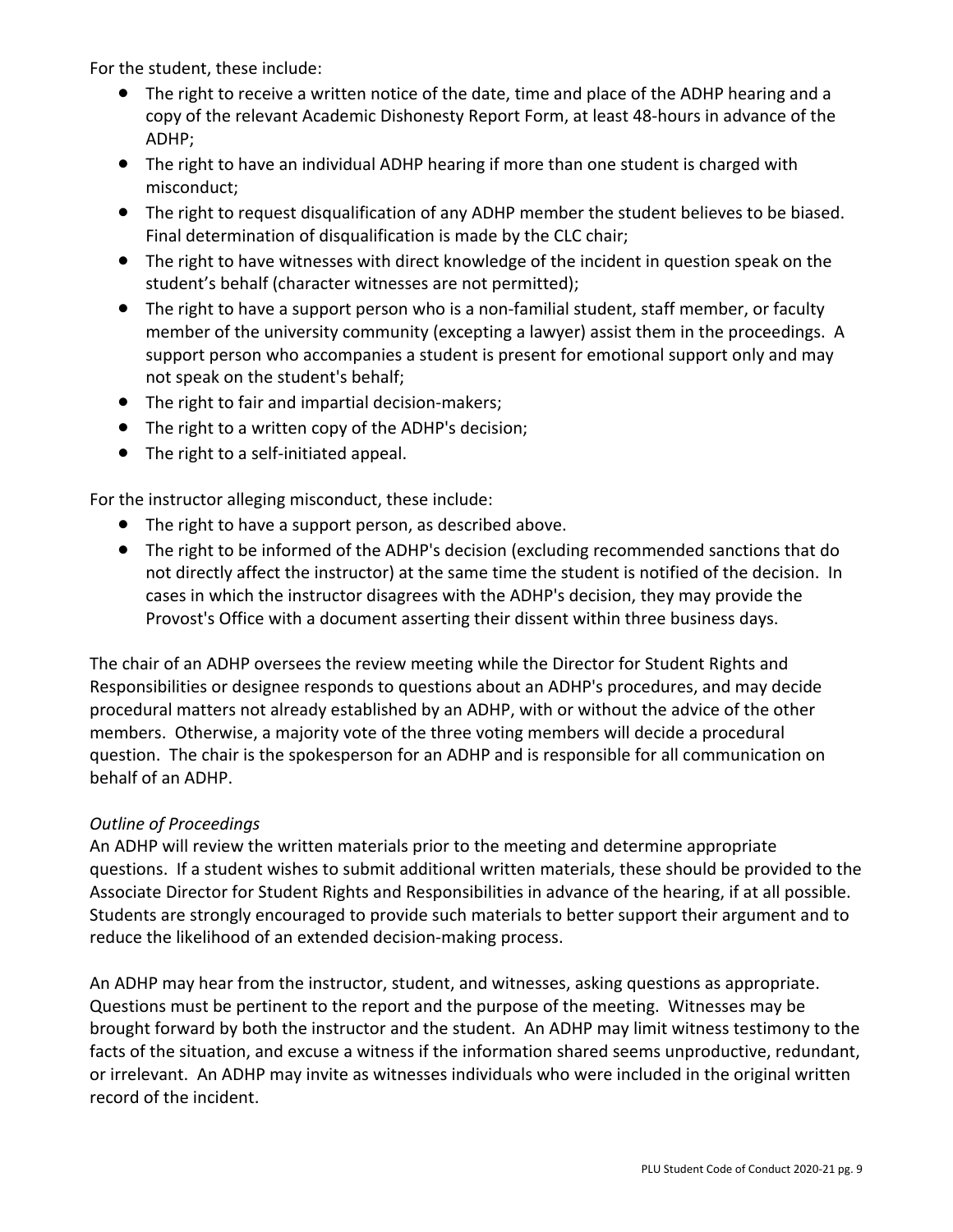The university expects that community members possess the skill and resources to discuss alleged academic misconduct; hence, legal counsel is not permitted at ADHP meetings.

An audio record of the proceedings will be made. An ADHP's file of the hearing and the recording shall be retained by the Provost until the appeal period has expired. After the appeal period has ended, the records will be kept in accordance with the Student Conduct Procedures (Section X - Conduct Records).

### *Penalties*

The minimum penalty grade for dishonesty in coursework that constitutes 30% or more of a course grade shall be an "E" for the course, unless the student is enrolled "pass/fail" in the class, and then the course grade will be an "F". Dishonesty in other required course work shall result in a minimum penalty grade of zero for that work.

Academic Dishonesty Hearing Panels may render a finding of either "responsible," "not responsible," or "inconclusive." The ADHP shall use majority vote to reach decisions. ADHP decisions of "not responsible" or "inconclusive" should not be used as a record of previous academic misconduct.

An ADHP is empowered, at its discretion, to take the following actions in accordance with its findings:

- Recommend a change of grade to the instructor; and/or
- Impose sanctions as listed in Section IX of the Student Conduct Procedures (except suspension, expulsion, or grade changes); and/or
- Recommend suspension or expulsion of a student to the Provost. Suspension and expulsion may be considered in severe cases and in cases where there is a previous history of academic dishonesty; grievous offenses such as academic dishonesty in capstones or culminating experiences may result in expulsion. Penalties of suspension and expulsion must be endorsed by the Provost. The Provost will convey their recommendation and reasons that support their position to the Dean of Students and confer with the Dean of Students regarding the import of the incident. Sanctions of suspension or expulsion are imposed by the Dean of Students. No specific mention of Academic Dishonesty will appear on the student's transcript; however, suspensions and expulsions will be recorded as detailed in Section IX in the Student Conduct Procedures.

An ADHP may also recommend that the instructor reduce a penalty that the ADHP believes was arbitrary or too severe. If an ADHP finds that academic dishonesty did not occur, it will recommend to the instructor that the penalty imposed be rescinded and for the instructor to grade the course work on its academic merit.

When the penalty grade is an "E" or an "F" for the course, the instructor will notify the Registrar that the student may not withdraw from the class. The Registrar will not record a final grade for the course until the date for the student to request a formal hearing has passed. Students requesting a formal hearing shall be permitted to attend and fully participate in the course until the process is complete.

Generally, ADHP decisions will be made within five business days of the formal hearing and will be either available for pick-up by the student at the Office of Student Rights and Responsibilities or personally delivered to the student, or sent by certified mail to the student's most recent local address, permanent address, or via email, whichever is most appropriate as decided by the chair of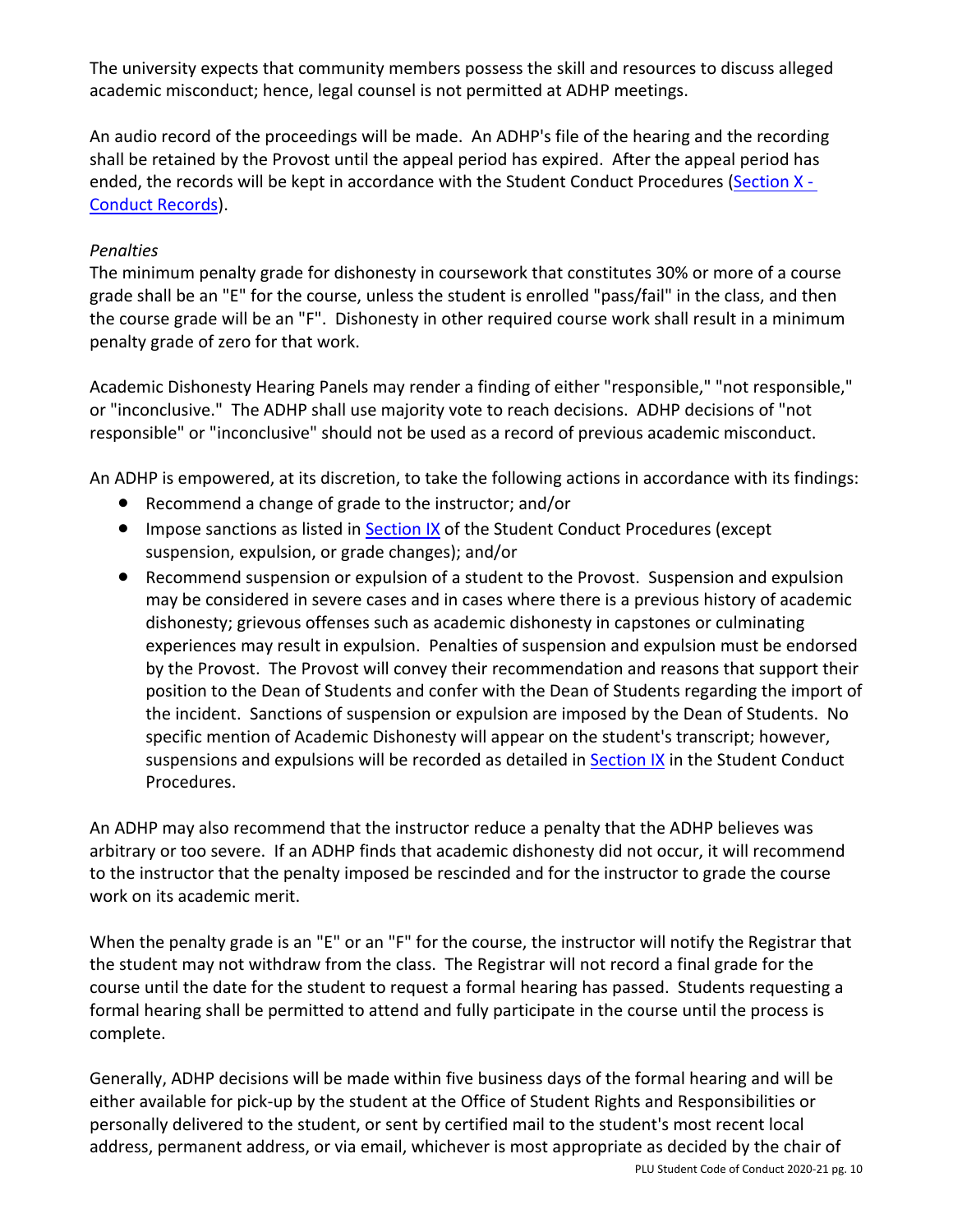the ADHP. The decision will include an outline of the appeal process. In the event that additional time for review, further investigation and/or deliberation is required, the instructor(s) and student(s) involved will be notified in writing or via email of the revised timeline.

### *Student Appeal Process*

All imposed sanctions may be appealed on the grounds of lack of a fair review or severity of sanction within five working days of being notified of the sanction. Students who wish to appeal a sanction should submit a written request for appeal to the chair of the CLC. The letter must include: the appeal date; a detailed explanation of the grounds for the appeal; any information that was not available at the time of the formal hearing, and the signature of the student filing the appeal. Electronic submissions of appeals will be accepted. In cases that do not involve suspension or expulsion, the appeal is submitted by the chair of the CLC to the Provost for consideration of the appeal of the ADHP's decision. In cases involving suspension or expulsion, the appeal will be forwarded to the Dean of Students for action by the Vice President for Student Life. Students may not appeal a sanction more than once.

## *Retaliation*

The University expressly prohibits retaliation against any person who has reported academic misconduct to a member of the university community or who has participated in any way in the conduct of a case of academic misconduct or in the imposition of a sanction for academic misconduct. Any person who violates this policy may be subject to disciplinary action, including suspension or expulsion from the university.

#### *Maintenance of Records*

Records of academic integrity violations will be maintained in accordance with the university's Family Educational Rights and Privacy Act (FERPA) policy and the Student Conduct Procedures. The records will be housed with the Office of Student Rights and Responsibilities and will be kept according to the PLU Student Conduct Procedures.

#### **ALCOHOLIC BEVERAGES**

The university is concerned about students and their total physical, mental, and emotional wellbeing. The university recognizes that a complex cluster of student and social issues surround the use of alcohol in society and that student views concerning its use vary widely. The following policy has been established in recognition of Washington State law and out of desire to create a living/learning environment consistent with the university goals and mission. Community members participating in PLU sponsored study away programs are expected to respect the drinking laws of their host country while upholding the university policy outlined below. Students living off campus are expected to adhere to local drinking laws. Violations of local law may be considered violations of the PLU Alcoholic Beverages Policy. In the case where a student is violating the Alcoholic Beverages policy, the University reserves the right to confiscate and dispose of alcoholic beverages and/or containers found on the premises.

1. Possession and/or consumption of Alcoholic Beverages Of Age: Possession of alcoholic beverages is prohibited in or on university premises, including residence halls, regardless of age. Empty alcohol containers and brewing equipment are similarly prohibited. The only exceptions include: Gonyea House (the President's private residence), the Garfield Commons, events that use University's Catering and request alcoholic beverages to be served, the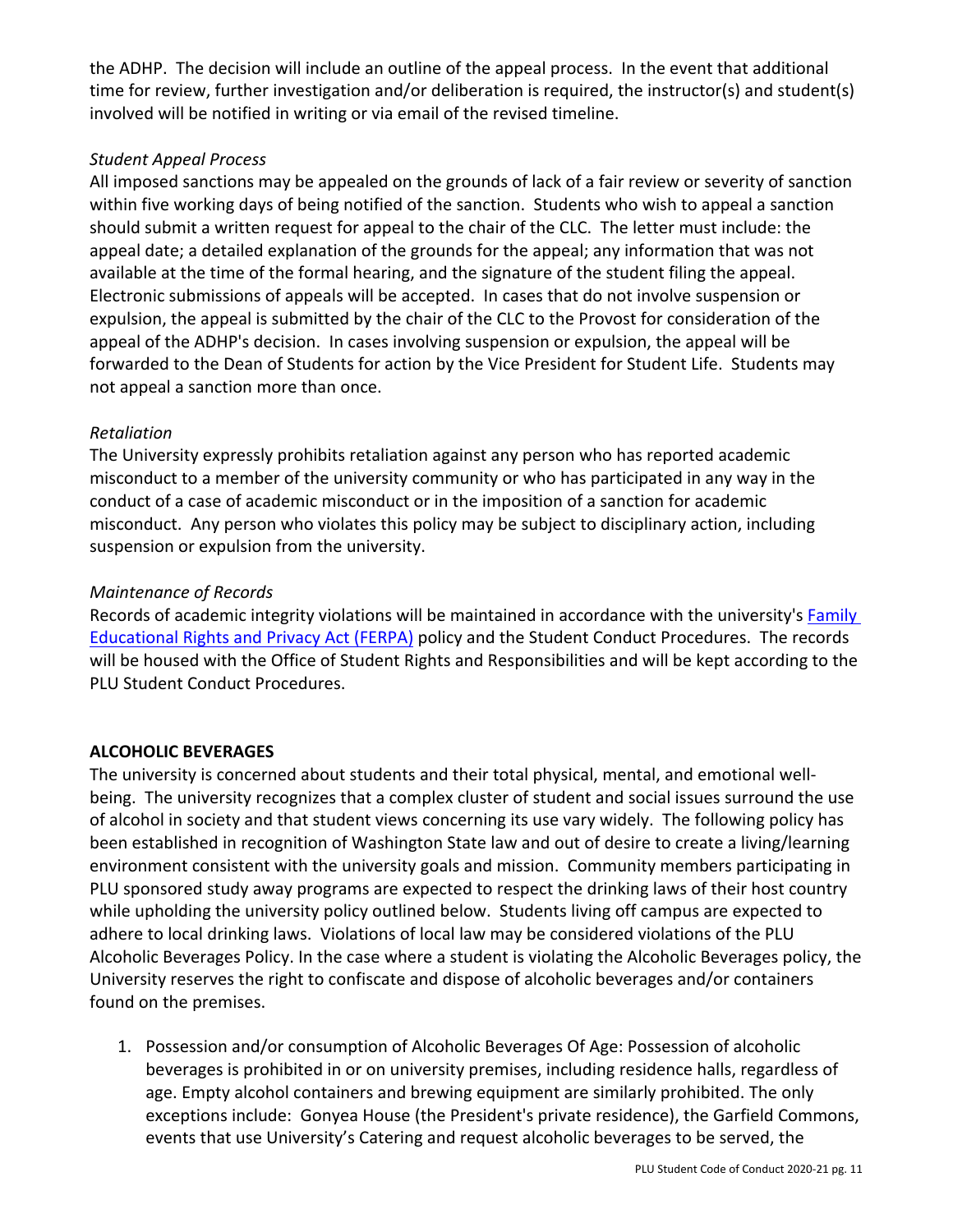University House (which is privately owned), a Community Director's university housing, South Hall and Kreidler Halls (as outlined in the South Hall Alcoholic Beverages Policy and the Conference and Events summer policies), and for the purpose of approved religious worship.

- 2. Possession and/or consumption of Alcoholic Beverages Under Age: The use or possession of alcoholic beverages is prohibited on campus and in the residence halls for any student under the age of 21. Empty alcohol containers and brewing equipment are similarly prohibited.
- 3. Misconduct under the Influence: Misconduct related to consumption, provision of alcohol to others or misuse of alcohol that creates risks for one's safety, threatens the safety of others, detracts from the living-learning community, disrupts the university community either on or off campus may be a violation of PLU's Alcoholic Beverages Policy.
- 4. Providing Alcohol to Others/Minors: Students who provide alcohol to students under the age of 21, or provide alcohol to apparently intoxicated individuals students, in addition to providing alcohol to students in non-designated areas, are in violation of the expectations of the living-learning community.
- 5. In The Presence of Alcohol: Students who are present when an Alcoholic Beverages Policy is being violated are expected to remove themselves from the room/situation and are encouraged to report the violation. Students who do not leave will be documented on an incident report and referred to the Student Conduct System. See *Residence Hall Communities* Policy for further information.
- 6. Transport/Medical Attention: Students who need medical attention due to their alcohol consumption, or which threatens the safety of themselves or others, either on or off campus, may be in violation of the PLU's Alcoholic Beverages policy.
- 7. Event Guidelines: If approved alcoholic beverages are available at PLU sponsored off-campus events, then non-alcoholic beverages must also be available. Students must show current valid identification (driver's license and PLU ID) in order to obtain alcoholic beverages at PLU sponsored on or off-campus functions. At any event sponsored by PLU, alcoholic beverages must be refused to minors, apparently intoxicated individuals, or persons in a state of helplessness.

Use of student government funds or residence hall dues and funds to purchase alcoholic beverages is prohibited.

Students voluntarily seeking assistance for an alcohol-related problem may do so without fear of disciplinary action, and will be treated with the utmost sensitivity and confidentiality. Such assistance may be sought through a residence hall staff member; the Residential Life Office, 253-535-7200; Health Center, 253-535-7337; Counseling Center, 253-535-7206; Campus Ministry, 253-535-7464; Campus Safety 253-535-7441; and the Office of Student Life, 253-535-7191. Students who are documented for violating the alcohol policy, and who subsequently request assistance for alcohol related problems, are not exempt from the review process or any sanctions that may result.

## **BEHAVIOR OF GUESTS**

Students who bring guests onto campus and to PLU events are responsible for informing their guest(s) of conduct appropriate to the university. PLU students may be held responsible for the conduct of the guest(s) during the visit, and may be subject to conduct proceedings if their guest is in violation of a campus policy.

## **BUILDING SECURITY**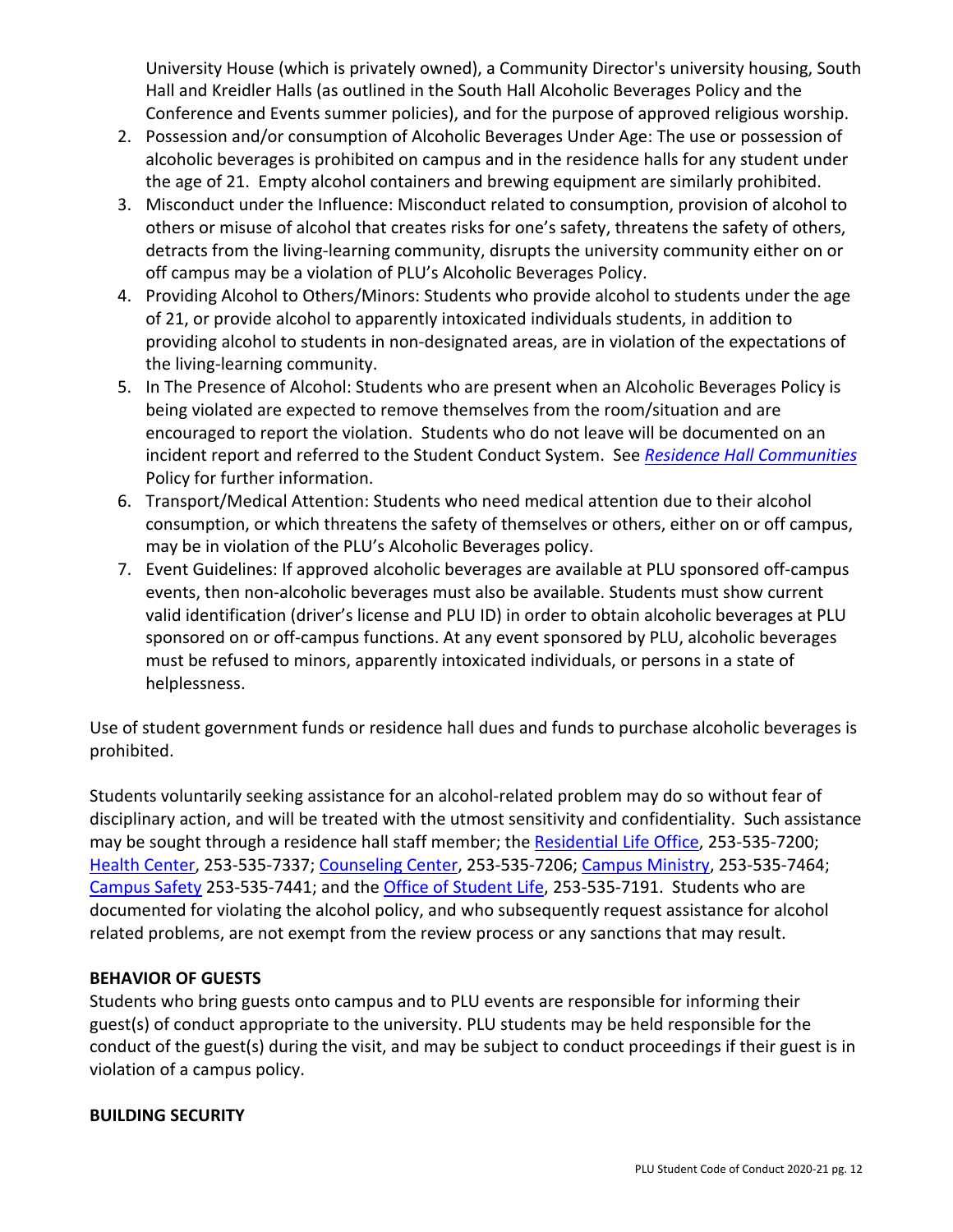It is the responsibility of all members of the university community to care for the security of the buildings.

Unauthorized presence in campus buildings, academic rooms, or residence hall rooms is prohibited and may be cause for action via the Student Conduct System and/or referral to a local law enforcement agency. Locked or closed buildings may be entered only with permission of supervisory personnel.

The unauthorized duplication of any university key and/or LuteCard or the use of an unauthorized key and/or LuteCard is prohibited and may be cause for action via the Student Conduct System and/or referral to a local law enforcement agency.

In the residence halls, students are urged to report the presence of unaccompanied and/or unknown non-residents to hall staff or Campus Safety.

Students are expected to adhere to safety and security with campus buildings. Persons and/or items should not be passed through windows in the residence halls or other campus buildings. Window screens should remain on the windows at all times in the residence halls. Persons are also not allowed on rooftops or other unauthorized areas within the residence halls and/or campus buildings.

### **COMPUTER AND NETWORK USE**

Pacific Lutheran University provides Information Technology (IT) services in support of the university's educational mission. IT services include computer labs, data and voice networks, classroom and instructional technologies, and the Banner student information system. Policies related to these services extend also to copyright infringement, content accessed or downloaded over the network (even with personally owned computers), and appropriate use of all modes of electronic communication within PLU systems. These policies are maintained and available for review at: http://www.plu.edu/helpdesk/policies.

 Use of IT services is a privilege granted to PLU to students, faculty, and staff for learning and working in community. All members of the PLU community are expected to comply with PLU IT policies.

Students must not download or watch copyrighted materials while on the PLU network. If a student is in violation of the Computer or Network Use policy, students will be required to remove the copyrighted materials, and may have network privileges removed until all misuse is corrected.

#### **CONCERN FOR SELF AND OTHERS**

The University holds as basic the safety and well-being of every person in the community. Students are therefore expected to demonstrate common sense and good judgment in all areas where safety, health and cleanliness are concerned. The University prohibits activities that cause or threaten mental, emotional or physical harm, suffering or exhaustion; or which may cause damage or constitute a safety or health hazard for the university and/or its component parts, as well as for self and/or others. Such actions are subject to referral to Student Rights and Responsibilities. The University reserves the right to restrict students whose behavior violates this policy from campus until professional clearance is obtained that indicates the student may return without posing a threat to the University and/or its component parts, or to others.

The Concern for Self and Others policy has been applied in a broad spectrum of cases. It is, of course, not possible to list all forms of conduct that could be considered a violation of this policy. The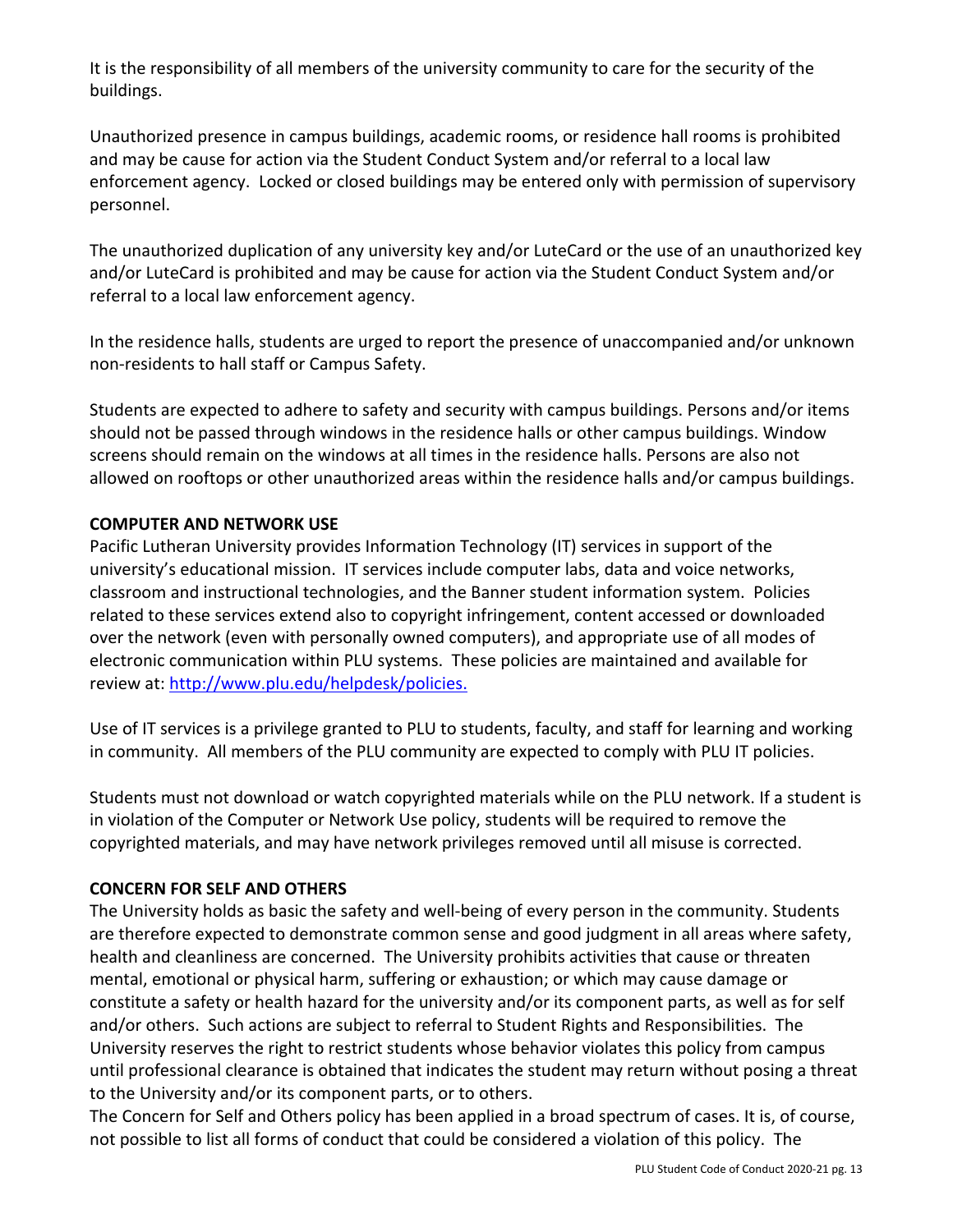following are examples of conduct that could violate the Concern for Self and Others policy, but they are provided for illustration only and should not be considered all inclusive. In addition to incidents that obviously fit into this policy description such as threatening others or disrupting the safety and effectiveness of the residence hall living/learning environments, Concern for Self and Others is applied to incidents involving pranks, presence on rooftops, throwing items out of University building windows, and others.

### **CONFISCATION OF POSSESSIONS**

The university reserves the right to confiscate items considered illegal, hazardous or harmful to the community, and those items that are prohibited per university policy. PLU, in its sole discretion, may dispose of any confiscated materials.

### **DISRUPTION OF UNIVERSITY COMMUNITY**

The University holds as basic the integrity and well-being of every person in the community. PLU is committed to providing a living, learning and working environment that is fair, consistent, caring, and supportive of intellectual and personal growth. Further, PLU is committed to protecting the rights of its community members to engage in dialogue and express ideas in an environment that is free from harassment, discrimination, and exploitation. This freedom of expression does not, however, entail the freedom to threaten, stalk, intimidate, harass, or abuse.

Students are therefore expected to treat every individual with respect and civility. The University prohibits any activities which cause or threaten physical or mental harm, suffering or exhaustion, which demean the dignity of any individual, and/or which interfere with one's academic progress, living environment or employment responsibilities.

Students are also expected to demonstrate respect and good judgment by acting in a manner that is appropriate to the university setting, on campus or while engaged in a University sponsored activity. Disruption or obstruction of teaching, research, administration, or any PLU sponsored activity is prohibited.

Individuals who directly or indirectly demand unreasonable access to university resources or disrupt community business by denying others the ability to live, learn and work in the environment that PLU seeks to maintain for all community members may be found responsible for disrupting university community.

The University reserves the right to restrict students whose behavior violates this policy from campus until professional clearance is obtained that indicates the student may return without posing a continued disruption to the university, residential communities or to others who learn and work at the university.

Students who do not attend a Student Conduct Review Meeting without making prior arrangements also may be found responsible for disrupting the university community. (See Student Conduct Procedures, "Section IV - Student Rights and Responsibilities", Subsection A.)

The Disruption of University Community policy has been applied in a broad spectrum of cases. It is, of course, not possible to list all forms of conduct that could be considered a violation of this policy. The examples provided are of conduct that could violate the Disruption of University Community policy, but they are provided for illustration only and should not be considered all inclusive. In addition to incidents that obviously fit into this policy description such as harassing a staff member, Disruption of University Community has been applied to incidents involving pranks, public urination, classroom disruption, and others.

#### **EQUAL EDUCATIONAL OPPORTUNITY**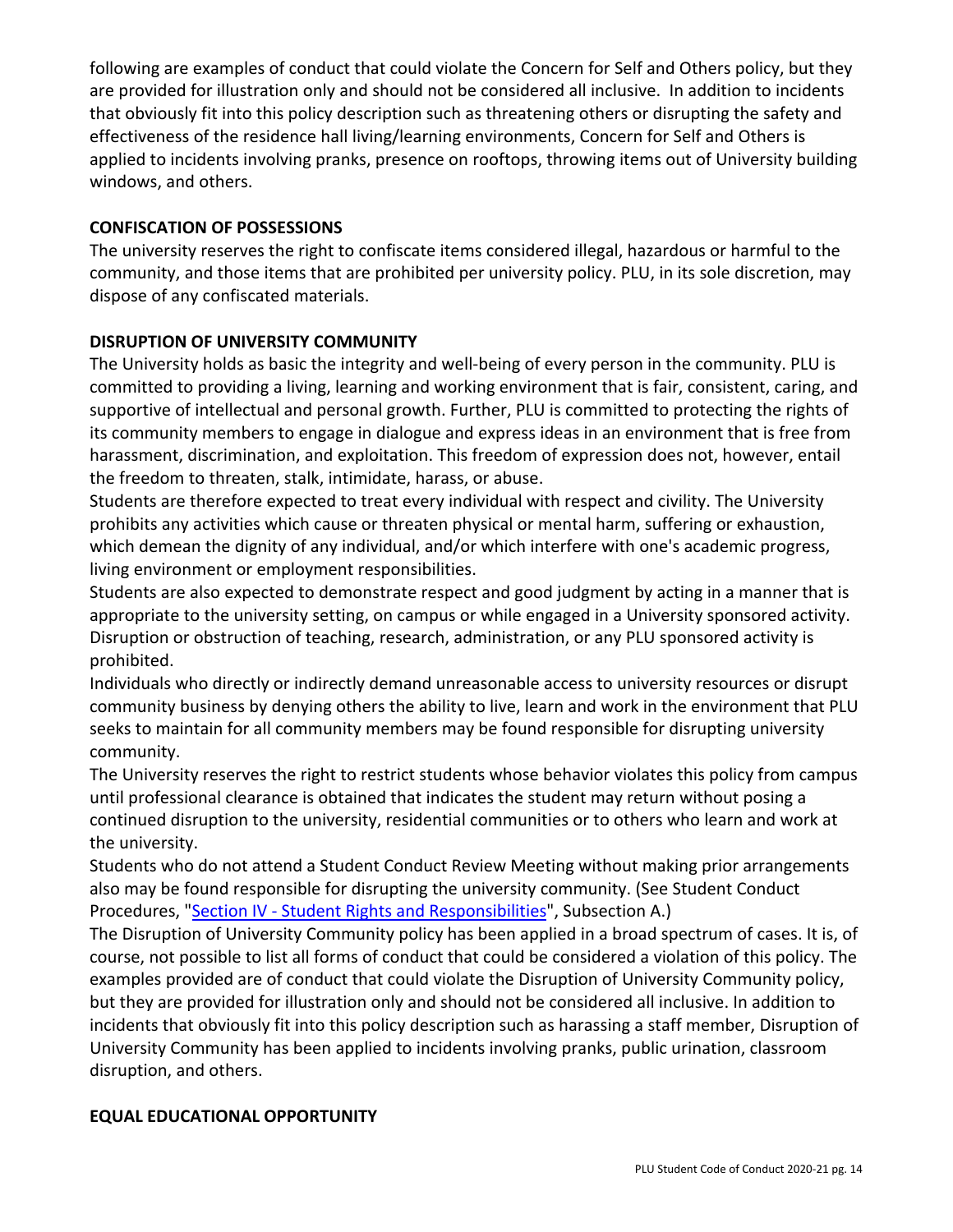Pacific Lutheran University is committed to providing equal opportunity in education for all students without regard to a person's race, color, national origin, creed, religion, age, gender, gender identity, sexual orientation, mental or physical disability, or any other status protected by law. The university community will not tolerate any unlawful discrimination, harassment, or abuse of or toward any member of the university community.

The university holds as basic the integrity and well-being of every person in the community. It is committed to providing an educational environment which is fair, consistent, caring, and supportive of intellectual and personal growth. Further, it is committed to protecting the rights of its community members to engage in dialog and to express ideas in an environment which is free from harassment, discrimination, and exploitation. This freedom of expression does not, however, entail the freedom to threaten, intimidate, harass, or abuse.

The university prohibits any activities which cause or threaten physical or mental harm, suffering, or exhaustion; which demean the dignity and personhood of any individual; or which interfere with one's academic progress. Examples of such actions are verbal threats or abuse, harassment, intimidation, stalking, threatened or actual physical assault, or consistent disregard of the rights and welfare of others. In particular, the university will see as a violation of this policy, any behavior which communicates a message that is threatening, intimidating, or demeaning or which causes physical harm to a person or persons because of race, color, national origin, creed, religion, age, gender, gender identity, marital status, sexual orientation, mental or physical disability, or any other status protected by federal, state, or local law. Any person or persons who are found to have violated this policy will be subject to disciplinary action up to and including suspension, expulsion, or termination.

#### **EQUIPMENT MISUSE**

University equipment may be used only for university functions during the hours and at the locations that have been approved through advanced scheduling. A violation of equipment misuse may come with a fine, which includes any damage to the equipment, and potential probation of using university equipment in the future.

#### **FALSE INFORMATION**

Students who provide false information to a university member or who forge, alter or misuse university documents or records may be subject to Student Rights and Responsibilities and/or local law enforcement action.

#### **FIRE SAFETY**

Everyone must leave the building when the fire alarm sounds. Obstructing or discouraging participation in a building evacuation will be subject to disciplinary action. Any prank, joke or other intentional act involving fire (including alarm covers, alarms, extinguishers or smoke alarms) is prohibited and will be subject to disciplinary action and/or local law enforcement action. Please review "Prohibited Possessions" in the current *PLU Housing and Meal Plan Guide and Contract* for additional items related to Fire Safety in the Residence Halls. If a student has a prohibited item in their possession, Residential Life personnel or Campus Safety personnel may confiscate the item, in addition to the student being subject to disciplinary action.

#### **FIREARMS, EXPLOSIVES, OR WEAPONS**

Items potentially hazardous to members of the campus community are prohibited. This policy applies to the campus, university vehicles and at any university sponsored off-campus event.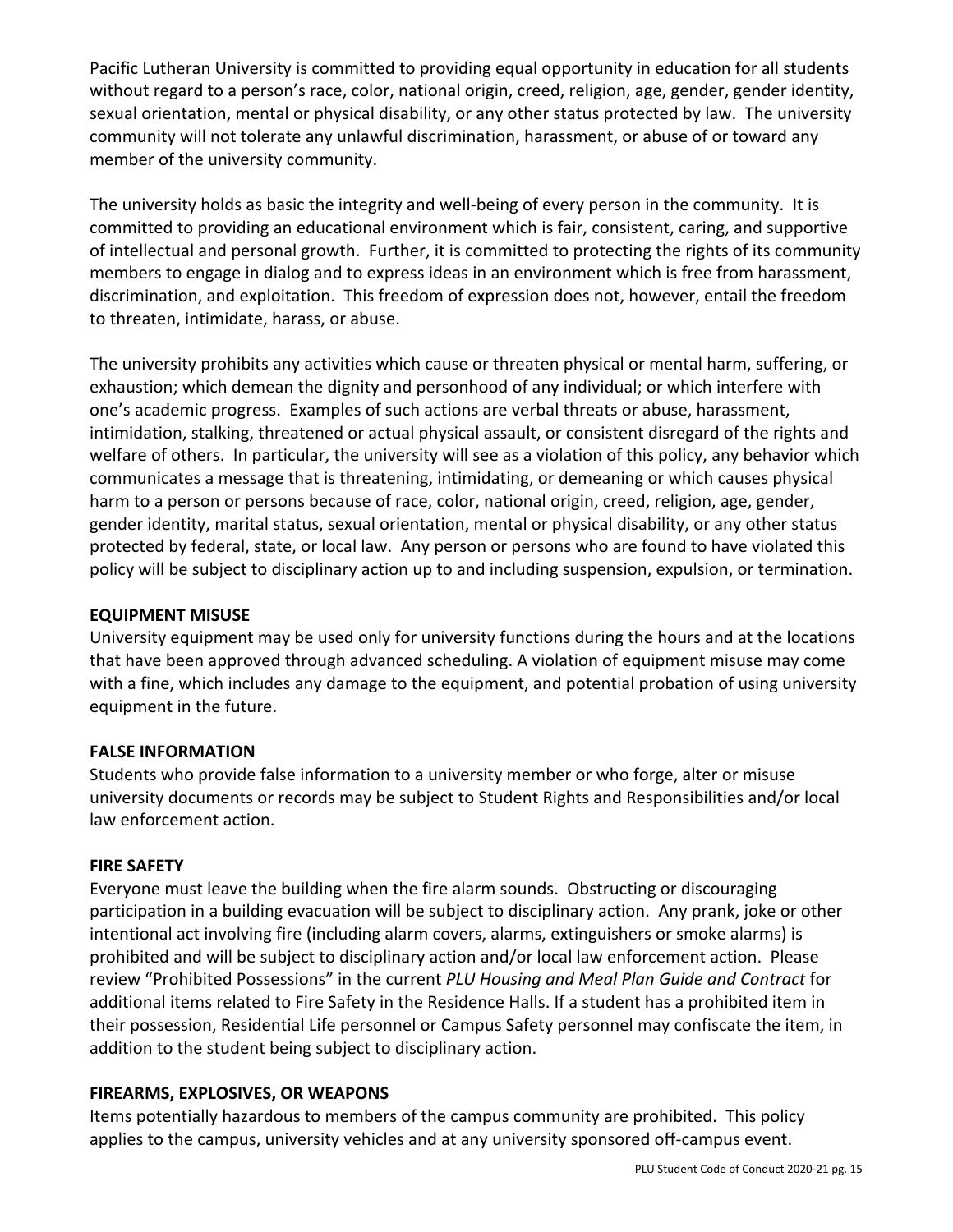Students who are aware of a weapon on campus are encouraged to make a report with Campus Safety at 253-535-7441 or call the Pierce County Sheriff's Department anonymous gun hotline at 1- 800-862-4867.

Given recent events on university campuses, PLU students are expected to demonstrate common sense and good judgment when engaging in activities using toy or fake firearms, explosives or weapons (i.e., water guns, Nerf guns, Nerf swords, etc.). It must be obvious that these items are toys and they must be used in a way that cannot be perceived as threatening or real to a reasonable standard (i.e., playing Russian Roulette, Assassins, etc.). In instances where toy firearms, explosives, or weapons are not used with good judgment, PLU may initiate the Student Conduct process in relation to this and/or the Concern for Self and Others policy in addition to potentially confiscating the item(s).

PLU has a zero-tolerance policy for firearms and all guns are prohibited on-campus. Guns include, but are not limited to: air-soft guns, bb guns, stun guns, flare guns, toy guns designed to replicate authentic, operable guns, paint guns and pellet guns.

Explosive materials, including but not limited to, firecrackers, fireworks and other explosives, live ammunition, combustible liquids (except where authorized for university use) and flares are prohibited on-campus.

Weapons, including but not limited to: hunting weapons, swords; knives (e.g. hunting knives, switch blades, etc.) and martial arts weapons are prohibited. Additionally, possession of any instrument or weapon of the kind usually known as sling shot, and club, or metal knuckles, or spring blade knife, or any knife, the blade of which is automatically released by a spring mechanism or other mechanical device, or any knife having a blade which opens, or falls, or is ejected into position by the force of gravity, or by an outward, downward or centrifugal thrust or movement, or any pocket knife with a blade length longer than three inches, are prohibited.

Kitchen knives will be allowed in the residential halls, but are to be used for food preparation purposes only, and must be stored in individual student rooms and/or kitchens.

Self-defense items (examples include but are not limited to, mace, pepper spray, electronic shock devices including nonlethal stun guns) are allowed on the PLU campus, but must be used for selfdefense purposes only. Please note that projectile stun guns are prohibited from campus property. If these self-defense items are used in ways other than the intended self-defense purpose, this will constitute a violation of the PLU Weapons policy, and PLU has the ability to confiscate the item.

#### **FREEDOM OF EXPRESSION**

Students who function and live in a university environment are encouraged to exercise freedom of expression and to participate responsibly in the freedoms of membership in a democratic society. Every student has the right to express a personal opinion as long as it does not infringe on the rights of others, disrupt community or university functions, or otherwise violate university policy, or local, state or federal laws.

The university welcomes opportunities for students, faculty, staff and community members to come in direct contact with issues, candidates and the political process. While the university does not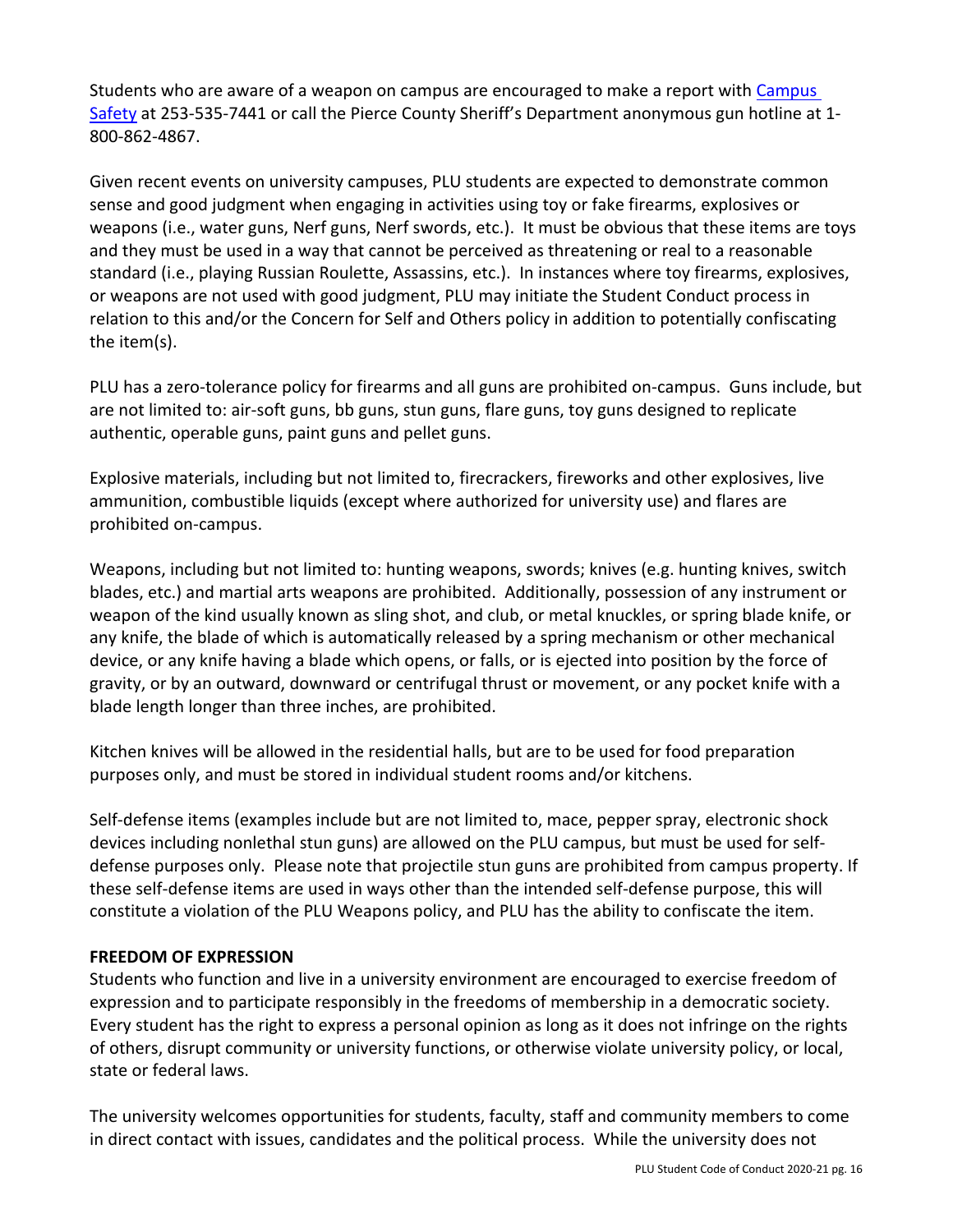endorse a specific political party or candidate(s), recognized campus organizations may present educational programs on campus that are consistent with the university's mission and policies. Such programs may include candidates and political party activities so long as the activities do not disrupt or obstruct university business. All such activities must be scheduled in accordance with university guidelines and procedures.

All university facilities, including materials, are to be paid for personally. University stationery and envelopes are not to be used for private matters.

### **GAMBLING**

Pacific Lutheran University does not permit wagering or games of chance on campus or at scheduled events off campus. Recognized student clubs and organizations are authorized to conduct events that include raffles, casino activities and auctions, provided participants do not pay for participation and the event is approved by the Student Engagement (SE) Office.

Students planning fundraising activities need to request permission from the SE Office and meet with SE staff to review compliance with PLU policy and Washington State law.

Students voluntarily seeking assistance for a gambling-related problem may do so without fear of disciplinary action, and will be treated with the utmost sensitivity and confidentiality. Such assistance may be sought through a residence hall staff member; the Residential Life Office, 253-535-7200; Health Center, 253-535-7337; Counseling Center, 253-535-7206; Campus Ministry, 253-535-7464; and the Office of Student Rights and Responsibilities, 253-535-7462. Students who are documented for violating the gambling policy, and who subsequently request assistance for gambling related problems, are not exempt from the review process or any sanctions that may result.

## **GUESTS ON-CAMPUS AND AT PLU EVENTS**

Each student, upon showing their PLU ID card, may bring a maximum of three guests to scheduled university events for which no fee is charged. Those events that charge a fee reserve the right to limit the number of guests each student may bring if appropriate.

The University reserves the right to declare a guest unwelcome, when the guest has violated a regulation, code, or rule. Guest behavior that violates this policy may result in separation from all university grounds, facilities and services. Persons who are designated as Restricted From Campus (RFC) are not allowed to be guests on campus, reside in PLU housing or attend PLU off-campus events.

Guests who are violators of this policy are viewed as trespassers and are subject to arrest. (See also, Visitation and Guests in Residence Halls)

## **HAZING**

PLU is first and foremost an educational institution. Hazing prevention policies, and response procedures for hazing incidents, grow from and embody the institution's mission. Membership in clubs, organizations, and other university-affiliated groups can increase leadership and service potential; provide athletic, recreational, intellectual and spiritual opportunities; and otherwise contribute positively to personal and social development of our students. Where membership is linked with involvement in hazing activities, the educational purpose of the endeavor is compromised and safety of students is endangered. Hazing is therefore prohibited by university policy.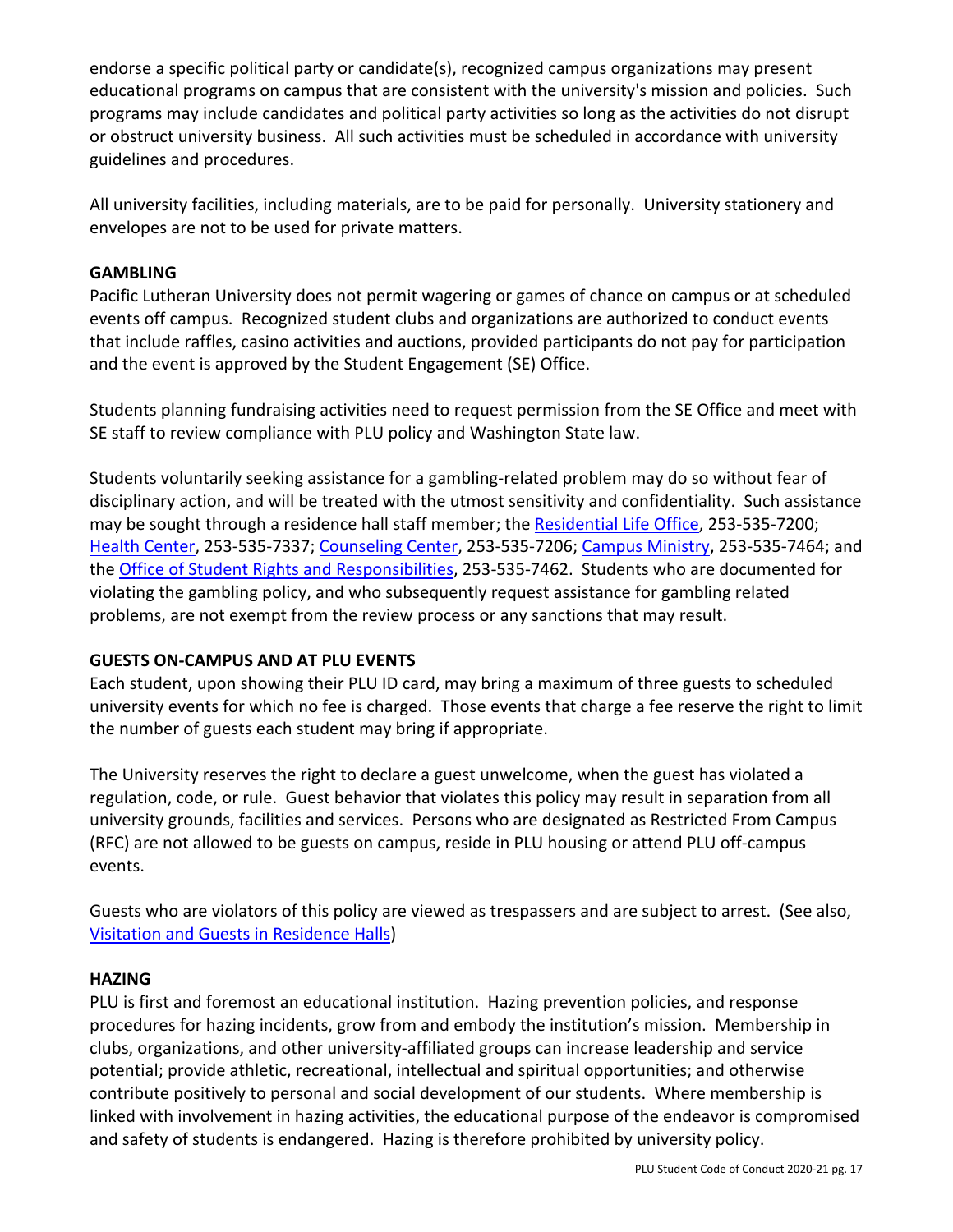### *A. Policy Statement and Definition*

In conjunction with Washington State Law (RCW 28B.10.901 and RCW 28B.10.902), PLU defines hazing as any act of initiation (committed by a person, whether individually or in concert with others) into a student organization, athletic team or living group, or any pastime or amusement engaged in with respect to that organization or group with or without the consent of the participant(s), which:

- 1. causes, or is likely to cause, bodily danger or physical harm, or serious mental, emotional or psychological harm to any student or other person; or
- 2. may abuse, mistreat, degrade, humiliate, harass, ridicule, intimidate or endanger him or her, or which may in any fashion compromise his or her inherent dignity as a person; or
- 3. subjects a student or other person to conduct or conditions which a reasonable person in the circumstances would find harmful, including but not limited to
	- excessive mental or physical discomfort
	- alcohol or drug abuse
	- physical confinement
	- abandonment
	- verbal or physical abuse
	- or substantial interference with the person's educational pursuits; or
- 4. otherwise involves a violation of a law or University policy or which encourages a student or other person to violate a law or University policy, including but not limited to the "Student Code of Conduct", "Alcohol and Drug Policy", and "Sexual Harassment Policy".

Hazing also includes soliciting, directing, aiding, or otherwise participating actively or passively in such acts. Hazing occurs regardless of the consent or willingness of persons to participate in the activity. Hazing is prohibited no matter if it occurs on or off campus.

#### *B. Sanctions*

- 1. Individual Sanctions: A student who participates in or encourages hazing shall be subject to disciplinary action by the University through its Student Conduct Code and Procedures. Hazing that endangers a person's mental or physical safety is also a criminal offense. As required by state law, a student who participates in criminal hazing, in addition to the possibility of being subject to prosecution, shall forfeit any entitlement to state-funded grants, scholarships, or awards for a period of time determined by the university, but not less than one academic term.
- 2. Group Sanctions: A student organization or living group that permits hazing to occur by its members or by others, subject to its direction or control, shall itself be subject to sanctions, including but not limited to the University's withdrawal of its recognition of the group. Violations of the hazing policy by athletic team members will result in department-imposed sanctions, which may include department service dismissal from the team or cancellation of competition. In addition, the organization or group may be liable under state law for resulting harm to persons or property.

#### **IDENTIFICATION CARD**

Pacific Lutheran University provides students with a free university identification card at the time of the student's enrollment. This card, called a LuteCard, is the property of PLU. LuteCards support many privileges granted to members of the PLU community. These privileges include access to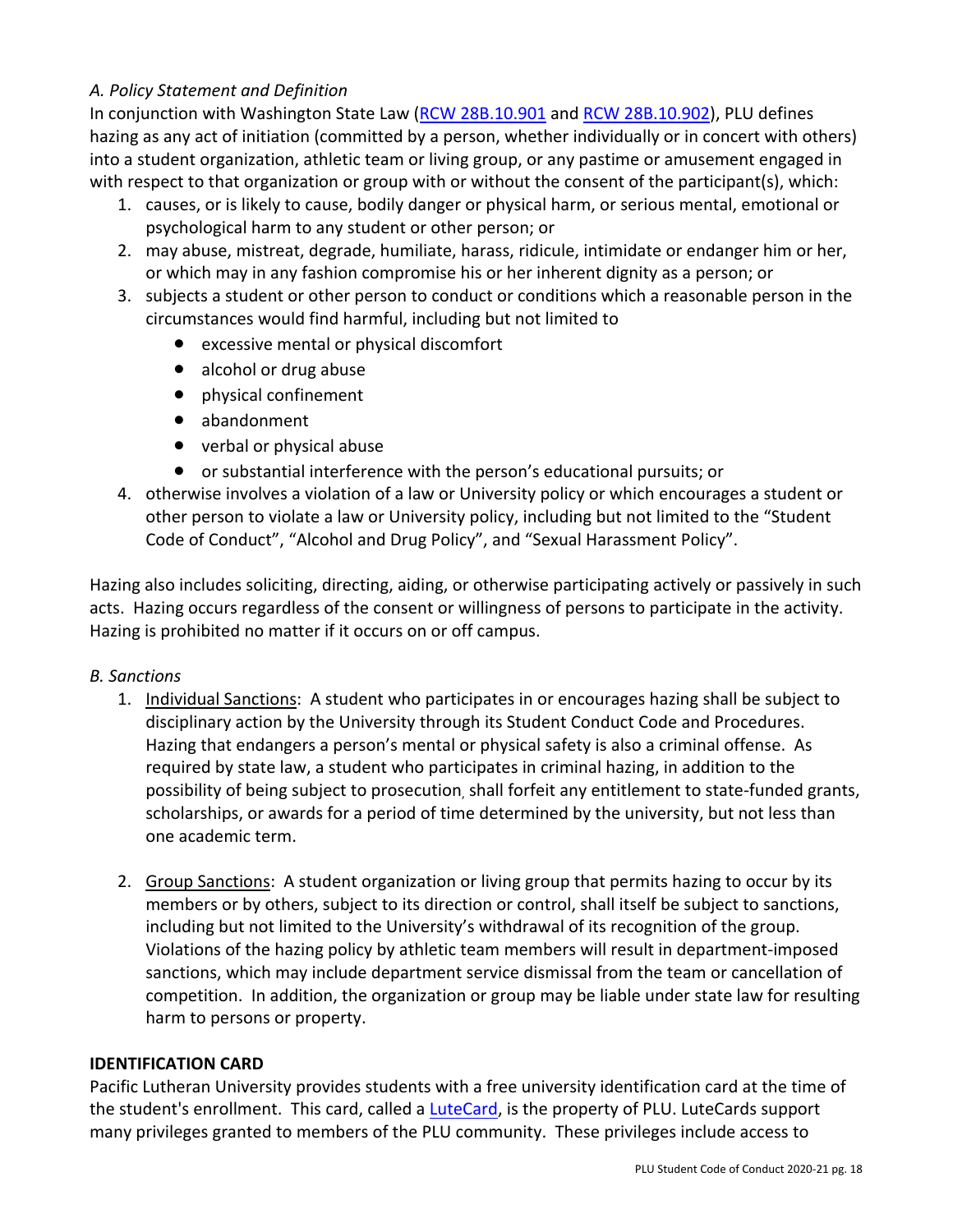events, facilities and parking areas, meal plan access, convenient purchasing power and identification for university business. Students must carry their LuteCard with them at all times while on campus. Failure to provide a LuteCard to university staff members who are performing their job function may result in disciplinary action. (Note: See "False Information" and "Non-Cooperation" sections.) Cards deemed unusable may be confiscated or refused by university employees performing their job functions. Unusable or confiscated cards must be replaced at the holder's expense.

As university property, LuteCards must not be altered or defaced in any manner. LuteCards and the privileges they support are not transferable. Under no circumstance is a student to provide their LuteCard to another individual to use for any purpose. Under no circumstance is a student to use a LuteCard issued to another member of the PLU community for any purpose. Unless reported lost, students are responsible for any use or misuse of their LuteCard. Misuse of a LuteCard may result in confiscation of the card and disciplinary action via the Student Conduct system. Any student found to be in violation of this policy via the Student Conduct system is subject to removal of privileges supported by the LuteCard and/or responsible for restitution for financial damages caused by misuse.

Students are responsible for reporting lost LuteCards and replacing their LuteCard immediately at their own expense. Cards must be returned upon graduation or withdrawal from the university. **ILLEGAL DRUGS** 

The following policy has been established in recognition of federal law and Washington State law, and out of a desire to create a living/learning environment consistent with the university goals and mission. Community members participating in PLU sponsored study away programs are expected to respect the drug laws of their host country while upholding the university policy outlined below.

The unauthorized possession, use, distribution, in any way assisting anyone to use, possess or distribute, and/or sale of the following is prohibited on campus and in the residence halls:

- Illegal drugs (illegal drugs include, but are not limited to, those categories often known as cannabis, acids, hallucinogens, barbiturates, amphetamines, and narcotics).
	- o Note that cannabis is an illegal drug as defined by Federal Law
- Prescription medications.
- Any other substance identified to be dangerous by PLU, in its sole discretion.
- Drug paraphernalia.

Prohibited substances and/or paraphernalia will be confiscated and disposed of by University staff members and/or representatives from the Pierce County Sheriff's Office and appropriate disciplinary action initiated.

Students voluntarily seeking assistance for a drug-related problem may do so without fear of disciplinary action, and will be treated with the utmost sensitivity and confidentiality. Such assistance may be sought through a residence hall staff member; the Residential Life Office, 253-535-7200; Health Center, 253-535-7337; Counseling Center, 253-535-7206; Campus Ministry, 253-535-7464; Campus Safety 253-535-7441; and the Office of Student Rights and Responsibilities, 253-535-7462.

Students who are documented for violating the drug policy, and who subsequently request assistance for drug-related problems, are not exempt from the review process or any sanctions that may result.

#### *Drug-Free Schools and Communities Act*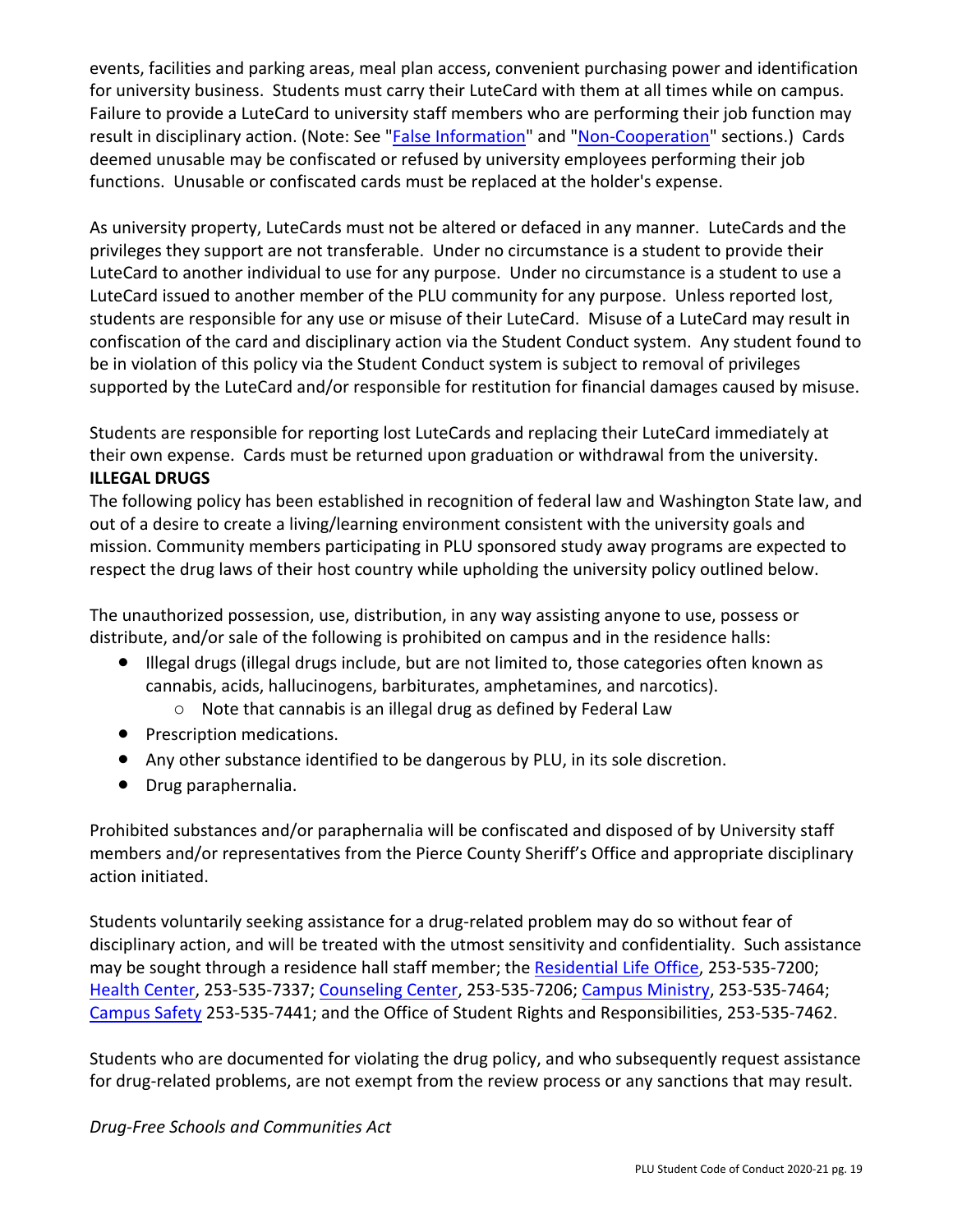Each student will be notified of PLU's policy on alcohol and drugs posted on the web. The information describes health risks associated with alcohol abuse and illicit drug use, legal sanctions, disciplinary sanctions, and resources for counseling and treatment.

#### **IMMUNIZATION POLICY**

All full-time and part-time undergraduate and graduate students who are accepted into degree programs are required to provide PLU's Health Center documentation of their immunizations for measles, mumps, and rubella. Documentation means official records signed by a health care professional. Students with a PLU Medical History Record and immunizations in compliance with the PLU Immunization Policy on file with the Health Center are considered cleared. Those students not in compliance are placed on *medical hold* and will not be allowed to register, drop or change classes after their initial (entry) registration.

Any student born before January 1, 1957 is considered immune to measles, mumps, and rubella. Students born after January 1, 1957 must provide records for required immunizations. The full-text of this policy is available online at www.plu.edu/health-center/Pages/Required-Immunizations.

Any questions concerning immunizations should be directed to PLU's Health Center at 253-535-7337.

### **NEIGHBOR RELATIONS**

PLU is an integral part of Parkland, and therefore all members of the PLU community have a responsibility for the quality of the greater Parkland neighborhood. PLU expects all students to act safely, legally and neighborly and may intervene if students' behavior off-campus negatively impacts campus-neighbors or the on-campus community.

Any PLU student who lives off campus may be required to meet with a University official or referred to Student Rights and Responsibilities if the student engages in or acquiesces in behavior that results in (1) complaints by their neighbors; and/or (2) intervention by law enforcement. Any such incident will be recorded in the student's conduct file for future reference. Any student who fails to participate in the meeting with the University official or the Student Conduct process will also be referred to Student Conduct for a "Disruption of University Community" policy violation.

#### **NOISE**

#### *Residence Halls*

Students are expected to realize that in a community setting, and especially in an academic environment, consideration and courtesy for others is a most important factor at all times. While it is a fact that some amount of noise is bound to occur, students who continually infringe on the rights of others by maintaining unacceptable noise levels will be subject to disciplinary action. Students are expected to comply with all designated quiet hours. Residence hall quiet hours are minimally established from 10:00 pm to 8:00 am Sunday through Thursday and 12:00 am to 10:00 am Friday and Saturday. These hours may be extended by the individual hall communities.

#### *Campus*

Between 8:00 am to 10:00 pm, noise on campus is to be kept to a level that does not disturb university classes or business. Between 10:00 pm - 8:00 am, quiet hours are in effect and noise on campus is to be kept to a minimum.

#### **NON-COOPERATION**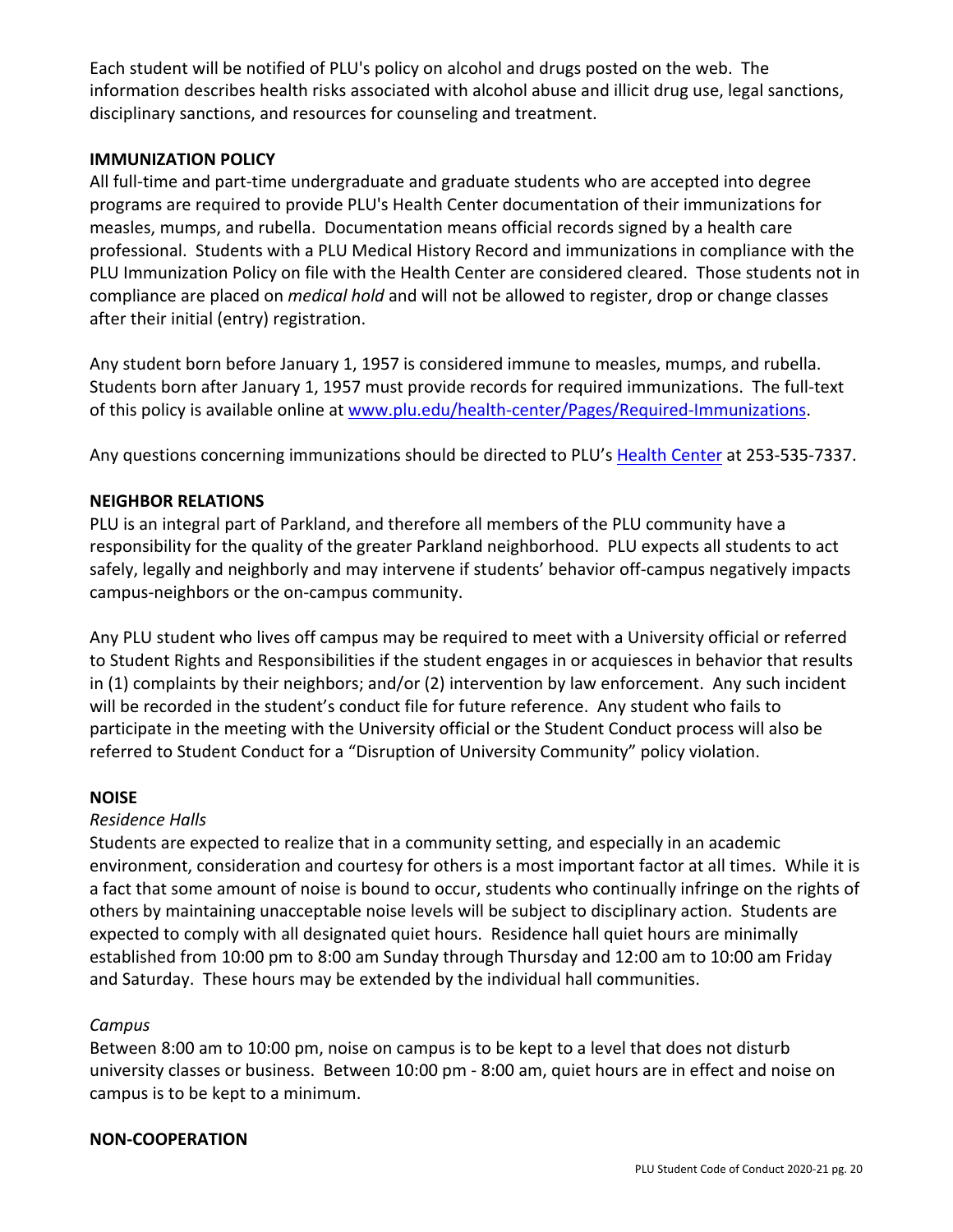Faculty, staff and student workers at PLU are charged with responsibilities appropriate to their training and authority. Students are expected to comply with the directions of any university employee acting in performance of their duty. Students involved in violations of university policies are expected to be responsible for their actions and to accurately identify themselves to university employees when requested to do so. Any individual who believes that an employee has made an inappropriate request is encouraged to talk with the employee's supervisor or a grievance facilitator.

### **PETS ON-CAMPUS**

The university recognizes the important role of pets in the lives of some employees and students. This defines the policies within which pet visits to campus are welcome.

For the purposes of this policy, the following definitions will apply:

*Pet Owner:* Anyone working or studying at the university, including faculty, staff, administrators, students, temporary employees, or others who bring a pet to campus.

*Pet:* A domestic animal that is owned by, resides with, and is cared for by an employee or student. This will include dogs, cats, and fish in aquariums holding less than 25 gallons of water. For the purposes of this policy, pets are not snakes, ferrets, rats and spiders. Those with questions about domestic animals that are not specifically addressed here should call the offices listed at the end of this policy statement. Decisions about the appropriateness of bringing a pet to campus will be made on any potential risk to the pet and to people in the community, and to the perceived disruptions caused by the pet.

### *University Commitment*

The University will ensure that applicable legal requirements are met. These include, but are not necessarily limited to:

Washington Industrial Safety and Health Act (WISHA), Responsibility: The university has a general duty to create a safe and healthful working environment for employees.

- Americans with Disabilities Act (ADA), Responsibility: The university must provide reasonable accommodations for employees and students with documented disabilities as defined by law. This policy recognizes that Service Animals, under the ADA, are accepted on the PLU campus. Service Animals are defined as dogs that are individually trained to do work or perform tasks for people with disabilities. Service Animals are not defined as "pets."
- The work or task a dog has been trained to provide must be directly related to the person's disability. Dogs or animals whose sole function is to provide comfort or emotional support do not qualify as service animals under the ADA. Service Animals must be harnessed, leashed, or tethered, unless these devices interfere with the service animal's work or the individual's disability prevents using these devices. In that case, the individual must maintain control of the animal through voice, signal, or other effective controls.
- Service Animals are allowed to accompany people with disabilities in all areas of campus where the public is normally allowed to go.

#### *Allowed and Restricted Areas*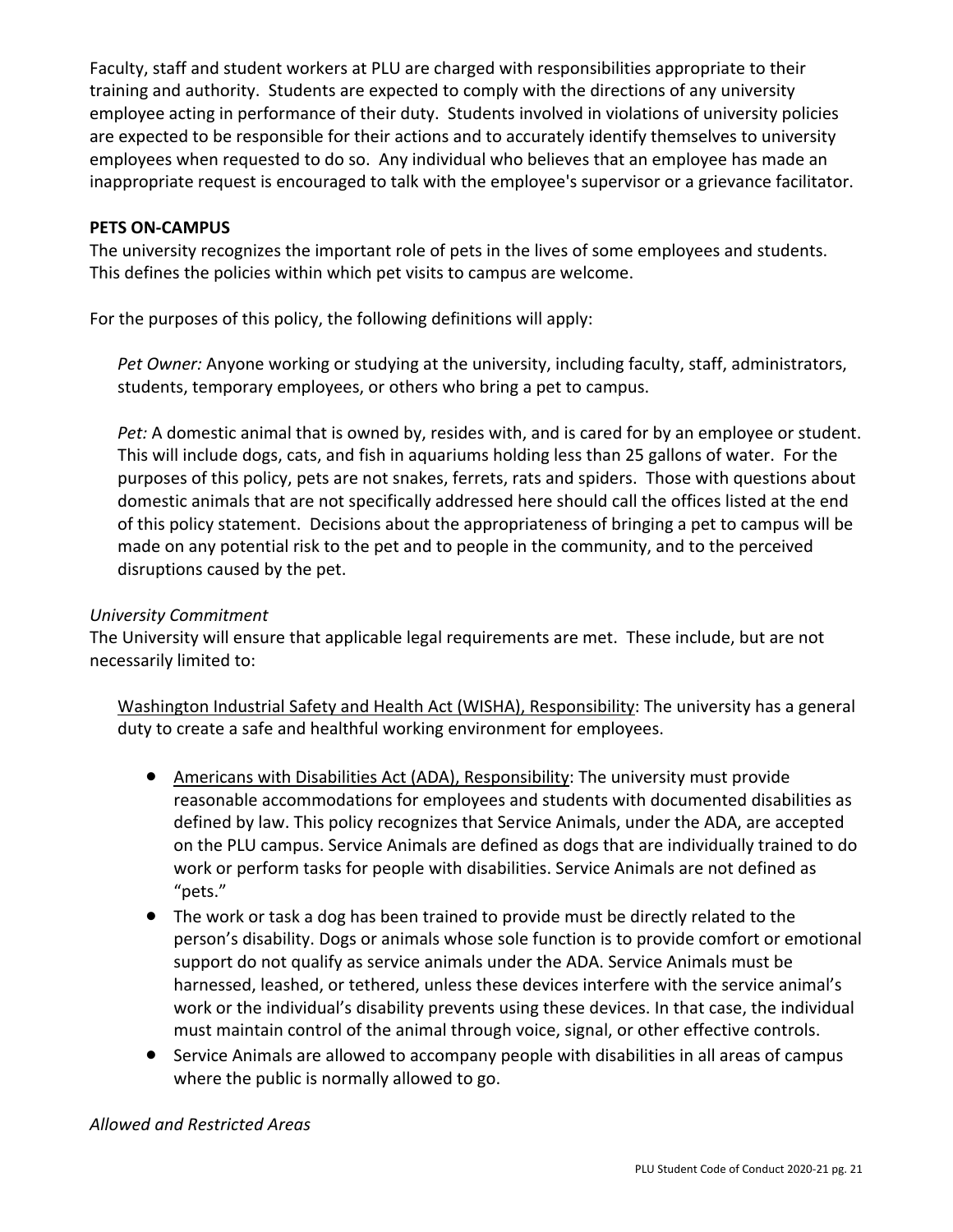In consideration for the general well-being, health and safety of all members of the campus community, the following lists detail areas where pets are allowed and restricted areas.

### Areas Of Campus Where Pets Are Allowed

- 1. Outdoors, on leash, and accompanied by the pet owner.
- 2. Individual private offices with walls and door. This includes the private office of the pet owner as well as the private offices of colleagues of the pet owner, where advance permission has been obtained from that person. For example, a pet owner may bring their pet to a small meeting in a colleague's private office, provided that the colleague has given permission to the pet owner to do so. (Note: see exceptions under "Restricted" section below.)
- 3. All areas used by employees or students with documented disabilities who are assisted by designated guide or working pets.
- 4. Classrooms and instructional facilities only when pets or demonstration animals are used by faculty members for teaching purposes.

### Restricted Areas

Pets are not allowed in locations or situations other than those noted as allowed in the previous section. Such areas of campus where pets are not allowed include:

- 1. Areas that are open to the public and commonly used, such as libraries, foyers, bathrooms, copy rooms, lounges, meeting and conference rooms, except as necessary to travel enroute to permitted locations.
- 2. Classrooms and training labs (except for instructional purposes as noted above).
- 3. Dining and food preparation areas; kitchenettes; break-rooms.
- 4. Health and medical facilities.
- 5. Private offices that are essentially public areas due to the frequency with which they are visited by others and used for meetings.
- 6. The Anderson University Center.
- 7. Computing and Telecommunications machine room.
- 8. Residence halls and offices in residence hall buildings, except as allowed per Student Life Division policies. (Note: see *"Residence Hall Communities"* section below.)
- 9. Any area or situation in which another person has raised a legitimate concern for health or other reasons about the presence of a pet, except for designated guide or working pets assisting employees or students with documented disabilities.

## *Residence Halls*

No pets other than fish are allowed in the residence halls. Aquariums may not exceed 25 gallons of water.

## *Pet Owner Commitment*

Employees and students are welcome to bring pets into the working and learning environment in accordance with this policy and PLU's "Pets in the Workplace" procedures. Pets must be cared for in a responsible manner that ensures the safety of those on campus, as well as the safety of the pet.

Copies of the procedures will be available at Human Resource Services. It is the responsibility of the pet owner to obtain and follow the procedures.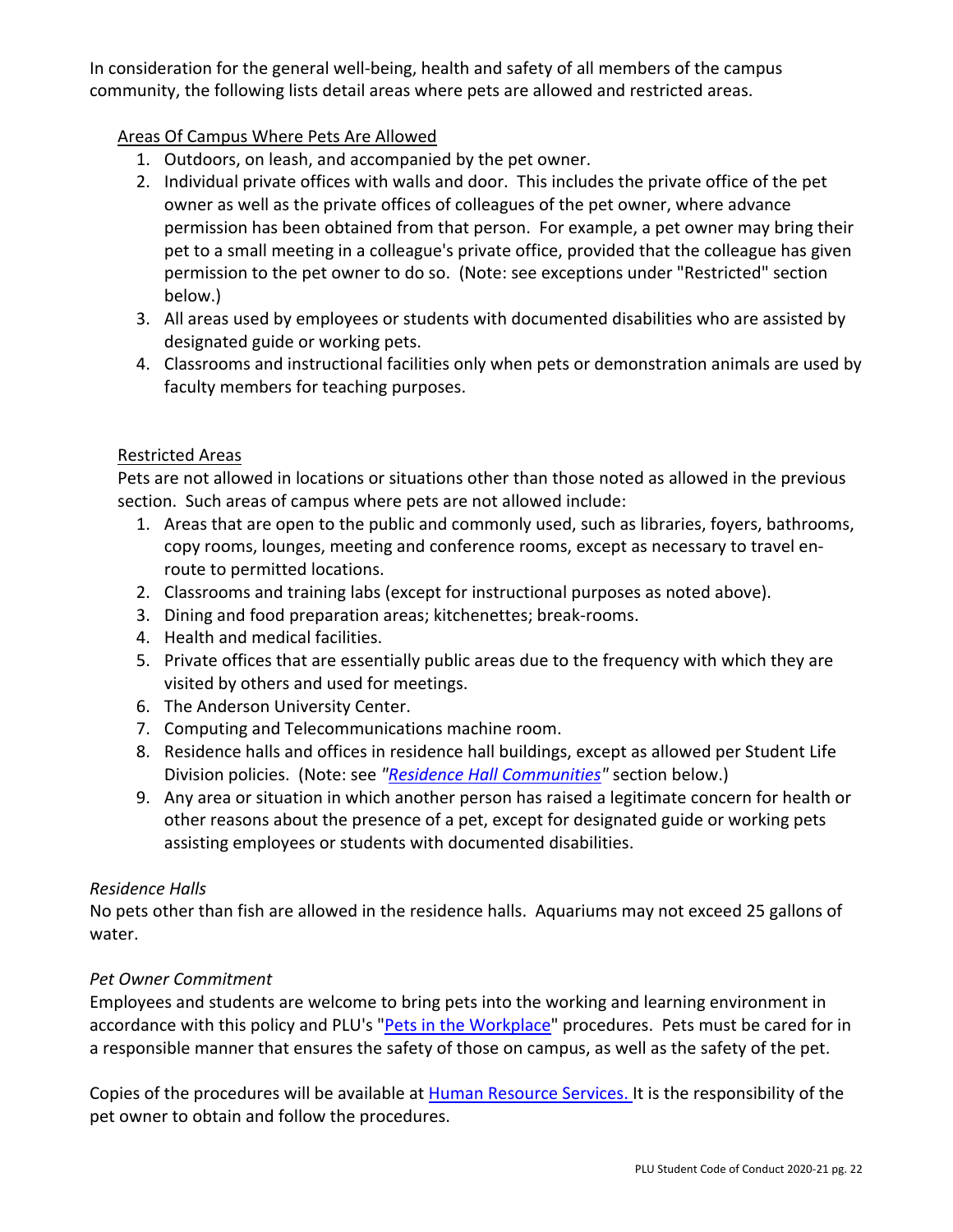## *Communication*

Before bringing a pet to campus, the pet owner will check first with others in the work or learning environment to ensure that there are no concerns, such as allergies to dogs, etc. In the event of legitimate health problems, the pet may not be brought to that area. Otherwise, employees and/or students are encouraged to work together to find a reasonable compromise that is acceptable to everyone. If the pet owner requires the animal's presence due to a documented disability, then reasonable accommodation will be made through the appropriate channels

#### *Lab Animals*

Procedures governing the use of lab animals in Rieke Science Center or other locations and situations will be addressed by the Division of Natural Sciences, the Animal Usage Committee, and/or other appropriate offices and committees.

#### *Questions*

Employee questions about this policy should be directed to Human Resource Services at 253-535- 7185. Student residence hall questions should be directed to Residential Life at 253-535-7200.

#### **PHYSICAL ASSAULT**

Physical attacks on another and/or an attempt or threat to harm another will not be tolerated at PLU. A student reacting to physical attack, or the threat of physical attack, with the use of physical contact may be referred to Student Conduct for alleged physical assault. Unwanted physical contact by one person upon another may also constitute assault.

#### **PROPERTY DAMAGE, MISUSE, OR THEFT**

University property and services may be used only for university functions during the hours and at the locations that have been approved through advance scheduling. Inappropriate use of university property and/or services may result in referral to the student conduct system.

Attempted or actual theft of and/or damage and/or vandalism to university property or the property of a member of the PLU community are prohibited. In addition, knowingly possessing or utilizing stolen property, or being a bystander to damage or vandalism will also be seen as a violation of this policy. Students reported for property damage and/or theft are subject to one or more of the following: (a) prosecution for criminal charges; (b) assessment of the costs for repair, replacement or recovery of the property; and/or, (c) university and/or disciplinary action via the student conduct process.

#### **PUBLICITY AND SOLICITATION**

The university has determined that some control of and procedure for commercial solicitation and advertising is needed to:

- 1. Maintain a community respectful of individual right to privacy;
- 2. Regulate the means by which commercial advertising occurs on private property;
- 3. Offer procedure for students and businesses to request appeal of policy issues.

The intent of Pacific Lutheran University's solicitation policy is to maintain the community living rights extended to all students, staff and faculty. Basics tenants of this policy include:

- 1. The University will maintain its community standards in the advertisement or promotion of commercial interests, goods, services, events, etc.
- 2. Publicity must not interfere with satisfactory maintenance of university property;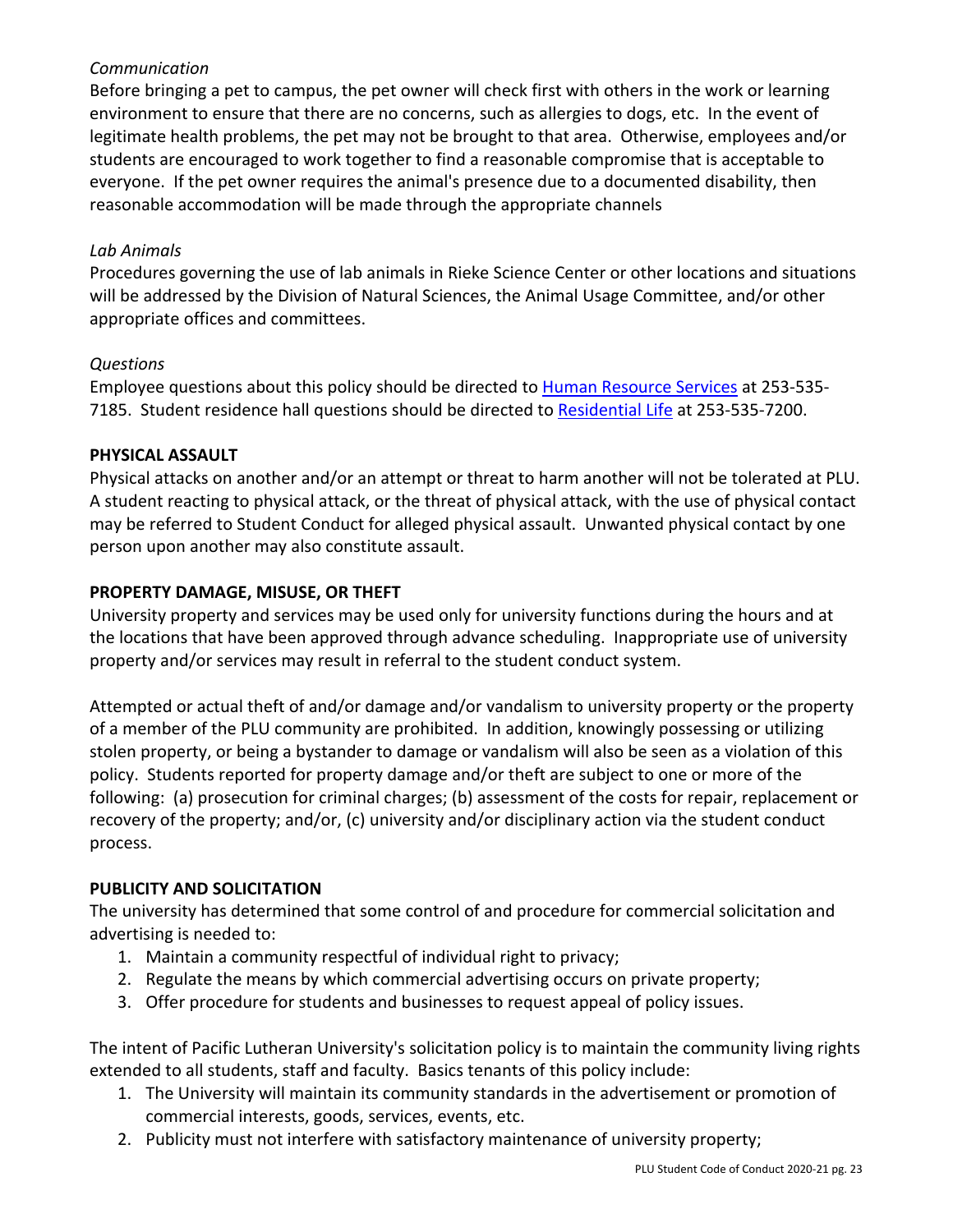3. Publicity must not limit the orderly operation of university affairs. Distribution by means of accosting individuals or hawking is not permitted.

## *Commercial Solicitation*

Commercial solicitation is not permitted on the campus of Pacific Lutheran University. Companies and their representatives, student representatives of commercial and/or personal enterprises, and employees of Pacific Lutheran University may not: post or distribute promotional materials oncampus or using PLU electronic resources; attempt to make sales through phone, room-to-room or electronic contacts.

Exceptions to this policy are as follows:

- 1. Officially recognized student organizations may use the avenues discussed below for purposes of solicitation and/or promotion of their programs and the programs of other organizations that have been approved.
- 2. Within guidelines specified in this policy, individual students may advertise the sale of their personal goods, such as books, or their personal services, such as car rides or typing.
- 3. The Residential Life Office, in consultation with the Residence Hall Association and/or the Community Directors, may authorize individuals or organizations to post promotional materials on residence hall bulletin boards or sell items in the lobby of individual residence halls if it is deemed to be of service to students, and following standard procedures does not seem the best approach. Those seeking approval must complete a request form that may be obtained in the Residential Life Office. Those approved will be given approval in writing and are asked to carry that written approval when conducting business.
- 4. Sales persons who are not members of the university community may be on campus, as it relates to sales, for the following reasons only:
	- a. to meet students with whom they have previously made appointments;
	- b. to make a request for an exception to the Residential Life Office;
	- c. to discuss the policy on solicitation with the university administration.

The presence of door-to-door salespersons on campus shall be reported to the Residential Life Office, the Student Engagement Office, and/or Campus Safety Office.

## *Approved Types of Solicitation, Advertisement, and Promotions for Student Organizations on Campus*

University affiliated groups, organizations, or publications will advertise or sponsor only those commercial interests, goods, services, events, etc., that are legal or permitted on campus. (Alcohol, guns, gambling and credit cards may not be advertised or promoted, consistent with the University's ban on such items.) This restriction does not apply to the editorial content of student media. Editorial content includes all non-advertising material.

● *Publications, Event Brochures, Sponsorships:* Recognized student organizations are authorized to solicit revenue from non-university businesses for advertising, sponsorship and promotional support of events. In keeping with university community standards that prohibit alcohol (and alcohol containers), and weapons (as described in the PLU Student Code of Conduct "Firearms, Explosives, or Weapons" section), campus groups are restricted from advertising/publicity that encourages or promotes possession, consumption, or use. Advertising/publicity/sponsorship is restricted from businesses that are open only to adults 21 years and older.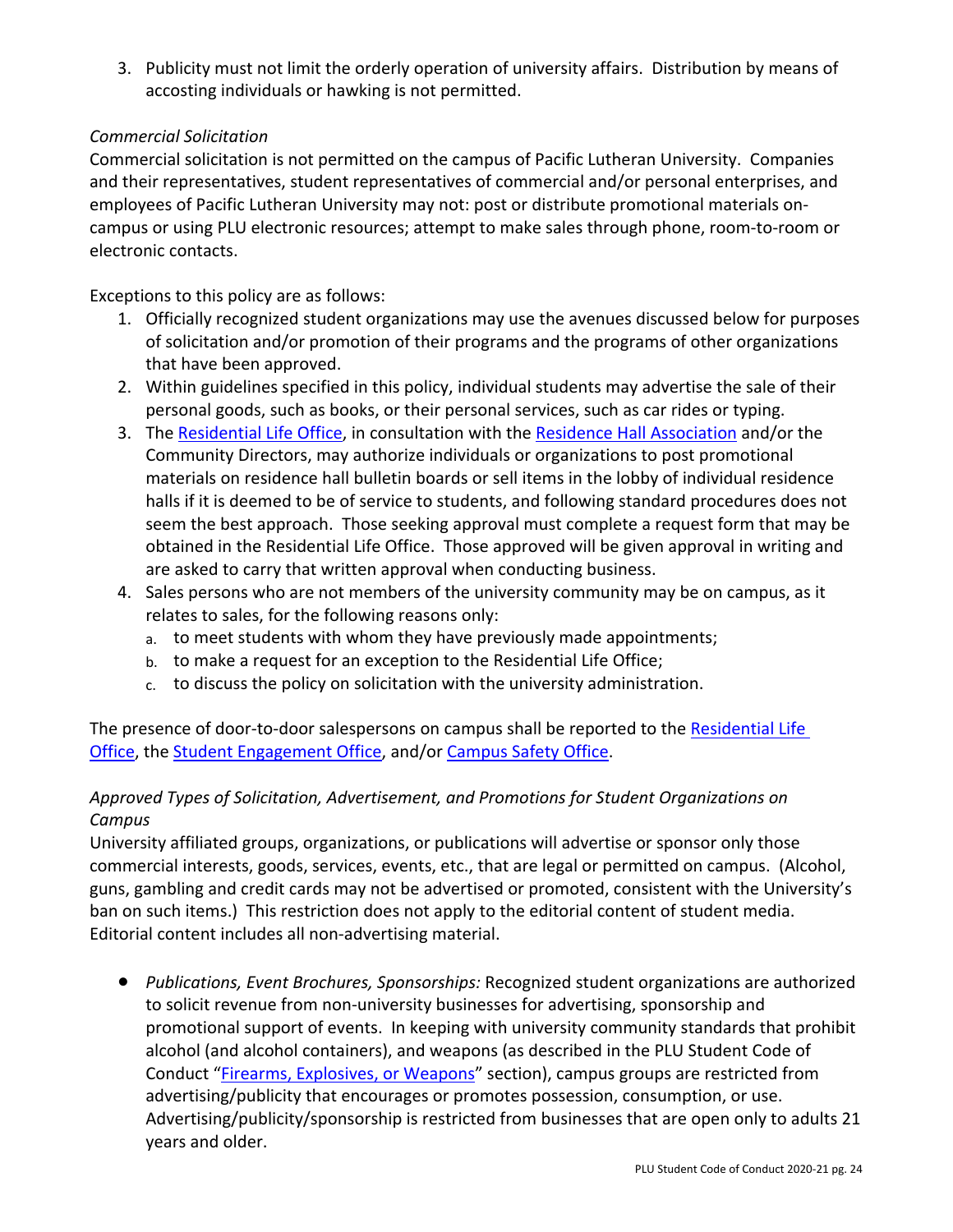Pacific Lutheran University community standards strongly encourage individual choices that do not put students at risk of incurring credit card or gambling debt. To support this, standard campus organizations are restricted from soliciting revenue from credit card purveyors or businesses engaged in gambling, including, but not limited to, casinos and online gambling activities.

- *Use of Residence Hall Mailboxes:* The use of residence hall mailboxes by student organizations is permitted with the approval of the respective Community Director. United States mail addressed to individual students, regardless of its nature is approved for distribution.
- *Room-to-Room Contact:* Room-to-room student contact by student organizations is permitted for purposes of program promotion or election campaigning. It includes placing promotional materials under the doors of individual residents. This type of contact is subject to the approval of the Residential Life Office (who will consult with both Residence Hall Association and the Community Directors).
- *Campus Bulletin Boards*:
	- a. Commercial advertising signs are not permitted except when sponsored by a university department (e.g., the bookstore, athletic department), ASPLU, or Residence Hall Association, or when the Residential Life and/or Student Engagement determine they are in the general interest of the university community.
	- b. Except for the residence hall bulletin boards, all university bulletin boards are classified as either general or reserved. Only "general" university bulletin boards may be used for commercial advertising purposes. These boards are located in the Columbia Center, Karen Hille Phillips Auditorium, Hauge Administration Building, Ingram Hall, Memorial Gymnasium, Mortvedt Library, Olson Auditorium, University Center and Xavier Hall. All materials posted on boards must be approved for posting and be stamped accordingly or they will be removed. Approval for general bulletin boards may be obtained in the ASPLU Office, and in the Residential Life office for residence halls. Posters will be removed within 24-hours of the event.
	- c. Students who wish to advertise personal goods (such as books) or services (such as rides) may use residence hall bulletin boards with the approval of the Community Director.
	- d. To maintain the beauty of campus, no promotional materials may be affixed to trees, shrubbery, light standards, benches, sculptures, signs, vehicles, trash receptacles, fire hydrants, flag poles, or exteriors of buildings.
- *Chalking:* All chalking must be approved by Student Engagement. Students must submit a Chalk Advertising Request Form to the Student Engagement office if you would like to chalk on campus. Chalk that is not approved will be washed off as it is noticed. Any group or individual not following these instructions or chalking in unapproved areas will not be allowed to chalk in the future.
	- a. Do not chalk within 25 feet of any door
	- b. Do not chalk under any overhang
	- c. Do not chalk on brick
	- d. Do not chalk on Synthetic Surfaces
	- e. Alternate sidewalk blocks so you do not chalk on every one
	- f. Chalking on any vertical surface (buildings or walls) is strictly prohibited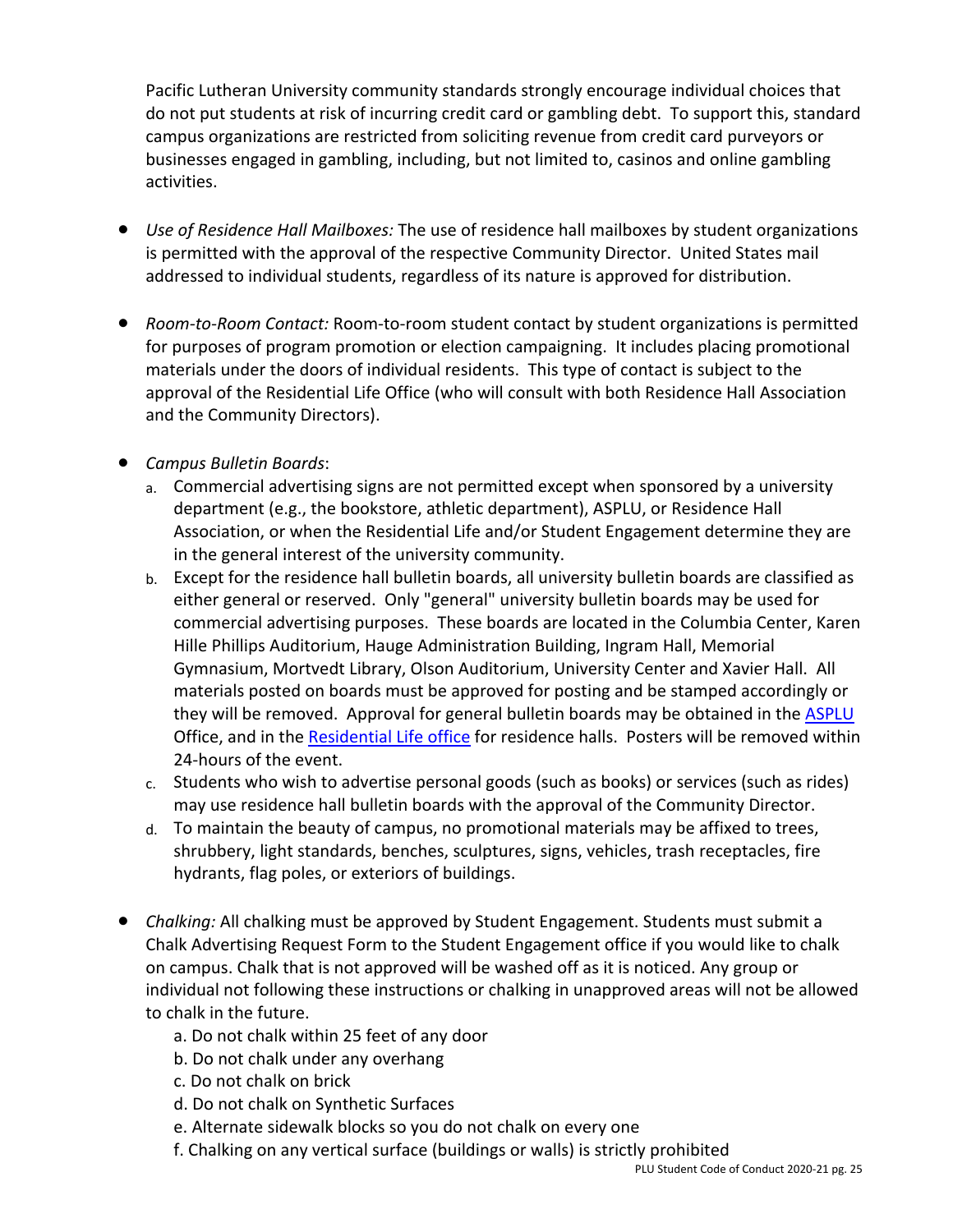g. The use of markers, paints, oil-based products, or spray chalk is prohibited h. Chalking may not occur in the following spaces: Red Square, AUC Atrium, MBR Amphitheatre, Soccer field, baseball field, track, or tennis courts.

- *Lawn Signs:* Lawn signs must not be used for individual purposes or to advertise student events or programs on campus. Any unauthorized signs will be removed, and the individual or organization may be subject to a conduct violation.
	- *1.* If any club or organization feel they should have an exemption, students must meet with the Office of Student Engagement and follow instructions as given.

### **REPRESENTING THE UNIVERSITY**

A student or group of students may represent the university with written authority from the university (e.g., the chairperson of the appropriate department, the advisor of an organization, etc.). Otherwise, students must not use the name of Pacific Lutheran University to imply university endorsements of private activities or business endeavors. Individuals, students, or organizations may not use either university business telephones or addresses for private business endeavors.

#### **RESIDENCE HALL COMMUNITIES**

The quality of PLU's residential communities is everyone's responsibility. Off-campus students are expected to abide by the Residential Life policies when visiting the halls. Students who are present when a policy is being violated are expected to remove themselves from the room/situation and are encouraged to report the violation. Students who do not leave will be documented in an Incident Report and referred to the Student Conduct System. For more information about living on campus, please see the Residential Life Policies.

#### **ROOM RESPONSIBILITY**

Residential students are responsible for all activity in their rooms, even if a guest or visitor allegedly commits the violation, and/or if the student is not in the room at the time of the violation. Individuals residing in South Hall are responsible for all activity in common areas of their apartment as well as the bedroom to which they are assigned.

#### **RESIDENCE HALL FURNISHINGS**

The University will furnish each student with a single bed, desk, chair, room light, dresser, closet, and blinds in each residence hall room. University furnishings may not be removed from student rooms, lounges, or halls. All attached room furnishings must remain attached. Penalties for moving such furnishings may include fines and/or disciplinary proceedings, without prior permission from the Director of Residential Life or designee. Non-PLU lofts/bunks are prohibited on-campus. All lofts/bunks must only be University provided, and be checked out through the University.

#### **RESIDENCY REQUIREMENT**

Pacific Lutheran University requires that all single, full-time students live in university housing unless:

- Living at home with parent, spouse, or child within 25 miles of PLU's address.
- 20 years of age or Junior Status (60 semester hours) on or before September 1 to be exempt for the academic year, or on or before February 1 to be exempt for the spring semester.

Students in violation of the Residency Requirement will be referred to the Office of Student Rights and Responsibilities for disciplinary action.

#### **SEXUAL MISCONDUCT**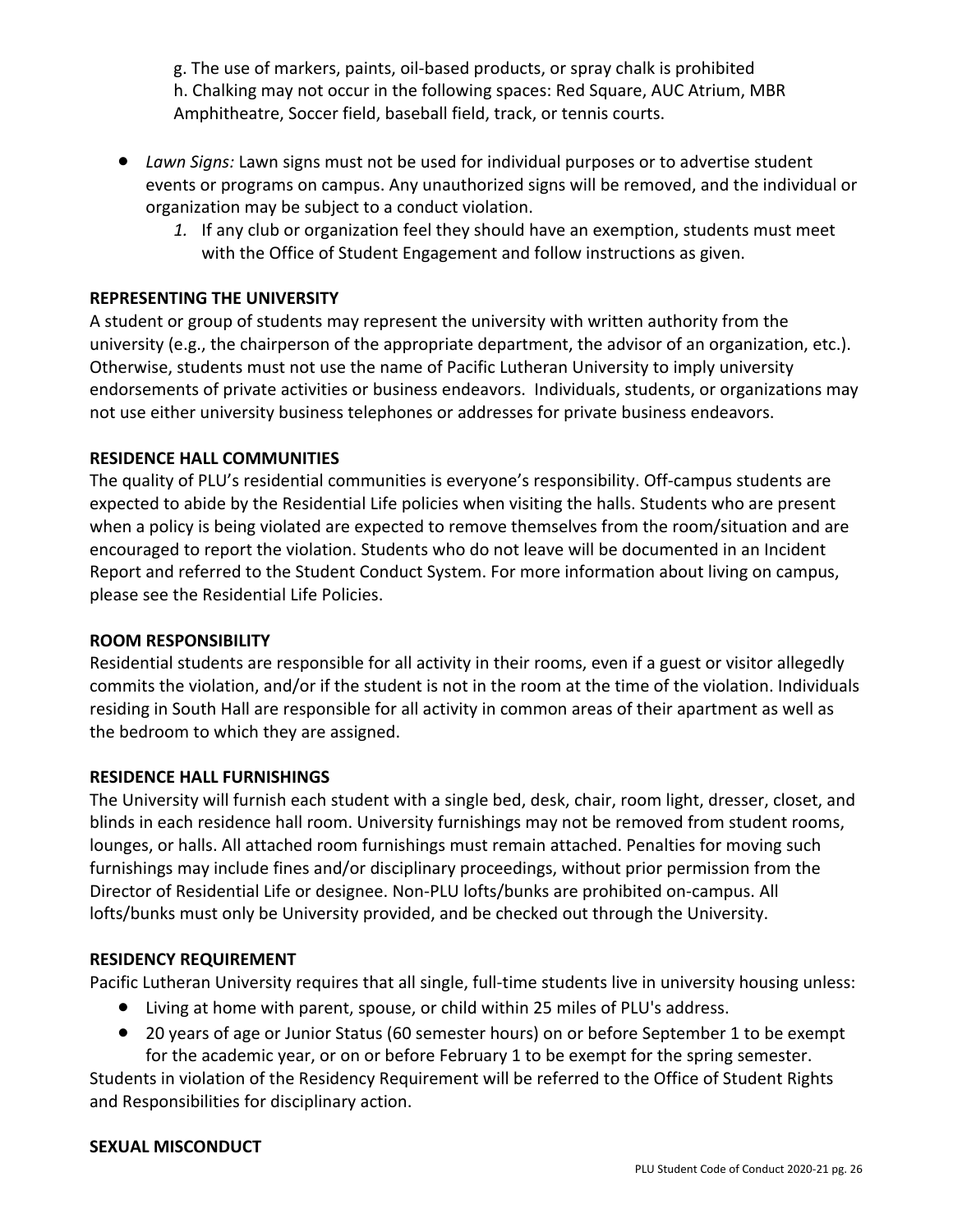Pacific Lutheran University's Sexual Misconduct policy covers student to student-related concerns of Sexual Harassment, Sexual Assault and Sexual Misconduct, Dating Violence or Domestic Violence ("Relationship Violence") and Stalking. Please see the **Sexual Misconduct Policy** in its entirety.

### **SOCIAL MEDIA POSTING GUIDELINES**

Pacific Lutheran University supports all of our community members taking part in social media and posting, blogging, or tweeting about their experiences. While there are great opportunities within social media, there is also the possibility of a host of unintended consequences. Pacific Lutheran University does not monitor all activity on social media; however, if social media activity that is deemed inappropriate or offensive is brought to the attention of PLU, actions may be taken. Specifically, if a social media activity is connected (either formally or informally) or tagged in reference to Pacific Lutheran University, students are expected to adhere to expectations and standards of the institution. These following guidelines are intended to help all students understand these implications and the risks associated with participating in social media.

### *When Posting as an Individual*

Pacific Lutheran University uses social media to supplement press and marketing efforts. PLU encourages and supports students and community members to share University news, events, and happenings over social media. It is important to acknowledge that when social media is used for personal purposes, but connects to Pacific Lutheran University, that individual might be perceived as an agent or expert of PLU, and be associated with PLU and the University's mission. Students should understand that by mentioning PLU or sharing PLU's information over social media, they are automatically serving as a representative of the University, and need to understand those implications in what they are posting.

## *What Happens If a Complaint Occurs?*

PLU officials will never search for social media activity by students, staff, or faculty members. However, if notification comes to PLU regarding activity that could be construed as inappropriate, disrespectful, or offensive, action can be taken. Additionally, if potential violations of the Student Code of Conduct are brought to the attention of PLU administrators, action can be taken. If activity on social media can be construed as being a representative of PLU, additional responsibilities need to be understood. Examples of such conduct may include, but are not limited to:

- Content that can be interpreted that could infringe on the rights of an individual's identities, including race, religion, gender, gender identity, sexual orientation, club or organization affiliation, etc.
- Content in violation of state or federal laws
- Content that displays clear violations of the PLU student code of conduct

The Office of Student Rights and Responsibilities acknowledges that all individuals have a right to freedom of speech and expression as it relates to online activity. However, it is also the responsibility of all PLU community members to understand the impact words or actions can have on other people, and how that could infringe on the rights of individuals.

## **TELEPHONES**

Residence hall room telephones are available for check out from the office of Residential Life. Any student who checks out a telephone will be responsible for its return in good condition. Telephones at PLU are digital and work only when plugged into their assigned station. They will not work in any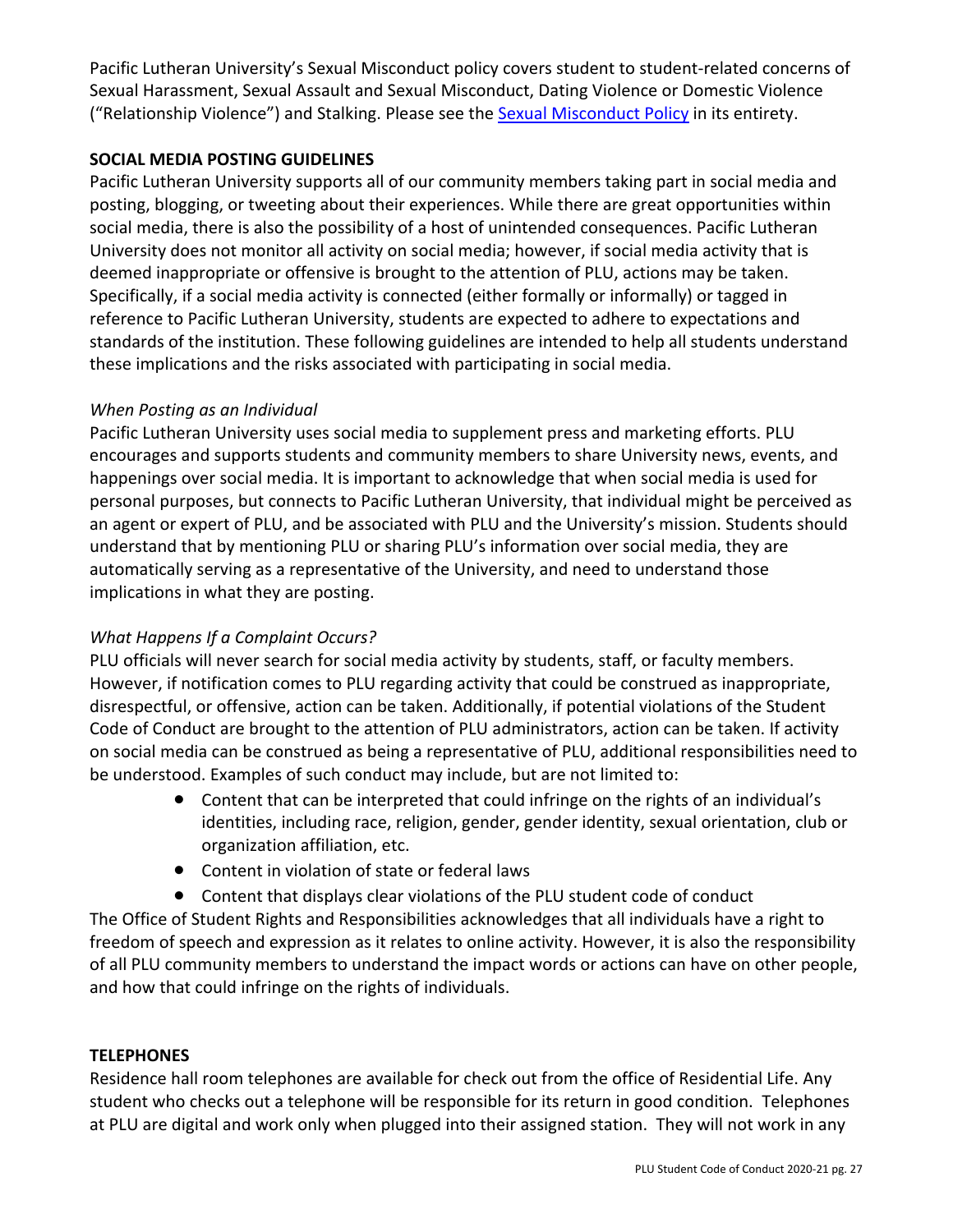other place, on or off the campus. Only PLU telephones will work in the residence hall outlets with the exception of South Hall bedrooms where students may provide their own phone.

Students who misuse the telephone system or tamper with the equipment will be subject to disciplinary action. Accepting collect calls on a campus phone is illegal. Violators are subject to prosecution, administrative fees and loss of service.

Problematic phone calls of any type (obscene, harassing, threatening, etc.) will be handled directly through the Campus Safety Director's Office. The Campus Safety Director will determine the security issues involved and decide if a search of PLU's call records is needed. A request is then submitted directly to the PLU Telecommunications Office. Any information obtained about the telephone incident is considered highly confidential and reported only to the Campus Safety Director for assessment.

Telephone and voice messaging systems fall under the FCC Telecommunications Act, which makes tampering with another person's voice mail or making prank or obscene phone calls illegal. The university vigorously prosecutes these violations both criminally and via the student conduct system.

### *Cell phones*

Cell phones are to be turned off while attending classes. Disruption of class time is considered disruption of the university community and may be processed through the Student Conduct System.

### **SMOKING**

Smoking is not allowed in the residence halls, in campus buildings, and on campus grounds. This includes tobacco, cannabis, hookah (except for approved cultural and religious celebrations), ecigarettes, vaporizers, or any items that emit gas or smoke. Possession of cigarettes, e-cigarettes, vaporizers, and hookahs is permitted, as long as these items are not being used on campus or in campus buildings and for legal purposes only.

#### **VEHICLE REGISTRATION AND PARKING**

Parking on the PLU campus is by decal only. All members of this community must register their vehicles with the Campus Safety while parking on campus. An appropriate decal is issued upon registration. Because parking space is at a premium on campus, it is imperative that everyone parks in their assigned area(s). Parking tickets are written for failure to register and for parking in reserved or unauthorized areas. Registration decals are valid from September 1 through August 31 of the following year.

Registration decals are valid only for the person and vehicle(s) to which they are originally issued. Decals are to be placed on the inside of the front windshield on the lower left hand (driver) side. Motorcycles are required to be registered but are exempt from displaying a decal. Persons with state issued Handicapped Parking decals, plates or placards may use any available Handicapped Parking space.

The university administration has established regulations for the control of parking, traffic, and other matters on campus.

Parking lots are enforced from 7:00 am-5:00 PM, Monday through Friday, twelve months a year (whether classes are in session or not). Areas that are enforced 24 hours each day are: fire lanes,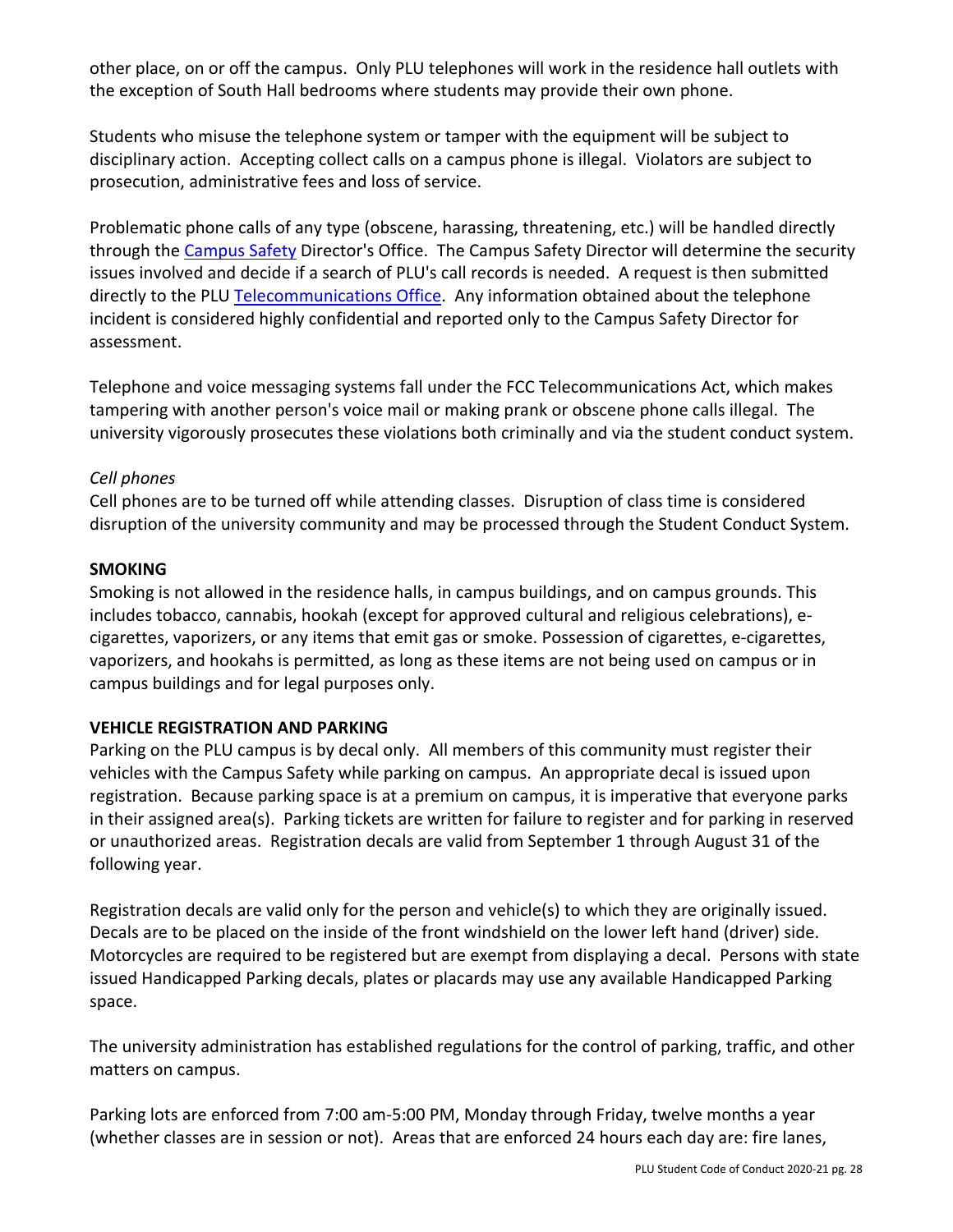restricted areas, handicapped spaces, loading zones and reserved 24 hour spaces. Driving on inner campus is strictly regulated. Generally, student vehicles are not permitted on the inner campus except during official move-in and out days. The university reserves the right to change designated use of parking lots at any time to provide for special needs.

#### *Campus Parking Designations*

Neighborhood parking is available on many of the county streets surrounding the campus and is subject to Pierce County parking regulations. Drivers are responsible for knowing these regulations. A complete list of violations is in the Pierce County tickets section of the Vehicle Parking Regulations Guide. If you park in the neighborhood surrounding PLU, please keep safety in mind and be considerate of those living in these neighborhoods.

Visitors may park in designated visitor parking spaces and in designated parking lots after obtaining a Temporary Parking Permit from the Campus Safety Office or the office being visited. Short-term parking is available in the East and West Hauge Lots. Visitors may park on the street without obtaining a permit.

Parking in an unauthorized place will result in a ticket being issued and subjects the vehicle to being towed at the owner's expense.

The following areas are designated for parking as indicated:

South Hall Decal: South Hall Gated Lot (additional fee)

 Resident Decal: Columbia Center Harstad Lot Ivy Lot Morken Lot Nesvig Lot Olson Lot

 Yakima Lot Tingelstad Fenced Lot

Resident Freshman Decal: Morken Lot Olson Lot

Commuter Student Decal: Harstad Lot Ivy Lot Morken Lot Mortvedt Library Lot Nesvig Lot Olson Lot Tinglestad Fenced Lot Wheeler Lot

Faculty/Admin/Staff Decal:

 East Hauge Lot Health Center Lot Ivy Lot Morken Lot Mortvedt Library Lot Nesvig Lot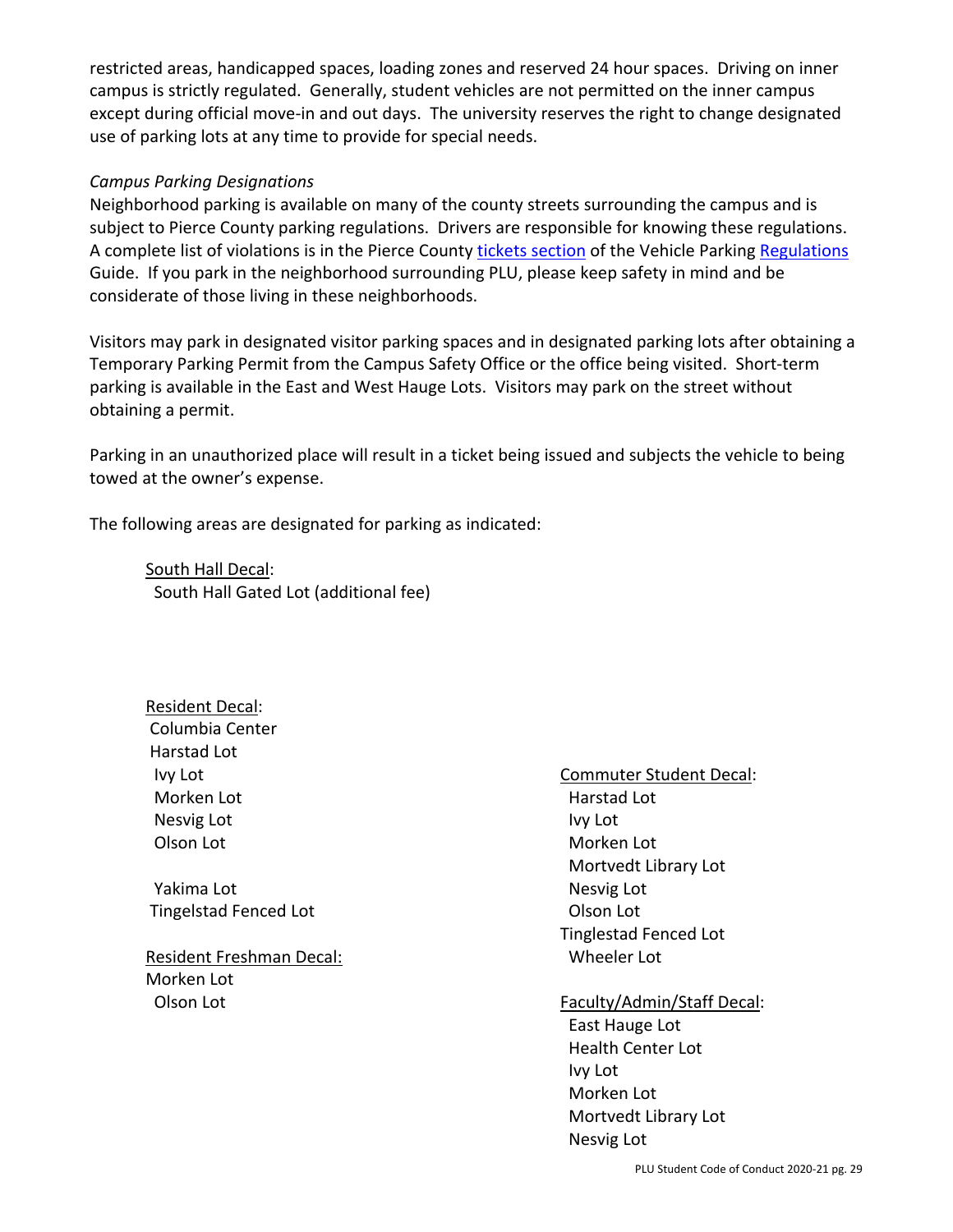Northwest Lot Olson Lot Tingelstad Reserved Lot University Center Lot West Hauge Lot Wheeler Lot

#### **VEHICLE, BICYCLE, AND SKATEBOARD USE ON CAMPUS**

Operating a vehicle on the inner campus is strictly regulated. All vehicles must adhere to a five mile per hour speed limit. Student vehicles are not usually permitted on the inner campus except during official move-in and out days. For the purpose of driving on campus, these dates are defined as the three days following the opening of the residence halls in fall and three days prior to the closing of the residence halls in spring. Students may also drive on campus the last day of classes preceding Christmas and Spring Break and the day preceding the start of classes at the end of Christmas and Spring Break. Students needing to drive on campus at times other than those listed must receive preapproval by contacting Campus Safety and Information.

Motorcycles, scooters, motorized bicycles, etc., are not allowed on campus sidewalks or lawns and may be stored only in approved areas.

Individuals found responsible for operating vehicles on campus are subject to parking fines in addition to sanctions issued through the Student Conduct System.

Bicycles, skateboards, etc., may be used for the purpose of transportation only and at the operator's own risk. All other uses will be violations of this policy. They may be ridden on outdoor paved surfaces only; unpaved paths may not be used. Only the road behind Hinderlie Hall may be used to ride a bicycle between upper and lower campus. Bicyclists, skateboard riders, etc. are to stay on the right-hand side of the road/path and are to ride at speeds less than 5 miles per hour. Pedestrians retain the right of way. Wearing protective equipment, such as a helmet, is highly encouraged. Pierce County law states that all bicyclists must wear a helmet.

## **UNIVERSITY VIOLENCE PREVENTION POLICY**

## **Providing a Safe and Secure Campus: Preventing Workplace & Campus Violence**

#### *Introduction and Purpose*

The university, its employees and students, strive to provide a safe and secure learning, living and work environment in an atmosphere which respects each person's dignity. Toward this end, the university will take appropriate action against anyone who is found to have engaged in threatening or violent behavior on campus or at university-sponsored programs or events. Employees and students are responsible for reporting situations that are, or could become, threatening.

Verbal threats, threatening behavior, or acts of violence by an employee, student or other member of the campus community against other employees, students, vendors, or campus visitors will not be tolerated. Persons found to have violated this policy are subject to appropriate disciplinary action,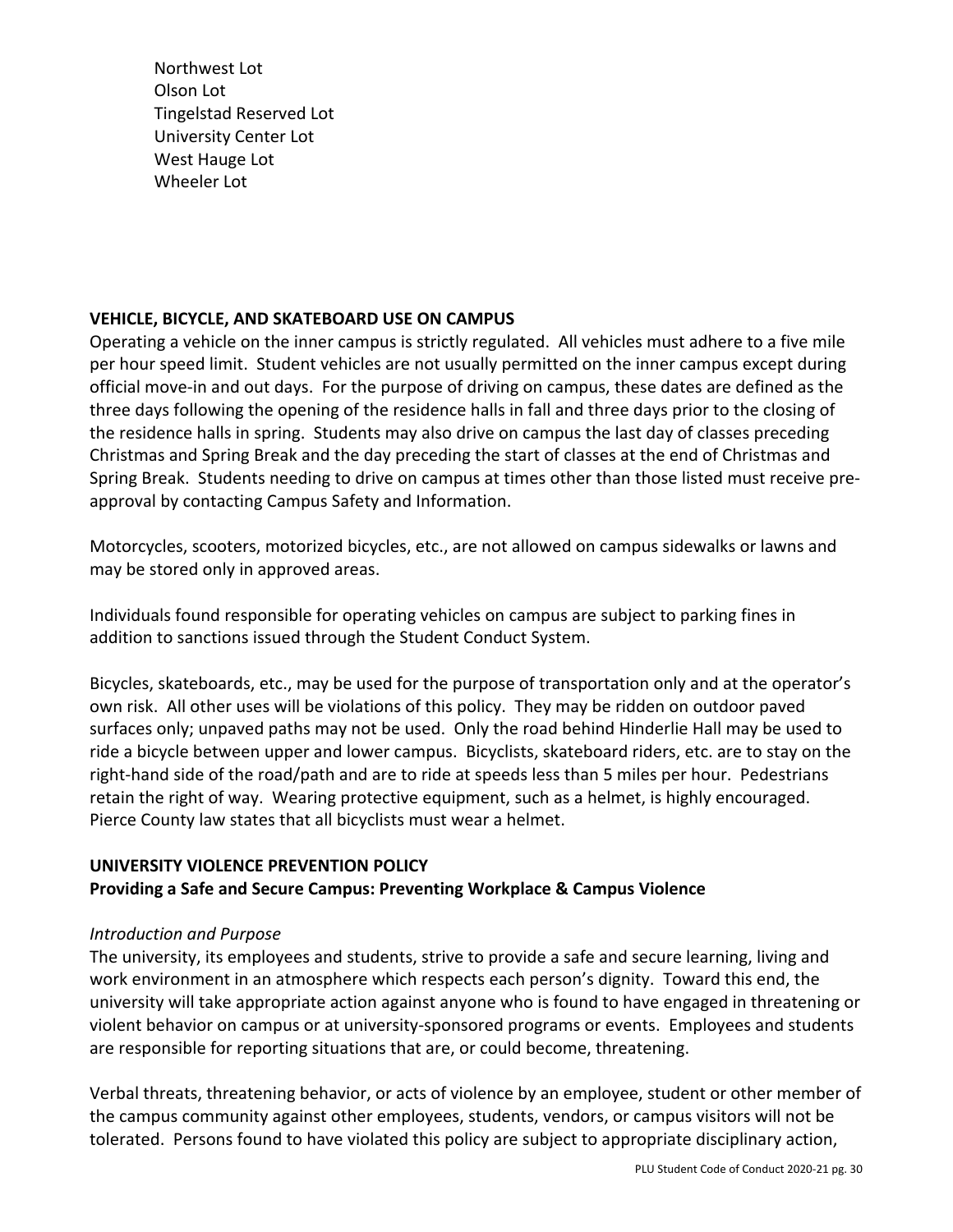including potential dismissal. Arrest and criminal prosecution by off-campus authorities are also possible.

Threats or acts of violence will be taken seriously. Reported threats and acts of violence are investigated by the university. Employees, students or other members of the campus community who are found to have made substantial threats, exhibited threatening behavior, or engaged in violent acts on university property are subject to removal from the campus as quickly as safety permits.

For the purpose of this policy, employee includes all faculty, administrators, staff, temporary employees, and student workers; student includes any enrolled student. The prohibitions in this policy apply to all members of the campus community, including employees, students, and volunteers.

## *Prohibited Behavior*

While it is not possible to describe all the actions which might constitute threatening or violent behavior or a risk to safety and security, the following behaviors are strictly forbidden in the workplace or on the PLU campus:

- Using threatening, intimidating, or abusive language and/or gestures.
- Using or possessing firearms, explosives, knives, or any other type of weapon.
- Stalking or similarly harassing behavior toward employees, students, or campus visitors.
- Destroying or damaging university property, computer files, and/or other acts of workplace sabotage.
- Assaulting or physically attacking another person.
- Verbally threatening to harm another person or destroy property.
- Possessing or consuming illegal drugs.
- Possessing or consuming alcoholic beverages.
- Working under the influence of alcohol or illegal drugs.

## *Reporting Requirements*

- 1. Students and employees are required to notify Campus Safety immediately at 253-535-7911 if they observe the following:
	- a. A life-threatening situation that is in progress (physical confrontation, robbery, etc.);
	- b. An act of violence or threat in the workplace, residence halls or on campus property;
	- c. A threat of domestic violence potentially affecting the campus environment;
	- d. Any action or conduct that is imminently threatening or violent, or that has the potential to become threatening or violent;
	- e. The presence of any person on campus who is the subject of a Restricted From Campus Order, or a Restraining or Anti-Harassment Order that lists the university as a restricted location.
- 2. Employees are required to notify their supervisors promptly of any action noted in items "a" through "e" above. In turn, supervisors are required to notify Campus Safety of any threats of which they are informed and any threats they receive or witness themselves.
- 3. Students and employees are required to notify Campus Safety promptly in the event that they have secured a Restraining or Anti-Harassment Order that lists the university as a restricted location.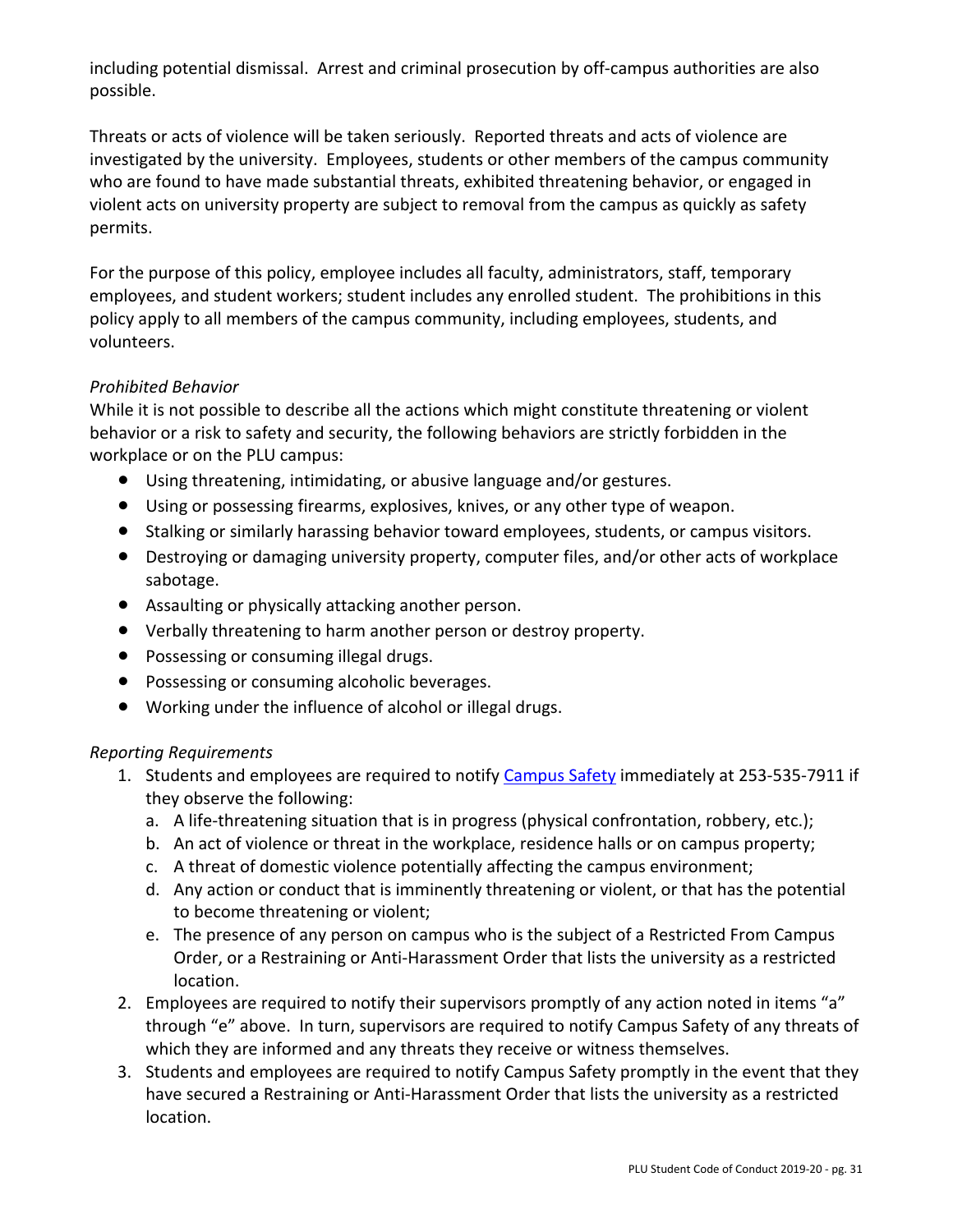- 4. All students and employees are required to complete a University Violence Prevention Report after observing any behavior or circumstances noted in items "a" through "e" above. Employees should complete the report with assistance from their supervisor, and students should complete it with assistance from a Student Life staff member (Community Director, or Office of Student Rights and Responsibilities) or with their workplace supervisor. The completed report must be filed with Campus Safety.
- 5. Other members of the PLU community, including volunteers, are strongly encouraged to follow these same reporting procedures if they observe acts of violence or threatening situations.
- 6. Campus Safety will notify Human Resources in a timely manner regarding reports and information shared with them.
- 7. The university will use reported information with as much discretion as possible, balancing privacy with the need to provide a safe, secure environment.

### *Resources*

Student Life staff members are available to consult with, assist and/or refer students with any issues related to the behaviors or procedures noted above.

Human Resources staff members are available to consult with, assist, and/or refer employees and supervisors regarding:

- Talking through difficult situations and determining what next steps might be appropriate
- Referring employees to the Employee Assistance Program or other services for support in counseling, anger management, or mediation.
- Documenting and managing sensitive performance issues.

Supervisors are directed to seek the assistance of Human Resources and/or Campus Safety during potentially high-risk situations, such as employee dismissals, work restructuring, or instances in which an employee's medical condition may be a contributing factor.

Human Resources and Student Life will coordinate and conduct periodic training sessions regarding measures to prevent violence, recognizing early warning signs of a troubled or potentially violent person, and procedures for responding to and reporting such incidents.

| <b>Office</b>      | <b>Phone / Contact Numbers</b>                       | <b>Contact For</b>                                                                                                                                                                                       |
|--------------------|------------------------------------------------------|----------------------------------------------------------------------------------------------------------------------------------------------------------------------------------------------------------|
| Campus Safety      | Emergency, dial 7911<br>Non-emergency, 253-535-7441  | Emergency assistance<br>Filing University Violence Prevention Report Forms                                                                                                                               |
| Human<br>Resources | 253-535-7187 (Director)<br>253-535-7185 (Front Desk) | Consultation for employee situations<br>Assistance with completion of University Violence<br><b>Prevention Report Forms</b><br>Referral to support services                                              |
| <b>SRR</b>         | 253-535-7462                                         | Consultation for student concerns<br>Consultation for residence hall, campus and classroom<br>situations<br>Assistance with completion of the University Violence<br>٠<br><b>Prevention Report Forms</b> |

*Retaliation Prohibited*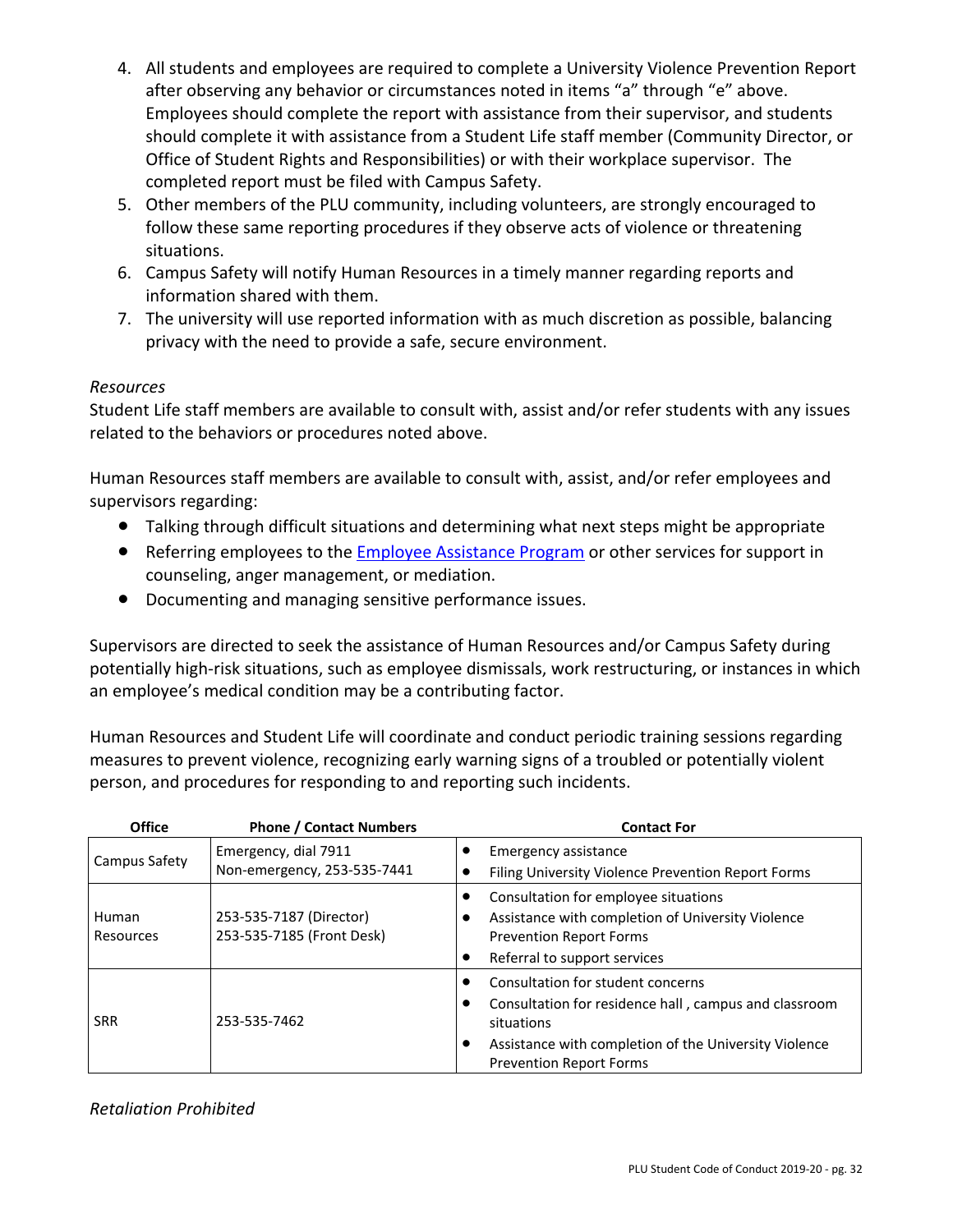The university will not tolerate any retaliation against any person who reports or participates in the investigation of a situation under this policy. Any person who is found to have engaged in retaliation prohibited by this policy is subject to appropriate disciplinary action, including immediate dismissal and exclusion from campus.

## *Not a Contract*

No part of this policy is intended to, or shall be construed to, limit the university's right to manage its workforce or address student conduct issues, operate the university or to handle specific situations based on the specific facts involved. This policy is not, and shall not be, construed as a contractual commitment on behalf of or to any person.

## **VIOLATION OF PROBATION**

If a student violates the Student Code of Conduct further while on conduct probation, the student may be subject to additional sanctions up to and including suspension or expulsion.

## **VISITATION AND GUESTS IN RESIDENCE HALLS**

PLU is committed to maintaining safe, respectful and healthy residential environments that are conducive to living and learning. This commitment to residential students takes precedence over any one resident's preference to host a visitor or guest. The university believes that overnight visitors and guests have the potential for being an infringement upon the community by compromising the privacy and convenience of the people sharing residence hall space. Therefore, PLU selectively restricts visitation and expects overnight guests to be hosted on a limited and infrequent basis.

The university encourages roommates to discuss issues of privacy and personal space. It is recommended that roommates discuss courtesy guidelines for the use of their room during visitation hours proactively and early in the semester. If any assistance is needed, contact a residence hall staff member.

Visitation is unrestricted:

- in residence hall lounges, hallways and kitchens at all times. Residents and guests are expected to act courteously and abide by campus policy at all times.
- in resident rooms between the hours of 8:00am and 2:00am, Monday Friday, and 8:00am 3:00am, Saturday and Sunday.
- in South Hall and Kreidler Hall at all times.

Visitation is restricted in:

• resident rooms between the hours of 2:00am and 8:00am, Monday – Friday, and 3:00am – 8:00am, Saturday and Sunday. Guests must not stay longer than four consecutive nights, any four nights out of seven, or any eight nights out of thirty. Out of consideration for roommates and neighbors, overnight guests must not be in an intimate relationship with any resident of the hosting room.

Guests and residents are not permitted to sleep in university lounges and lobbies. If the guest or their host refuses to abide by university rules, regulations, notices or directions, as given by the staff members or other authorized notices issued by the university or its staff members, the visitor may be required to leave.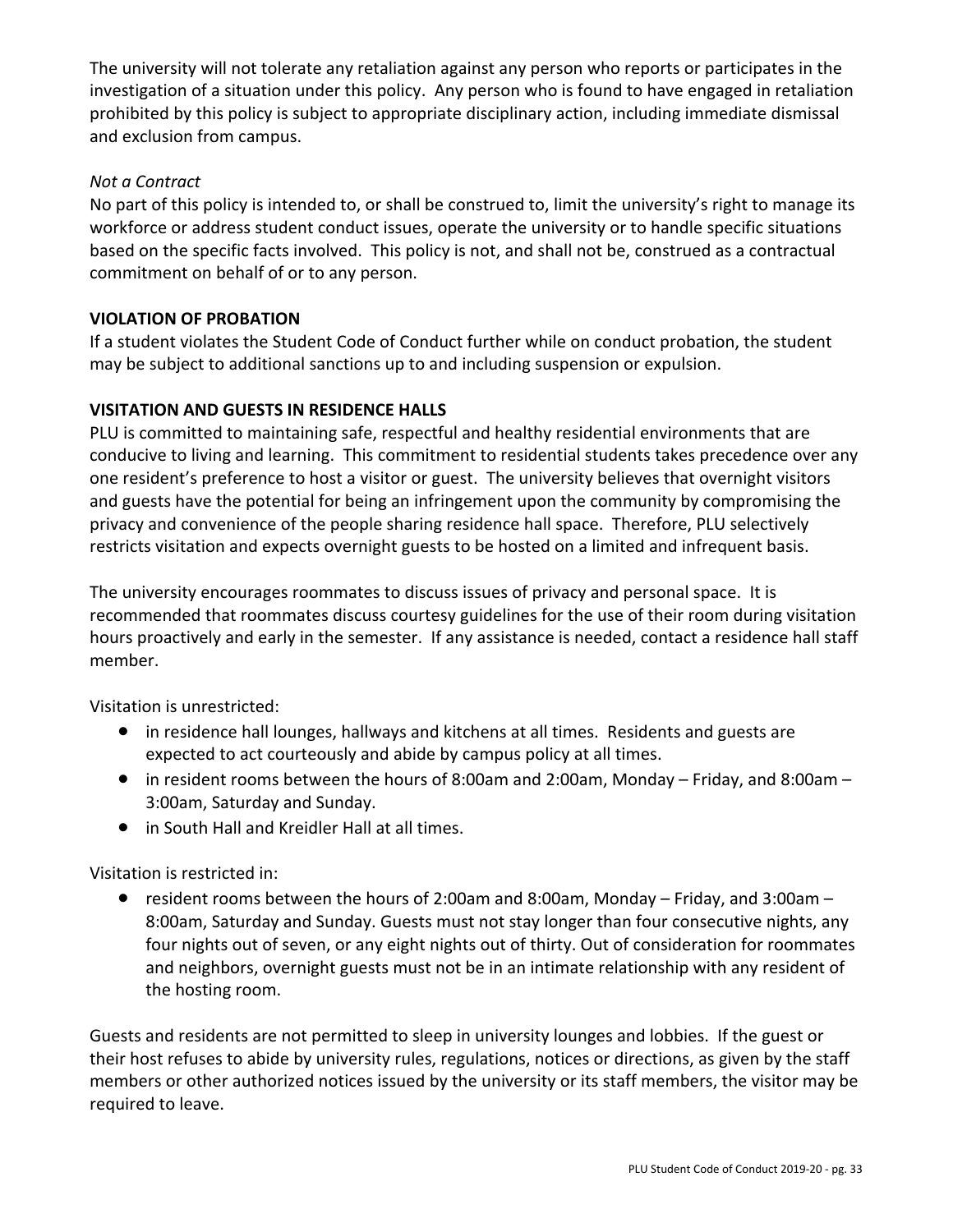Residence halls and/or residential wing communities may amend these guidelines to be more restrictive by working with the Resident Assistant and/or Residence Hall Council and the Community Director of the hall.

The university reserves the right to remove a visitor or overnight guest from the residence hall or the campus at any time it deems that the guest's or their host's behavior is contrary to the goals and objectives of the university. (See also "Guests on Campus and at PLU Events".)

Students who need assistance addressing an unwanted guest are encouraged to contact Campus Safety at 253-535-7441.

# **ADDITIONAL INFORMATION AND PROCEDURES**

### **ACCOMMODATION OF PERSONS WITH DISABILITIES**

As stated in its Equal Opportunity policy, Pacific Lutheran University will not discriminate against any student because of the presence of a mental or physical disability. As part of its long-range plan, the University has committed the financial and human resources necessary to provide access to University facilities according to the recommendations and requirements of the ADA. Where a student with a disability is able to perform essential academic/program requirements or job functions, the University may be obligated to provide reasonable accommodation to the needs of that student, unless such accommodations would provide undue hardship to the University.

Students with medically recognized and documented disabilities and who are in need of special accommodation have an obligation to notify the University of their needs by contacting the Office of Accessibility and Accommodation at the Lee House. Students with disabilities who want to appeal a decision regarding accommodation should contact the Vice President of Student Life per the guidelines outlined in the *Policy, Procedures and Guidelines for Nondiscrimination on the Basis of Disability for Students Attending Pacific Lutheran University*, http://www.plu.edu/dss/documentsforms.

#### **FERPA POLICY STATEMENT**

*Family Educational Rights and Privacy Act of 1974* 

In accordance with the Family Educational Rights and Privacy Act of 1974, popularly known as the "Buckley Amendment" and carrying the acronym "FERPA," PLU has adopted the following policies and procedures. This policy was designed to protect the privacy of education records, to establish the right of students to inspect and review their education records, and to provide guidelines for the correction of inaccurate or misleading data through informal and formal hearings. This is a notice of students' basic rights under the law, and explains certain procedures for PLU's full compliance with the law.

## *Definitions*

Pacific Lutheran University uses the following definitions in this policy:

Student: any person who attends or has attended PLU.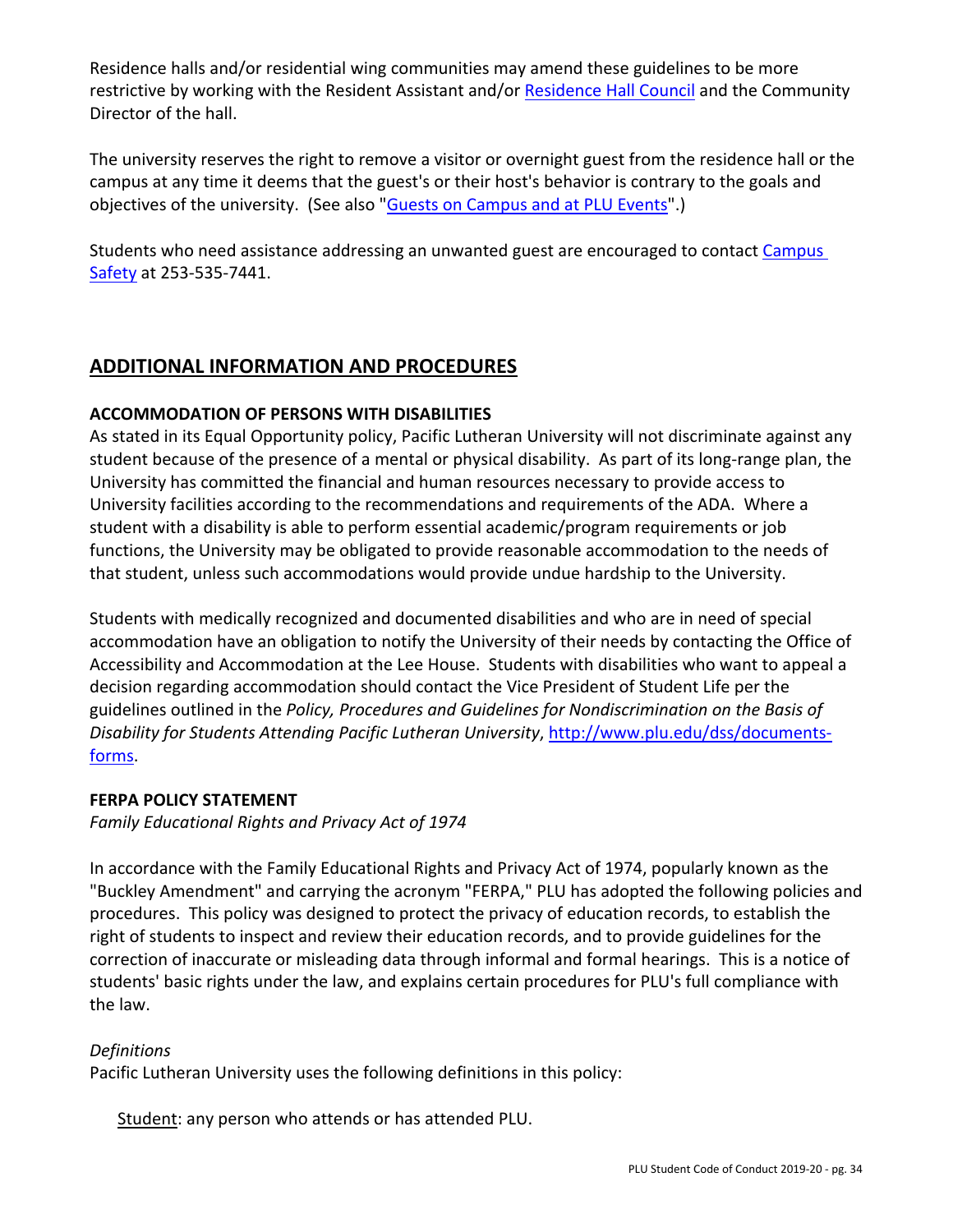Education Records: any record maintained by the university that is directly related to a student, with the following exceptions:

- 1. Personal records maintained by university employees which are in the sole possession of the maker and are not accessible or revealed to any other person except a temporary substitute;
- 2. Employment records unless the employment records are contingent on the fact that the employee is a student;
- 3. Records maintained by Campus Safety solely for law enforcement purposes;
- 4. Medical treatment records records created and maintained by the Health Center and Counseling Center (health records may be reviewed by a physician or psychologist of the student's choosing). These are maintained under the provisions of the Washington Administrative Code;
- 5. Pastoral counseling records maintained by the University Pastors; and
- 6. Alumni records containing information about a student after he/she is no longer attending the university, and which do not relate to the person as a student.

### *Annual Notification to Parents of Students & Currently Enrolled Eligible Students*

Parents of students and currently enrolled eligible students will be notified of their FERPA rights annually by publication of the PLU FERPA Policy in the Student Handbook. Notices of students' right of review of the policy in the Office of Student Life may also appear in the **Schedule of Classes** and the university Catalog.

### *Types, Locations, and Custodians of Education Records*

The following is a list of the types of education records that Pacific Lutheran University maintains, their locations, and their custodians.

Admission and Academic Records Registrar Hauge Administration 102 Records Coordinator

Financial Aid Records Student Services Center Hauge Administration 102 Records Coordinator

Office of Accessibility and Accommodation Lee House Dean of Students/Coordinator for Disability Support Services

Disciplinary & Student Conduct Records

Student Rights and Responsibilities Lee House Dean of Students/Director for Student Rights and Responsibilities

Physical/Learning Disability Records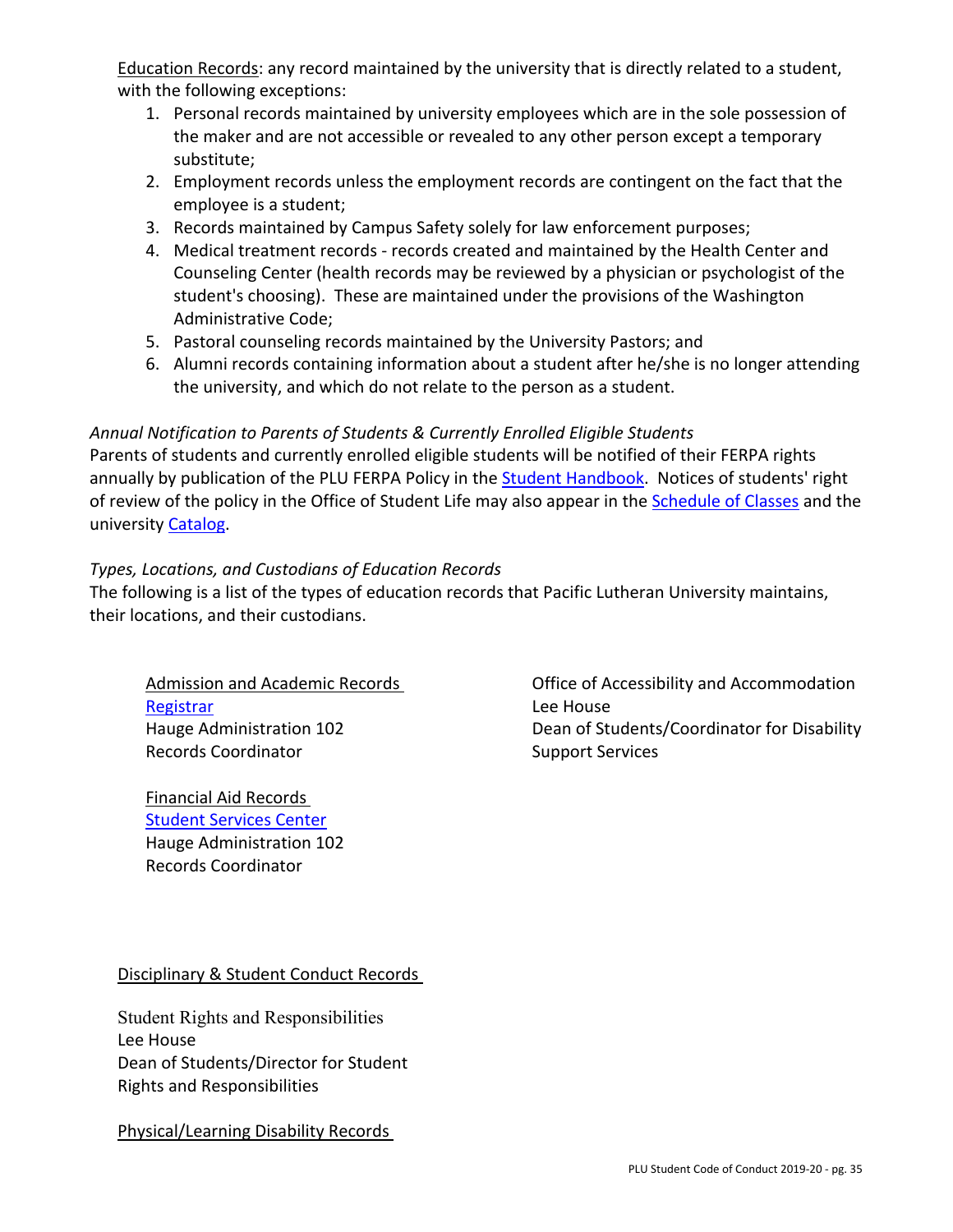Progress and Advising Records

Faculty Office at each Academic Department/School, Academic Advising Office, and Career Development Office Ramstad 112 Department Administrative Assistant/Advisor

Student Account Records Student Services Center Hauge Administration 102 Records Coordinator

## *Procedure to Inspect Education Records*

Students may inspect and review their education records upon request to the appropriate record custodian. Students should complete the Request to Review Records form, available in the Registrar's Office, identifying as precisely as possible the records they wish to inspect. The custodian will arrange for access as promptly as possible and will notify the student of the time and place where the records may be inspected and/or copied. Access will be allowed no more than 45-days after receipt of the written request. When a record contains information about more than one student, the student may inspect and review only the records that relate to him or her.

## *Fees for Copies of Records*

The fee for an official transcript of the student's permanent academic record is \$5 per copy. The fee for copies of other education records is \$1 per page.

## *Right of the University to Refuse Access*

Pacific Lutheran University reserves the right to refuse to permit a student to inspect the following records:

- 1. The financial statement(s) of the student's parents.
- 2. Letters and statements of recommendation for which the student has waived his or her right of access, or which were placed in the file before January 1, 1975.
- 3. Records connected with an application to attend Pacific Lutheran University if that application was denied.
- 4. Education records containing information about more than one student, in which case the university will permit access only to that part of the record that pertains to the inquiring student. (May seek release from other student(s) to reveal record.)
- 5. Those records which are excluded from the FERPA definition of education records.

# *Right of the University to Refuse to Provide Copies*

Pacific Lutheran University reserves the right to deny official transcripts and/or copies of other educational records (not required to be made available under FERPA) if the student has an overdue financial obligation to the university, or if there is an unresolved disciplinary or academic dishonesty action against the student.

## *Disclosure of Education Records*

Pacific Lutheran University will disclose to third parties information from a student's education records only with the written consent of the student, except: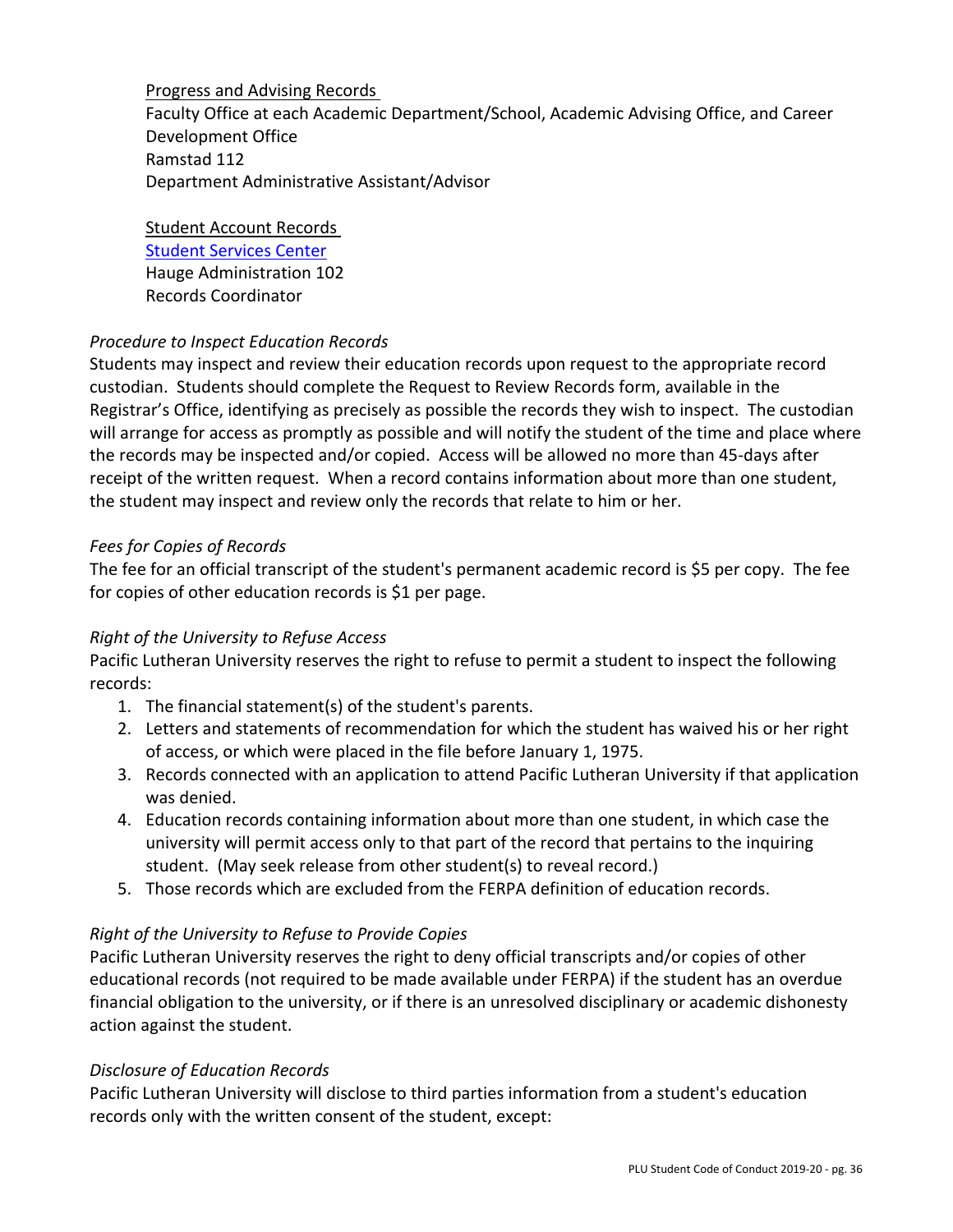- 1. To school officials who have a legitimate educational interest in the records. A school official is:
	- a. A person employed by the university in an administrative, supervisory, academic, research, support and staff position (including student safety officers and student workers);
	- b. A person elected to the Board of Regents;
	- c. A person employed by or under contract to the university to perform a special task, such as legal counsel or an auditor.

A school official has a legitimate educational interest if the official is:

- a. Performing a task that is specific in his or her job description or by a contract agreement; or
- b. Performing a task related to a student's education; or
- c. Performing a task related to the discipline of a student; or
- d. Providing a service or benefit relating to the student or student's family, such as health care, counseling, job placement, financial aid, or writing letters of recommendation.
- 2. To officials of another school, upon request, in which a student seeks or intends to enroll.
- 3. To certain officials of the US Department of Education, the Comptroller General, and state and local educational authorities, in connection with certain state or federally supported education programs.
- 4. In connection with a student's request for or receipt of financial aid, as necessary to determine the eligibility, amount, or conditions of the financial aid, or to enforce the terms and conditions of the aid.
- 5. If required by a state law requiring disclosure that was adopted before November 19, 1974.
- 6. To organizations conducting certain studies for or on behalf of the university.
- 7. To accrediting organizations to carry out their functions.
- 8. To parents who claim the student as a dependent for income tax purposes.
- 9. To comply with a judicial order or a lawfully issued subpoena.
- 10. To appropriate parties in a health or safety emergency.
- 11. To an alleged victim of any serious act of violence, disclosure will be limited to the decision of any institutional disciplinary proceeding against the alleged perpetrator.

#### *Record of Requests for Disclosure*

Pacific Lutheran University will maintain a record of all requests for and/or disclosure of information from a student's education records. The record will indicate the name of the party making the request, any additional party to whom it may be re-disclosed, and the legitimate interest the party had in requesting or obtaining the information. The parent(s) and/ or eligible student may review the record.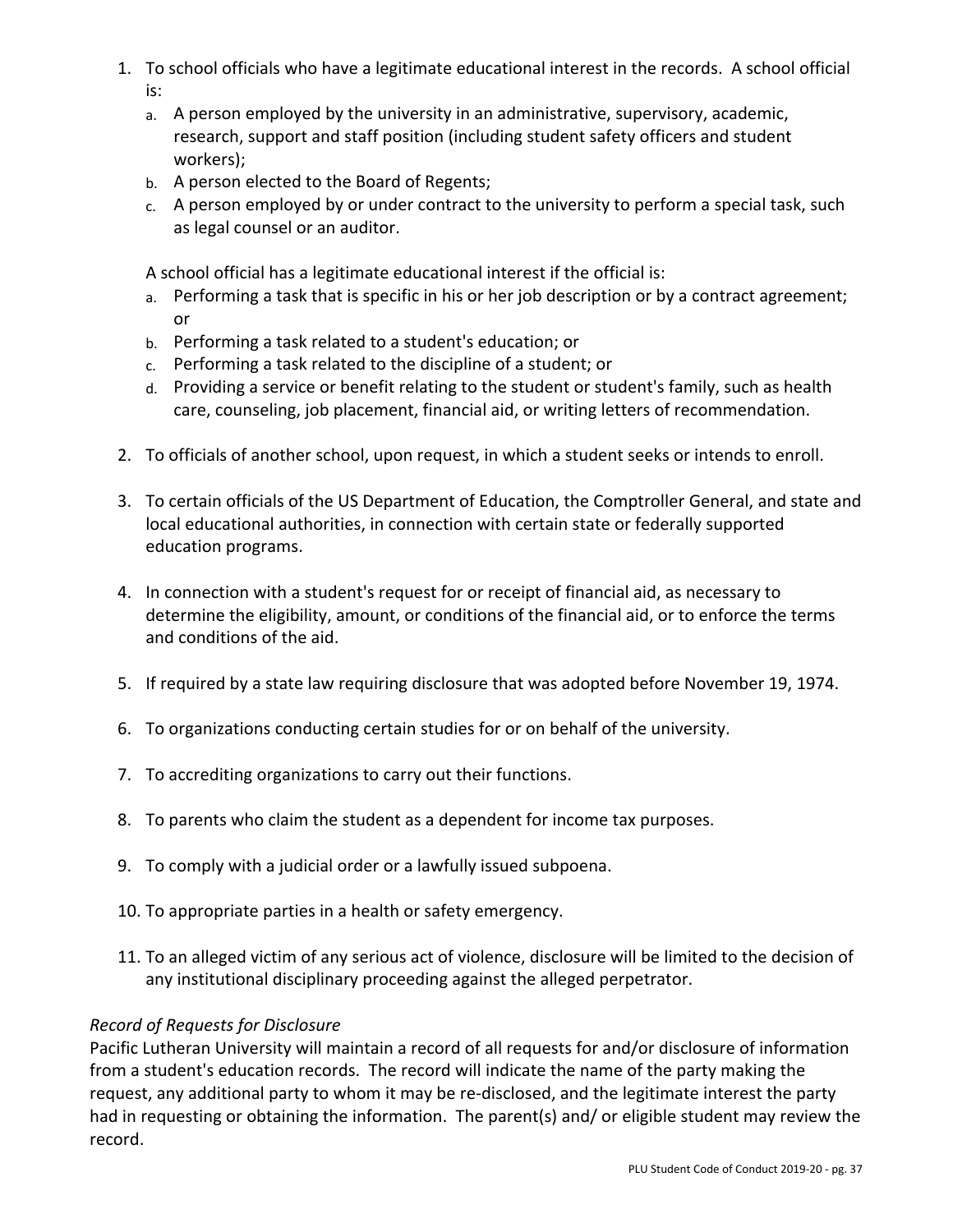### *Directory Information*

Pacific Lutheran University has designated the following items as directory information (available to the public): student name, local and permanent addresses and telephone numbers, E-mail address, date and place of birth, participation in officially recognized activities and sports, photo, weight and height of members of athletic teams, dates of attendance, class standing, previous educational agency or institution(s) attended, major and minor fields of study, anticipated date of graduation (if that has not yet occurred), and degree(s) and award(s) conferred (including dates). The university may disclose any of those items without prior written consent unless notified in writing to the contrary to the Office of Student Life by the last day of registration for any given academic term at Pacific Lutheran University.

### *Correction of Education Records*

A student who believes that information contained in her/his education records is inaccurate, misleading, or in violation of privacy rights may request in writing that the office, which contains those records, amend them. A student should identify the part of the record she/he wants changed and specify why it is believed to be inaccurate, misleading, or in violation of privacy rights.

That office will reach a decision and inform the student within a reasonable amount of time after receiving the request. If the records custodian refuses to amend the record, the student has the right to a hearing. A hearing officer appointed by the Provost, Vice President for Administrative Services, or Dean of Students will conduct this hearing. The hearing officer will be someone who does not have a direct interest in the outcome of the hearing, but may be an official of the university. The hearing will be held within a reasonable amount of time after it is requested. The hearing officer will notify the student, reasonably in advance, of the date, place, and time of the hearing.

The student will be afforded a full and fair opportunity to present evidence relevant to the issue raised. One or more other persons, including an attorney, may accompany the student. The hearing officer will make a decision in writing based on the evidence presented at the hearing. The decision will include a summary of the evidence presented and the reasons for the decision. If the hearing officer supports the complaint, the education record will be amended accordingly, and the student will be so informed. If the hearing officer decides not to amend the education record, a student has the right to place in the education records a statement commenting on the challenged information and/or stating the reasons for disagreeing with the decision. This statement will be maintained as part of the education record as long as the contested portion is maintained, and whenever a copy of the education record is sent to any party, the student's statement will be included.

Pacific Lutheran University's policy statement implementing FERPA is maintained by, and available for review in the Office of Student Rights and Responsibilities, Nesvig Alumni Center/Garden Level. Students should address questions, concerns, or problems to the Office of Student Rights and Responsibilities. Students may file complaints regarding alleged failure of the university to comply with FERPA with The Family Policy Compliance Office, US Department of Education, 600 Independence Avenue, SW, Washington, DC 20202-4605; (202) 260-3887, FAX: (202) 260-9001.

#### **GRADE DISPUTES**

Students who believe an instructor has unfairly or inaccurately evaluated their coursework may appeal a grade. Each school and division (Arts, Business, Education, Humanities, Natural Sciences, Nursing, Movement Studies, Social Sciences) has its own grade dispute procedure. Students should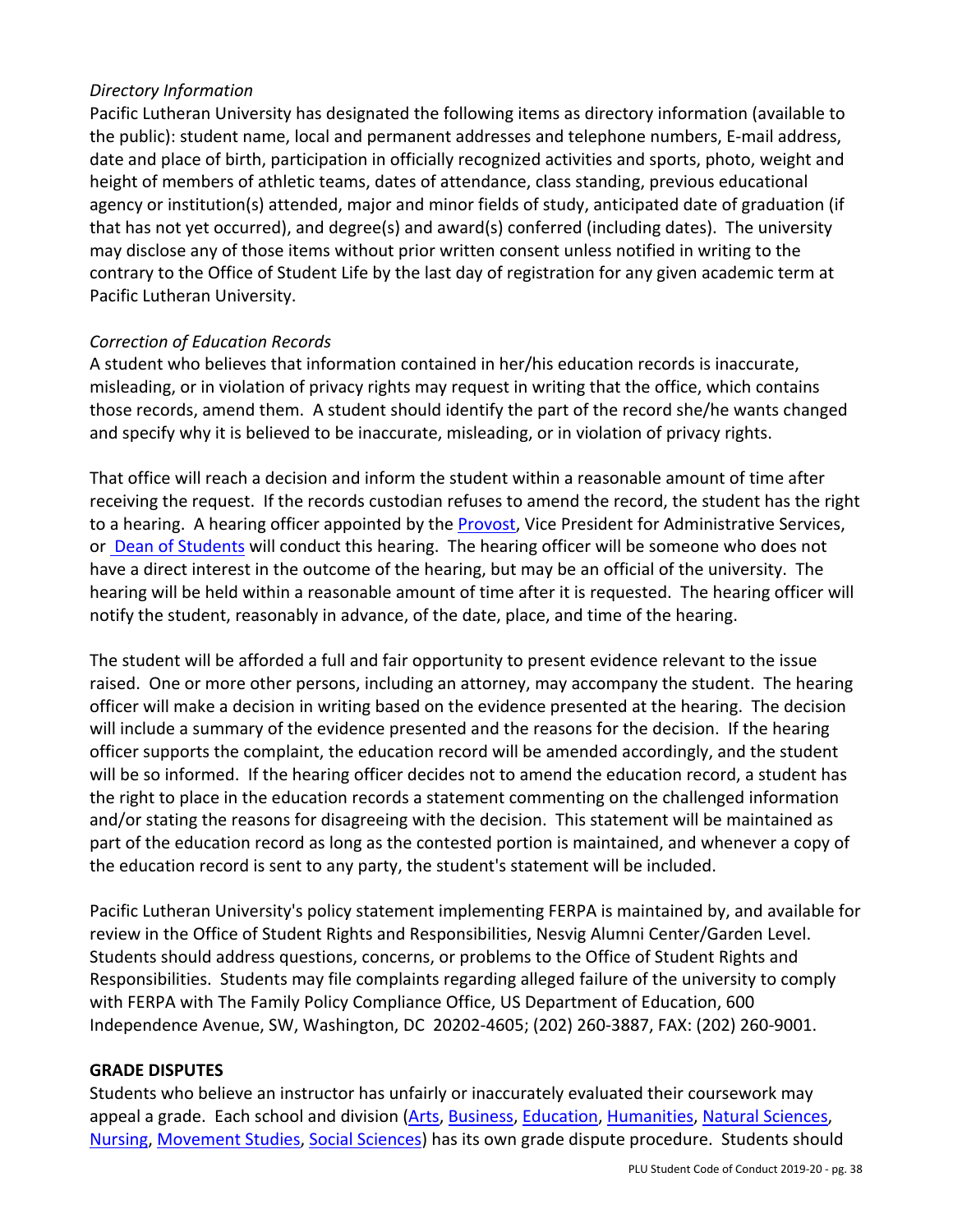first attempt to resolve the dispute with their instructor, and, only if that effort fails, contact the office of the dean of the school or division in which the course was offered for information on how best to proceed.

### **GRIEVANCE POLICY AND PROCEDURES**

Pacific Lutheran University is committed to the internal resolution of disputes arising within the university community. To that end, the President has appointed a University Dispute Resolution Committee (UDRC) that includes representatives from the faculty, student life, human resources and academic administration. The Committee appointments shall each be for a minimum two-year term.

The University Dispute Resolution Committee is charged with reducing conflicts and helping members of the community resolve disputes appropriately, expediently and fairly. The committee does so by educating the community about campus policies and dispute resolution options; coordinating dispute resolution services; investigating grievances when appropriate and advocating for review of university policies and procedures when necessary.

It is the intent that the University Dispute Resolution Committee be a resource for all members of the PLU community. The UDRC may assist any faculty, administrator, staff or student who needs consultation or referral to resolve an on-campus conflict, or who desires conflict resolution services. The UDRC also processes all formal grievances as allowed by the University's Grievance Policy, except those that relate to faculty tenure or discipline or which otherwise arise under the faculty constitution and bylaws or which arise under the Student Conduct System. The UDRC shall have authority to establish separate policies and procedures for certain types of grievances. Subject to faculty approval, the UDRC shall also have authority to enact special policies and procedures for resolution of grade disputes and issues of academic dishonesty. The University Dispute Resolution Committee has the authority to appoint additional committee members on an as needed basis, for example, when one or more UDRC members would be unable to participate in a specific matter or when an additional member would assist in serving the mission of the University Dispute Resolution Committee.

The university encourages community members to resolve their disputes at the earliest and most informal level (i.e. by talking directly with the individual(s) involved; through facilitated conversation and/or through conflict mediation). When informal resolution is not possible, every member of the university community, whether faculty, student, administrator or staff, has the right to file a grievance and access the grievance procedures established by the UDRC. Grievances may be initiated by contacting any member of the Committee. Grievances first reported elsewhere in the community should be referred to the Committee for resolution, except for grievances that arise under the faculty constitution and by-laws or under the Student Conduct System.

If, at any time during a conflict resolution or grievance proceedings, a participant believes that a member of University Dispute Resolution Committee has a conflict or the appearance of a conflict, or that the dispute/grievance involves or potentially involves a member of the Committee, that member will be excused from any further involvement in the grievance proceedings. In such circumstances an additional UDRC member may be appointed by the remaining University Dispute Resolution Committee members.

The grievance policy and procedures will be published bi-annually and distributed to all members of the university community.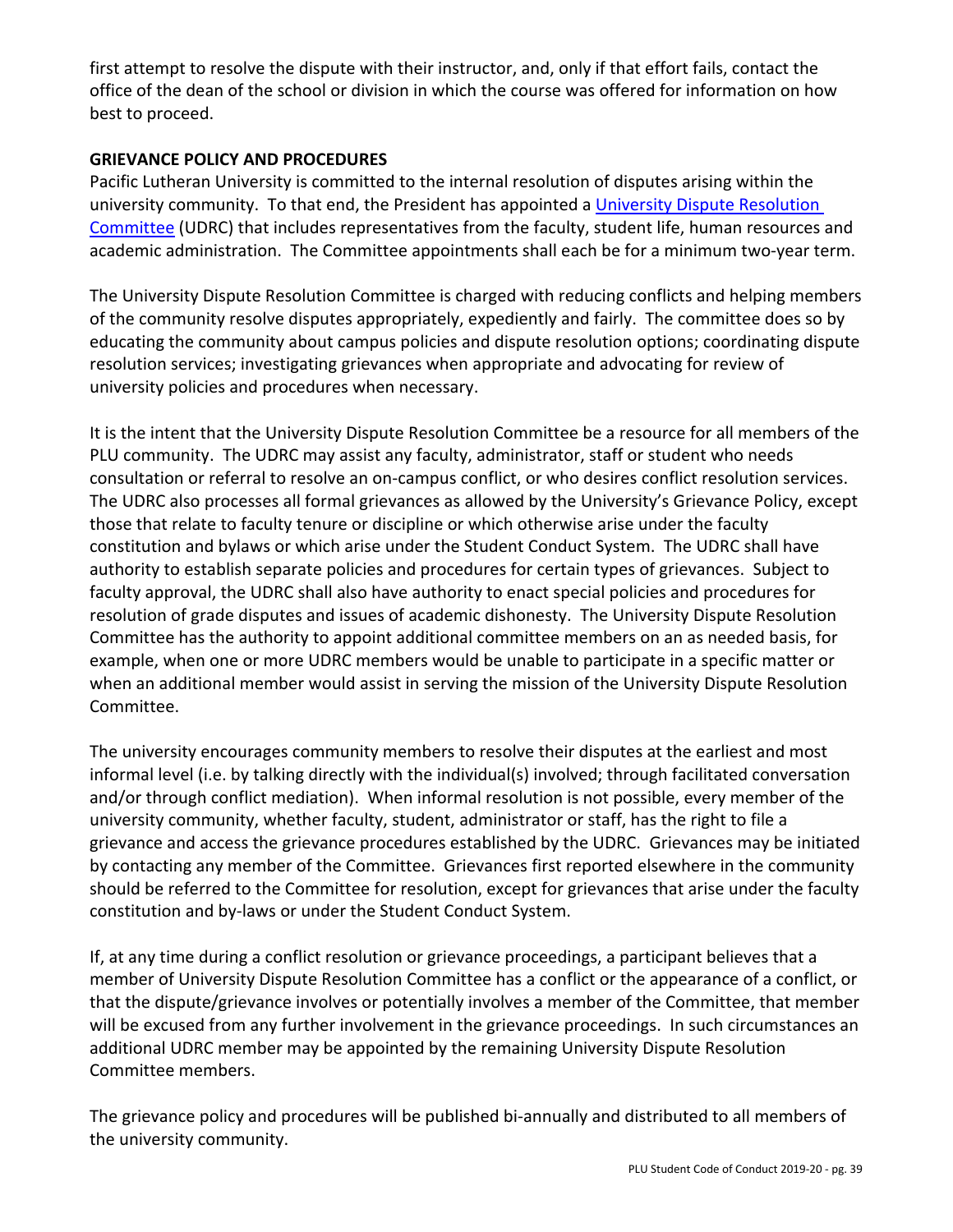#### **PHOTO AND VIDEOTAPE**

PLU takes photographs and video of students throughout the year. These images most often include students in spaces that are typically considered public community spaces at the university. These spaces include, but are not limited to, classrooms, labs, dining spaces, walkways and outdoor spaces, athletic events, and other university activities.

PLU reserves the right to use these photos and videos in the promotion of the university. Students who enroll at PLU do so with the understanding that photos and video of them taken in PLU public community spaces may be used in university publications, newspapers, web, social media, and other communication mediums that may be utilized for promotional purposes. Student public directory information may also be released when describing student involvement in academic and extracurricular activities.

Students wishing to opt out of use of their image for university purposes are asked to communicate that desire formally by filling out the opt out form at: www.plu.edu/privacy. When a request for use of personally identifiable student images is made by an entity external to the university, students whose images will be used will be asked, whenever reasonably possible, to complete a formal release indicating agreement for use of their image. (Please see Policy and Privacy statement at www.plu.edu/privacy).

#### **SPEAKERS/GUESTS ON CAMPUS**

Pacific Lutheran University is committed to educating students for lives of thoughtful inquiry, service, leadership and care - for other persons, for the community, and for the earth. In accordance with this principle, any recognized university organization may invite speakers to campus that further PLU's educational mission. Effort should be made to inform the academic and larger community that sponsorship of a guest speaker does not necessarily imply approval of the views expressed or endorsement of them by either the sponsoring group or the university.

Routine scheduling procedures required by the university must be followed before completing arrangements for any speaker. Availability of suitable space for the event that does not conflict with the university's regularly scheduled program and the possibility of disruption of university business are factors to be considered in approving a proposed meeting. It shall be required that the audience be given an opportunity to question speakers at the conclusion of their presentations. This latter requirement may be waived only by Student Engagement by appeal to the university president.

For any event, either of these people may also require:

- The appointment of an approved moderator for the event with the authority to close the meeting if, in their judgment, it becomes disorderly or disruptive.
- The restriction of the audience to members of the campus community or to members of a specific organization.

#### **TOBACCO-FREE CAMPUS POLICY**

Pacific Lutheran University is committed to sustaining a healthy, safe, and caring community. The use of tobacco is a health hazard and is the leading cause of preventable death in the United States. More than 1,000 Americans die every day from tobacco-related illnesses, and more than eight million Americans are living with diseases directly attributable to smoking. For these reasons, on June 1, 2012, PLU became a tobacco-free campus. PLU recognizes that tobacco cessation can be both a